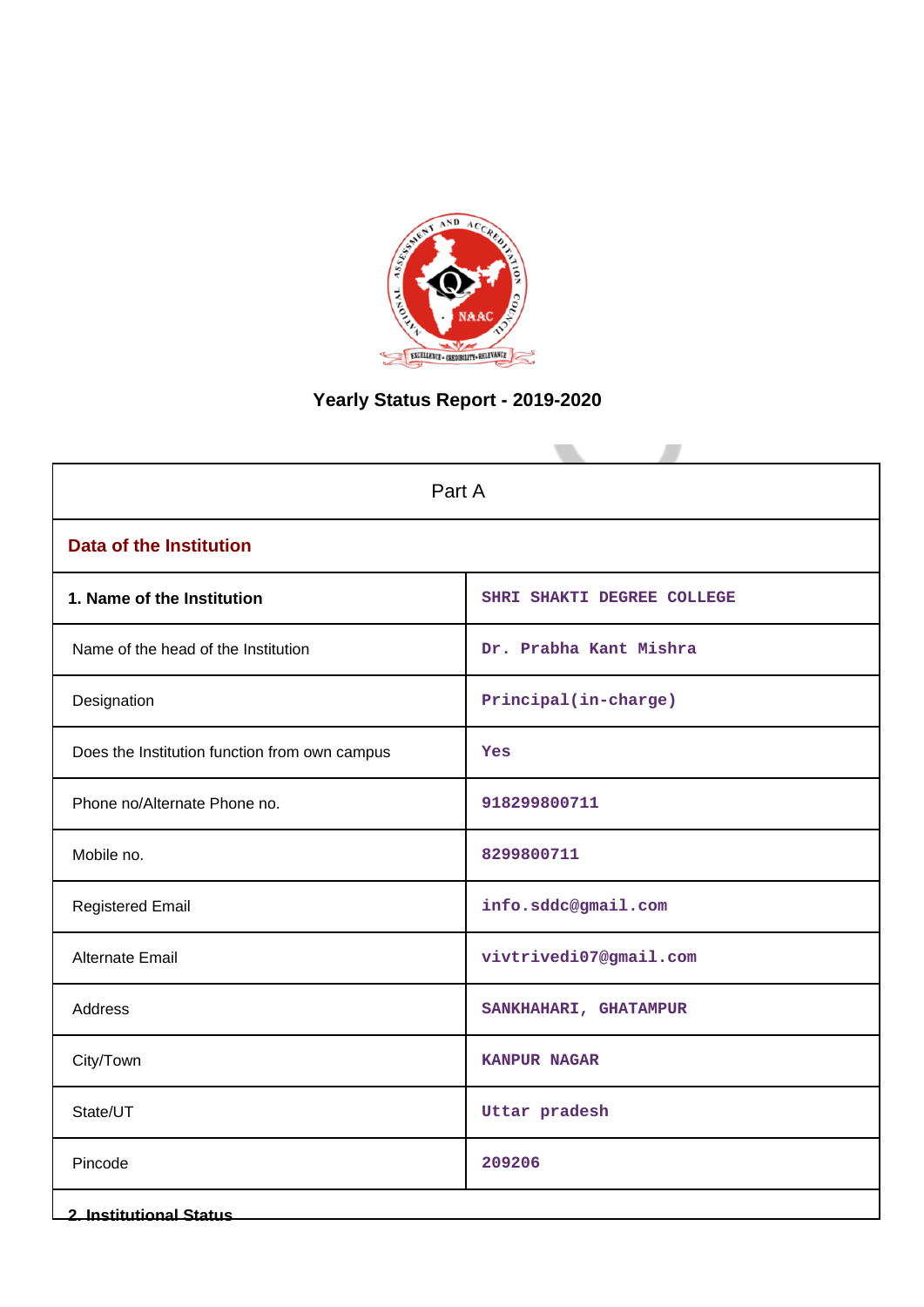| Affiliated / Constituent                       | Affiliated                           |
|------------------------------------------------|--------------------------------------|
| Type of Institution                            | Co-education                         |
| Location                                       | Rural                                |
| <b>Financial Status</b>                        | Self financed                        |
| Name of the IQAC co-ordinator/Director         | <b>VIVEK TRIVEDI</b>                 |
| Phone no/Alternate Phone no.                   | 919415467732                         |
| Mobile no.                                     | 9415467732                           |
| <b>Registered Email</b>                        | info.ssdc@gmail.com                  |
| <b>Alternate Email</b>                         | vivtrivedi07@gmail.com               |
| 3. Website Address                             |                                      |
| Web-link of the AQAR: (Previous Academic Year) | http://ssdckanpur.org.in/images/docu |

# **5. Accrediation Details**

**the year**

| Cycle | Grade | <b>CGPA</b> | Year of      | Validity                 |                          |
|-------|-------|-------------|--------------|--------------------------|--------------------------|
|       |       |             | Accrediation | Period From              | Period To                |
|       |       | 2.72        | 2016         | $17 - \text{Mar} - 2016$ | $16 - \text{Mar} - 2021$ |

**Yes**

# **6. Date of Establishment of IQAC 10-Feb-2008**

ments/AQAR%202018-19.pdf

20EDUCATION%202019-20.pdf

http://ssdckanpur.org.in/images/documen ts/ACADEMIC%20%20CALENDER%20%20TEACHER%

# **7. Internal Quality Assurance System**

**4. Whether Academic Calendar prepared during**

if yes,whether it is uploaded in the institutional website:

| Quality initiatives by IQAC during the year for promoting quality culture |                   |                                       |  |  |  |  |
|---------------------------------------------------------------------------|-------------------|---------------------------------------|--|--|--|--|
| Item / Title of the quality initiative by<br>IQAC.                        | Date & Duration   | Number of participants/ beneficiaries |  |  |  |  |
| It was proposed to<br>organize a seminar on use                           | $07 - Dec - 2019$ | 150                                   |  |  |  |  |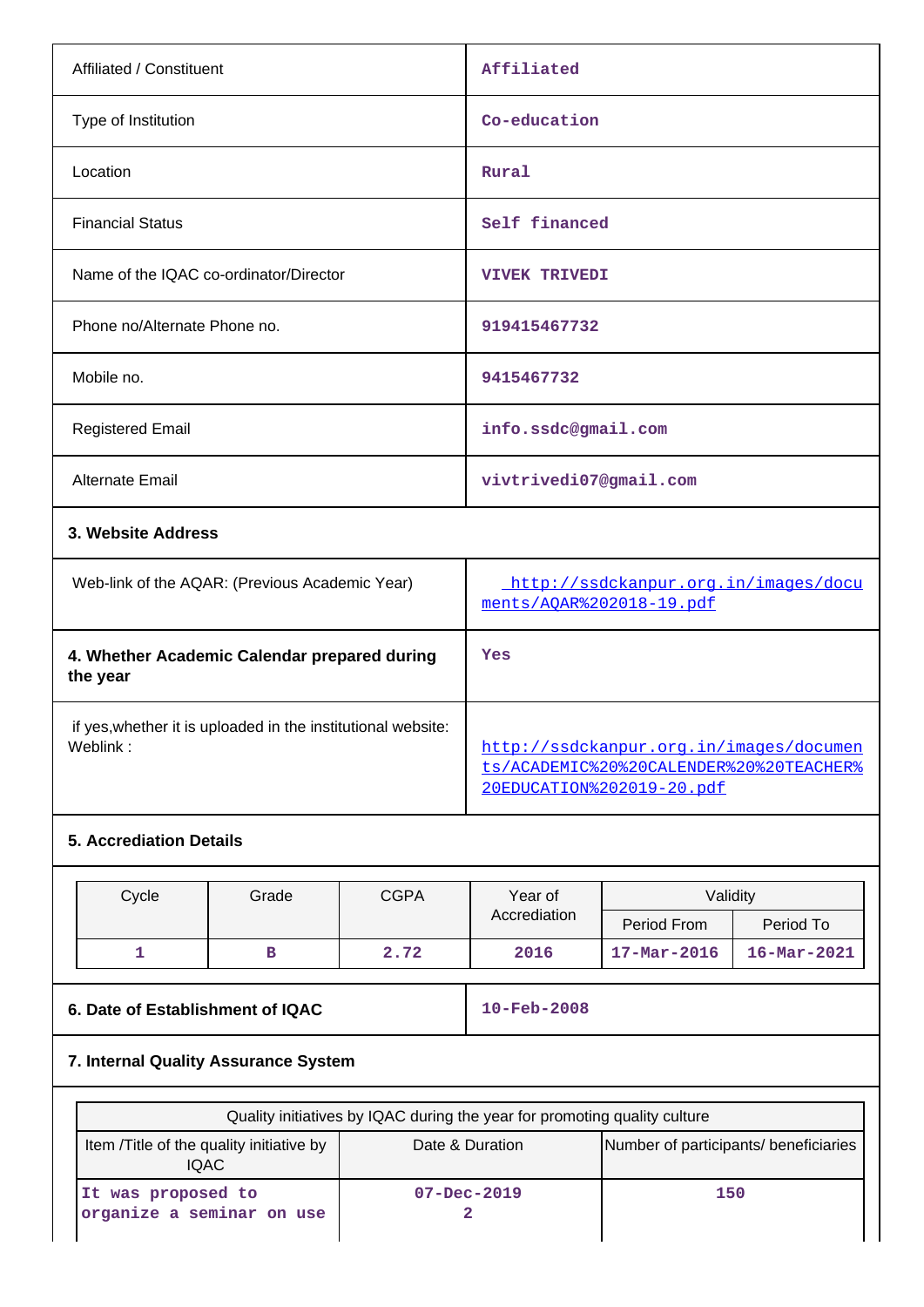| $28 - Nov - 2019$<br>1                                                                                                      | 460 |  |  |  |  |  |  |
|-----------------------------------------------------------------------------------------------------------------------------|-----|--|--|--|--|--|--|
| $07 - Sep - 2019$<br>30                                                                                                     | 38  |  |  |  |  |  |  |
| $01 - May - 2020$<br>17                                                                                                     | 4   |  |  |  |  |  |  |
| $02 - May - 2020$<br>18                                                                                                     | 8   |  |  |  |  |  |  |
| $22 - Appr - 2020$<br>19                                                                                                    | 35  |  |  |  |  |  |  |
| <u>View File</u>                                                                                                            |     |  |  |  |  |  |  |
| 8. Provide the list of funds by Central/ State Government- UGC/CSIR/DST/DBT/ICMR/TEQIP/World<br><b>Bank/CPE of UGC etc.</b> |     |  |  |  |  |  |  |
|                                                                                                                             |     |  |  |  |  |  |  |

|                                                                                                                    | Institution/Departmen<br>t/Faculty | Scheme |           | Funding Agency | Year of award with<br>duration | Amount      |  |  |
|--------------------------------------------------------------------------------------------------------------------|------------------------------------|--------|-----------|----------------|--------------------------------|-------------|--|--|
|                                                                                                                    | Zero                               | zero   |           | zero           | 2020<br>$\Omega$               | $\mathbf 0$ |  |  |
|                                                                                                                    |                                    |        | View File |                |                                |             |  |  |
| 9. Whether composition of IQAC as per latest<br><b>NAAC</b> guidelines:                                            |                                    |        |           | Yes            |                                |             |  |  |
| Upload latest notification of formation of IQAC                                                                    |                                    |        | View File |                |                                |             |  |  |
| 10. Number of IQAC meetings held during the<br>year :                                                              |                                    |        | 4         |                |                                |             |  |  |
| The minutes of IQAC meeting and compliances to the<br>decisions have been uploaded on the institutional<br>website |                                    |        |           | Yes            |                                |             |  |  |
| Upload the minutes of meeting and action taken report                                                              |                                    |        | View File |                |                                |             |  |  |
| 11. Whether IQAC received funding from any of<br>the funding agency to support its activities<br>during the year?  |                                    |        |           | <b>No</b>      |                                |             |  |  |

#### **12. Significant contributions made by IQAC during the current year(maximum five bullets)**

**1 Online course as per MOU with EICT Academy IIT Kanpur completed and certificates distributed 2 UNESCO seminar on "Role of Periodic Table for the Development of Rural Areas was organised on 7th ,8th December,2019 3 PLO/CLO were explained and decided to organise orientation of students and teachers 4 Revised**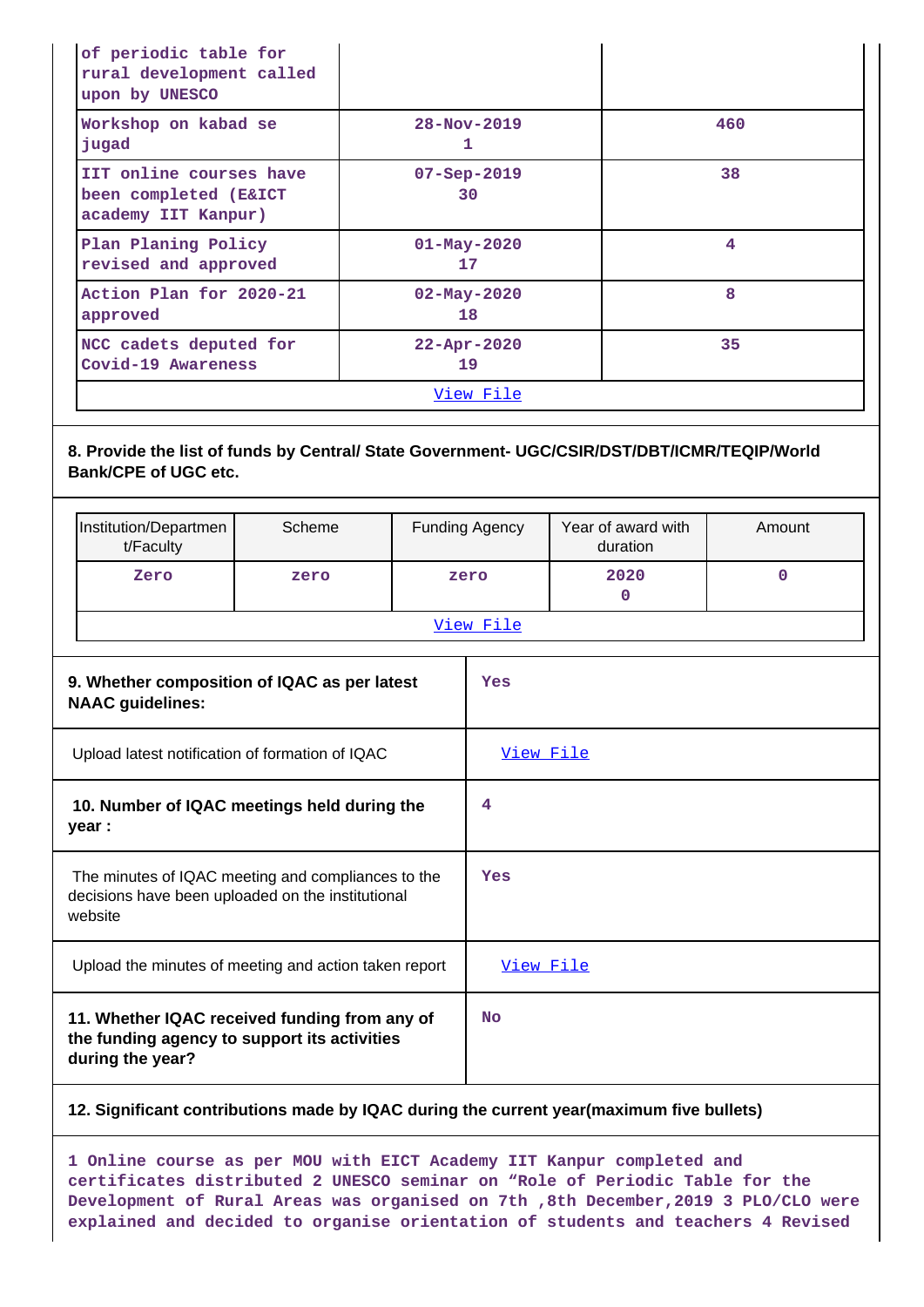# **Plan, Planing, and Policy of Institution approved. 5 NCC Cadets deputed in Ghatampur for awareness rally against Covid19. on 17.06.2019**

| View File                                                                                                                                                            |                                                                                                                                                                                                                                                                                                                                                                                                                                                                                                                                                                                                                   |  |  |  |  |
|----------------------------------------------------------------------------------------------------------------------------------------------------------------------|-------------------------------------------------------------------------------------------------------------------------------------------------------------------------------------------------------------------------------------------------------------------------------------------------------------------------------------------------------------------------------------------------------------------------------------------------------------------------------------------------------------------------------------------------------------------------------------------------------------------|--|--|--|--|
| 13. Plan of action chalked out by the IQAC in the beginning of the academic year towards Quality<br>Enhancement and outcome achieved by the end of the academic year |                                                                                                                                                                                                                                                                                                                                                                                                                                                                                                                                                                                                                   |  |  |  |  |
| Plan of Action                                                                                                                                                       | Achivements/Outcomes                                                                                                                                                                                                                                                                                                                                                                                                                                                                                                                                                                                              |  |  |  |  |
|                                                                                                                                                                      | No Data Entered/Not Applicable!!!                                                                                                                                                                                                                                                                                                                                                                                                                                                                                                                                                                                 |  |  |  |  |
|                                                                                                                                                                      | View File                                                                                                                                                                                                                                                                                                                                                                                                                                                                                                                                                                                                         |  |  |  |  |
| 14. Whether AQAR was placed before statutory<br>body?                                                                                                                | Yes                                                                                                                                                                                                                                                                                                                                                                                                                                                                                                                                                                                                               |  |  |  |  |
| Name of Statutory Body                                                                                                                                               | <b>Meeting Date</b>                                                                                                                                                                                                                                                                                                                                                                                                                                                                                                                                                                                               |  |  |  |  |
| <b>IQAC</b>                                                                                                                                                          | $06 - \text{Feb} - 2021$                                                                                                                                                                                                                                                                                                                                                                                                                                                                                                                                                                                          |  |  |  |  |
| 15. Whether NAAC/or any other accredited<br>body(s) visited IQAC or interacted with it to<br>assess the functioning?                                                 | Yes                                                                                                                                                                                                                                                                                                                                                                                                                                                                                                                                                                                                               |  |  |  |  |
| Date of Visit                                                                                                                                                        | $14 - \text{Feb} - 2016$                                                                                                                                                                                                                                                                                                                                                                                                                                                                                                                                                                                          |  |  |  |  |
| 16. Whether institutional data submitted to<br><b>AISHE:</b>                                                                                                         | Yes                                                                                                                                                                                                                                                                                                                                                                                                                                                                                                                                                                                                               |  |  |  |  |
| <b>Year of Submission</b>                                                                                                                                            | 2020                                                                                                                                                                                                                                                                                                                                                                                                                                                                                                                                                                                                              |  |  |  |  |
| Date of Submission                                                                                                                                                   | $10 - \text{Feb} - 2020$                                                                                                                                                                                                                                                                                                                                                                                                                                                                                                                                                                                          |  |  |  |  |
| 17. Does the Institution have Management<br><b>Information System?</b>                                                                                               | Yes                                                                                                                                                                                                                                                                                                                                                                                                                                                                                                                                                                                                               |  |  |  |  |
| If yes, give a brief descripiton and a list of modules<br>currently operational (maximum 500 words)                                                                  | Institution's campus is wi fi.<br>Institution has its own website which<br>provides following information : i)<br>College Profile ii) Vision, Mission and<br>Value of the institutions iii) Name of<br>Governing bodies iv) List of Teachers<br>and nonteaching Staff v) Service<br>Conditions of the staff vi) Plan,<br>Planning and Policy of the Institute<br>vii) Internal Assessment and Evaluation<br>Policy viii) Extension Activities ix)<br>Prospectus for students x) Grievance<br>Redressal xi) Student Charter xii)<br>Placement Cell xiii) IGNOU Courses xiv)<br>Special Cell xv) UGC Guidelines for |  |  |  |  |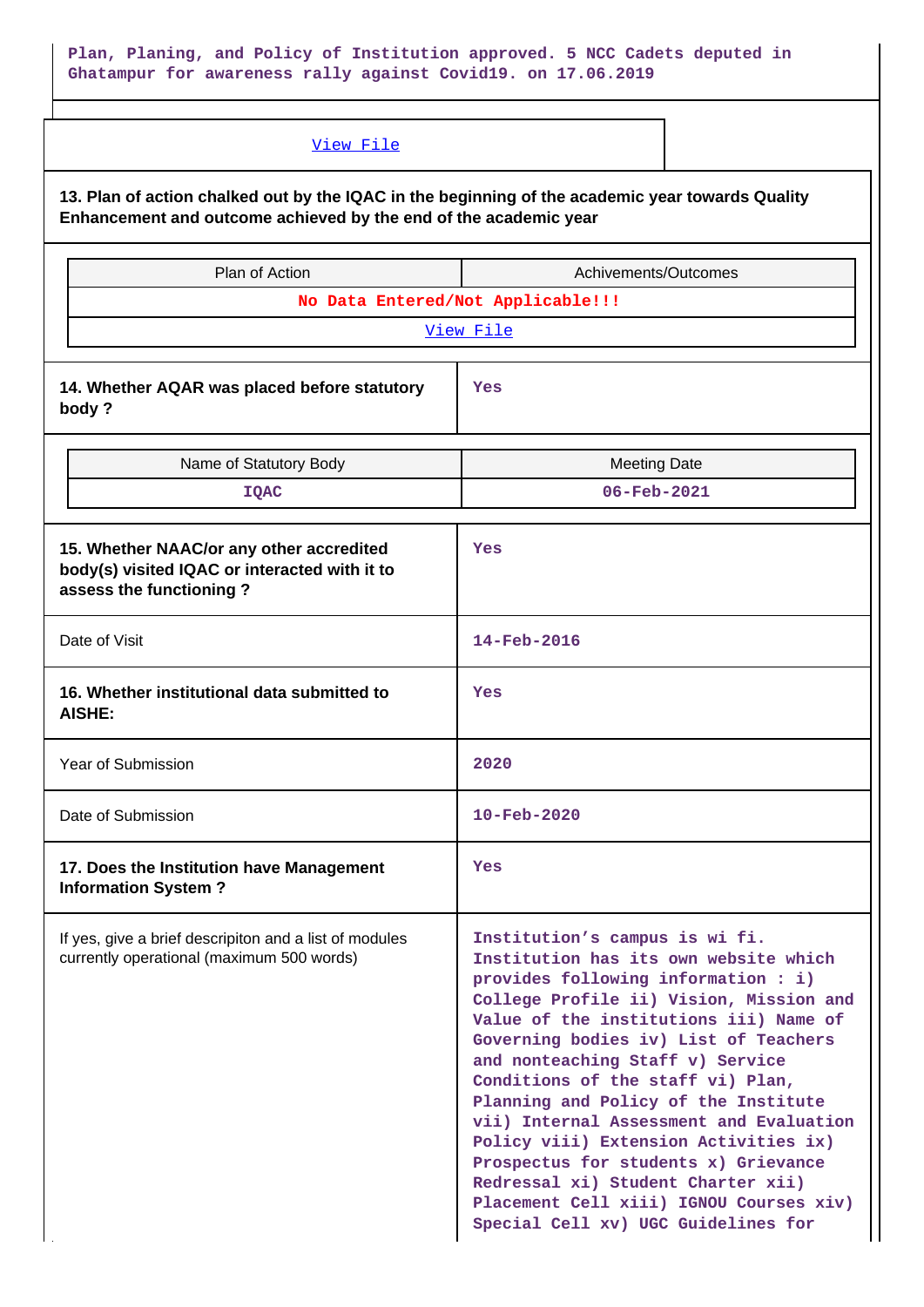**students Entitlement xvi) Skill Development Courses xvii) Library Advisory Committee, Library Services and Library Rules xviii) Publications of Journal named "Vigyan Shakti" xix) Magazine and News Letter xx) SAR Submitted to NAAC xxi) AQAR Submitted to NAAC xxii) Different Activities xxiii) Alumni Association Byelaws xxiv) Admission forms of different faculties xxv) Scholarship form xxvi) Seminars/Workshop xxvii) NCC Activities etc. In addition to above, library has the facility of NList, The facilities of SMS, whatsapp and Email are also available. Institution has provided intercom in Office library, Principal room, BCA Department, Managers room, Computer room, Teacher Education Department and in the gate. CCTV Camera has been installed in gate outside, parking, Canteen, Language lab, Library, B.Ed.Classrooms, ICT Lab, BCA Staffroom, Store room, Computer lab, BCA Class room, B.Sc. Class room, B.A. Class room, Galary, Stair, B.Ed. staff room, BTC Class room, Office, Principal room, field. There is IQAC, management committee and general body wherein desired informations are received and provided properly. Parent Teacher Association is also an appropriate place for exchange of any type of information. As a traditional system, there is a enquiry cell where one assistant remains present to attend the queries of students, guardians and other stockholders. Few boards have been placed on college campus which provide necessary related information. Board placed in campus for Vision, Mission and Value has full details for the information of every type of stockholder. Board of Student's charter provide the knowledge to the students about their duties, rights and liabilities during Teaching Learning and at the same time, board also provides knowledge to the institution about right, duties and liabilities towards students. This board has been placed in the campus as desired by UGC. Then, there are other boards for Anti Ragging Committee and Anti Women Harassment Cell, where necessary details in addition to the name of office Bearers are provided. In the gallery of the college, there are Sun**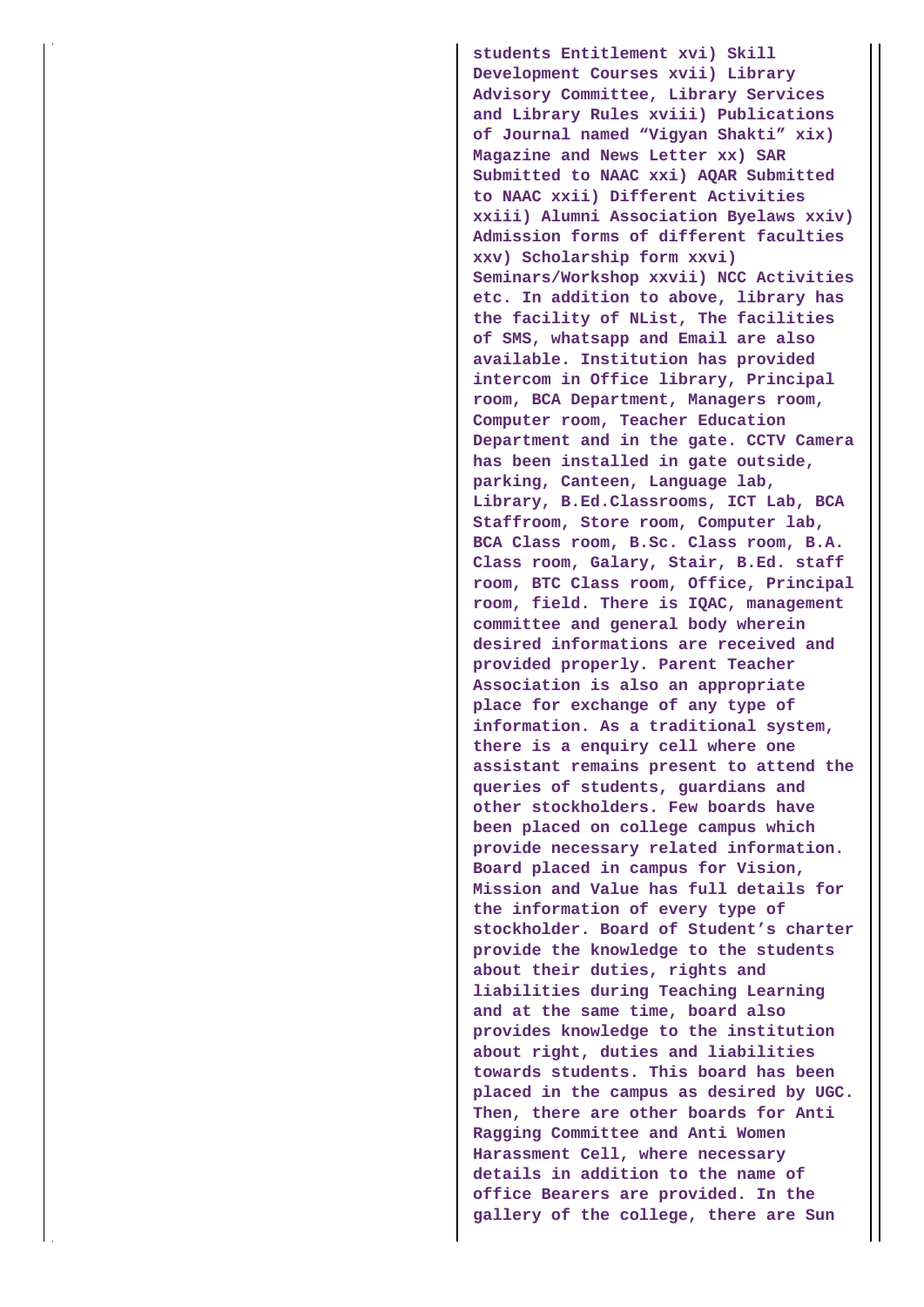**boards for Student Grievance Redressal Cell, Students Council, Name of members of IQAC, name of three management committee representatives to attend the grievances of teachers and other staff members. The concept of Mahavidyalaya. List of Annual days and also the list of meritorious students are also placed in the gallery. Quotation of reputed writers are also available there. Institution receives information/opinion about various points by way of feedback from students, community, Guardians and Alumni. Magazine and News Letters are also the source of receiving and communicating information. Time to time, news about various activities in the institution are**

# **Part B**

#### **CRITERION I – CURRICULAR ASPECTS**

## **1.1 – Curriculum Planning and Implementation**

 1.1.1 – Institution has the mechanism for well planned curriculum delivery and documentation. Explain in 500 words

 **Institution has active Internal Quality Assurance Cell (IQAC) which has decided to have a separate committee named "Curriculum Implementation Committee". Main function of this committee is to ensure that entire curriculum prescribed by our affiliating body for different faculty, is effectively implemented within stipulated period .First of all, prescribed syllabus is provided to all faculty members at the starting of the session and same is discussed at length keeping in view past year`s experiences and looking to the academic calendar of the university and also the academic calendar of the Institution prepared by IQAC, Plan is decided to conduct effective teaching-learning .One unit in every subject is left for self-study by students. However, in this case, students are free to seek guidance from teacher in case of need. Curriculum Implementation Committee suggests faculty members to prepare time-table wherein sufficient space is given for co-curricular/ extracurricular activities including NCC/NSS.Provision is made for participants of NCC/NSS and other beyond classroom activities for remedial teaching ,mentoring , guidance and counseling,library and supplementary services. All faculty members are required to prepare subject wise CLO/PLO Annual Plan,Unit Plan and the plan for Assessment & Evaluation as per internal policy which has been prepared under the guidance of IQAC.Theory and Practical run concurrently wherever it is required and possible.All faculty members submit their lab requirements of lab equipments and chemicals to Management through Principal and same is provided well in time ,Annual Plan,Unit Plan ,Assessment & Evaluation is put up in the meeting of IQAC for suggestions and approval. Faculty members are suggested to prepare a schedule for workshop,seminars,guest lectures .Wherever is required ,students are taken for the tour of the Institutions like I.I.T. ,Botanical Garden etc..Students of B.C.A. are sent to different institutions for job training where they get certificates also.Every year, students organize exhibition where their knowledge is exposed .Every quarter, Curriculum Implementation Committee meets for monitoring and assess implementation of curriculum and the proceedings of this committee are put up in the meeting of**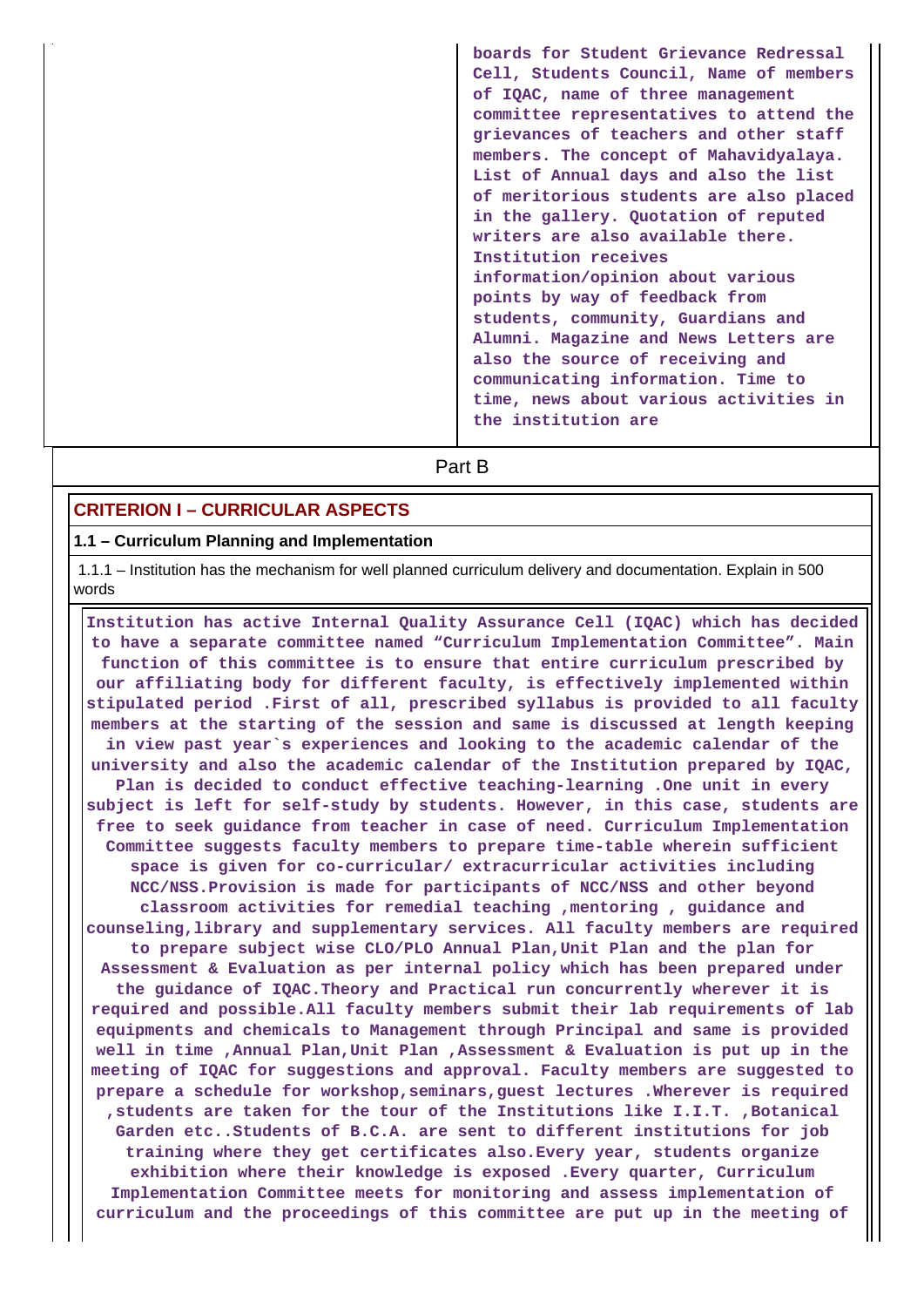**IQAC .Management of the Institution effectively monitors whole things regularly.Institution has its own system for Assessment & evaluation to ensure whether objects of Institutional Vision , Mission , Course and Programme Outcome ,Students Expectations and local Needs are being achieved. A Copy of syllabus is provided to the students also at the time of Orientation Programme so that they may also remain vigilant about effective and timely implementation of curriculum.**

| Certificate<br>Dates of<br>Duration<br><b>Skill</b><br>Diploma Courses<br>Focus on employ<br>Introduction<br>ability/entreprene<br>Development<br>urship<br>online<br><b>EICT</b><br>03/09/2019<br>7<br>yes<br>yes<br>Academy<br>online<br>20/09/2019<br>Entreprene<br>10<br>yes<br>yes<br>urial skill<br>development |  |  |  |  |  |  |  |
|-----------------------------------------------------------------------------------------------------------------------------------------------------------------------------------------------------------------------------------------------------------------------------------------------------------------------|--|--|--|--|--|--|--|
|                                                                                                                                                                                                                                                                                                                       |  |  |  |  |  |  |  |
|                                                                                                                                                                                                                                                                                                                       |  |  |  |  |  |  |  |
|                                                                                                                                                                                                                                                                                                                       |  |  |  |  |  |  |  |
| 1.2 - Academic Flexibility                                                                                                                                                                                                                                                                                            |  |  |  |  |  |  |  |
| 1.2.1 - New programmes/courses introduced during the academic year                                                                                                                                                                                                                                                    |  |  |  |  |  |  |  |
| Programme/Course<br>Programme Specialization<br>Dates of Introduction                                                                                                                                                                                                                                                 |  |  |  |  |  |  |  |
| <b>Nill</b><br>Nill<br><b>NIL</b>                                                                                                                                                                                                                                                                                     |  |  |  |  |  |  |  |
| View File                                                                                                                                                                                                                                                                                                             |  |  |  |  |  |  |  |
| 1.2.2 - Programmes in which Choice Based Credit System (CBCS)/Elective course system implemented at the<br>affiliated Colleges (if applicable) during the academic year.                                                                                                                                              |  |  |  |  |  |  |  |
| Programme Specialization<br>Date of implementation of<br>Name of programmes adopting<br><b>CBCS</b><br><b>CBCS/Elective Course System</b>                                                                                                                                                                             |  |  |  |  |  |  |  |
| <b>Nill</b><br><b>Nill</b><br><b>NIL</b>                                                                                                                                                                                                                                                                              |  |  |  |  |  |  |  |
| 1.2.3 - Students enrolled in Certificate/ Diploma Courses introduced during the year                                                                                                                                                                                                                                  |  |  |  |  |  |  |  |
| Certificate<br>Diploma Course                                                                                                                                                                                                                                                                                         |  |  |  |  |  |  |  |
| <b>Number of Students</b><br>126<br>56                                                                                                                                                                                                                                                                                |  |  |  |  |  |  |  |
| 1.3 - Curriculum Enrichment                                                                                                                                                                                                                                                                                           |  |  |  |  |  |  |  |
| 1.3.1 - Value-added courses imparting transferable and life skills offered during the year                                                                                                                                                                                                                            |  |  |  |  |  |  |  |
| Number of Students Enrolled<br><b>Value Added Courses</b><br>Date of Introduction                                                                                                                                                                                                                                     |  |  |  |  |  |  |  |
| <b>NCC</b><br>26/07/2019<br>18                                                                                                                                                                                                                                                                                        |  |  |  |  |  |  |  |
| Courses Conduct by Jan<br>10/09/2019<br>66<br>Shikshan Sansthan                                                                                                                                                                                                                                                       |  |  |  |  |  |  |  |
| No file uploaded.                                                                                                                                                                                                                                                                                                     |  |  |  |  |  |  |  |
| 1.3.2 - Field Projects / Internships under taken during the year                                                                                                                                                                                                                                                      |  |  |  |  |  |  |  |
|                                                                                                                                                                                                                                                                                                                       |  |  |  |  |  |  |  |
| Project/Programme Title<br>No. of students enrolled for Field<br>Programme Specialization<br>Projects / Internships                                                                                                                                                                                                   |  |  |  |  |  |  |  |
| Computer Application<br><b>BCA</b><br>17                                                                                                                                                                                                                                                                              |  |  |  |  |  |  |  |
| Internship Practice<br><b>BEd</b><br>147<br>Teaching and field<br>engagement                                                                                                                                                                                                                                          |  |  |  |  |  |  |  |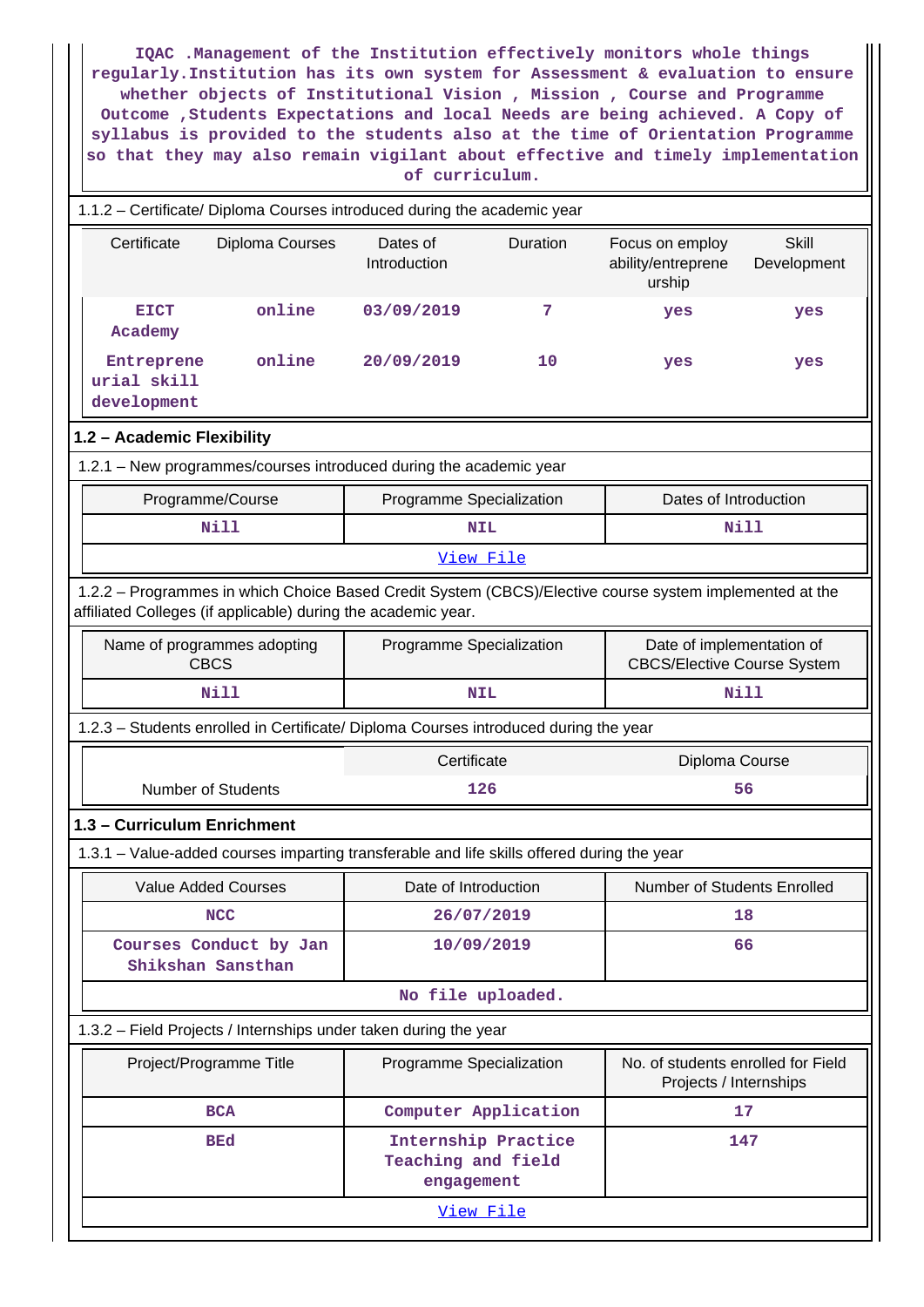| 1.4 – Feedback System                                                   |     |  |  |  |  |
|-------------------------------------------------------------------------|-----|--|--|--|--|
| 1.4.1 – Whether structured feedback received from all the stakeholders. |     |  |  |  |  |
| <b>Students</b>                                                         | Yes |  |  |  |  |
| Teachers                                                                | Yes |  |  |  |  |
| Employers                                                               | Yes |  |  |  |  |
| Alumni                                                                  | Yes |  |  |  |  |
| Parents                                                                 | No  |  |  |  |  |

 1.4.2 – How the feedback obtained is being analyzed and utilized for overall development of the institution? (maximum 500 words)

Feedback Obtained

**Every service provider and producer imagines that service being provided by him and his product is of the best quality .But actually it is the consumer who makes the real assessment and accordingly, evaluates the quality of services or product. Degree of level of satisfaction remains, the key factor for assessment evaluation .The Management of the Institution has always been very serious to quality education which is the base point of image of the Institution. Therefore , at the initiation of the Management , the agenda was put up in the meeting of IQAC and the proposal was passed unanimously .During the course of meeting, the decision was to obtain views from community, academicians, alumni and students .It was opined to seek the views about acceptability of curriculum ,infrastructural facilities ,teaching-learning and overall opinion about the Institution. Accordingly, formats are prepared and same are provided to different stakeholders .Feedback forms are collected and stakeholder wise , they are grouped .Our computer department attends to the process of feeding category wise and stakeholder wise. For example, views of every stakeholder about library facilities , infrastructural facilities , lab facilities ,teacher quality,teaching quality ,assessment evaluation social responsibility ,attitude of management and staff etc.Views are separated under -5- scale i.e. excellent, very good,good ,average and unsatisfactory. Feedback from students are obtained after declaration of result .Hesitation and fear point of students are kept in mind so that they do not have any fear for harassment .Feedback received from various stakeholders on overall programme of the Institution is putup in the meeting of IQAC and therafter, proceedings are sent to be submitted in Managing Committee Meeting. Deficiencies are located by IQAC and same are further deliberated in Managing Committee.To remove the deficiencies ,remedial measures are decided to remove them.Wherever so is required , accountability is fixed and Management deals with such cases suitably.Now, IQAC has decide to obtain feedback only online and to process analysis and conclusion system more scientifically looking to the fear and hesitation element amongst community,students and alumni.**

# **CRITERION II – TEACHING- LEARNING AND EVALUATION**

#### **2.1 – Student Enrolment and Profile**

2.1.1 – Demand Ratio during the year

| Name of the<br>Programme | Programme<br>Specialization | Number of seats<br>available | Number of<br>Application received | <b>Students Enrolled</b> |
|--------------------------|-----------------------------|------------------------------|-----------------------------------|--------------------------|
| <b>BCA</b>               | Computer<br>scienece        | 360                          | 55                                | 55                       |
| <b>BSC</b>               | Science                     | 1800                         | 246                               | 246                      |
| <b>BA</b>                | Art                         | 1080                         | 185                               | 185                      |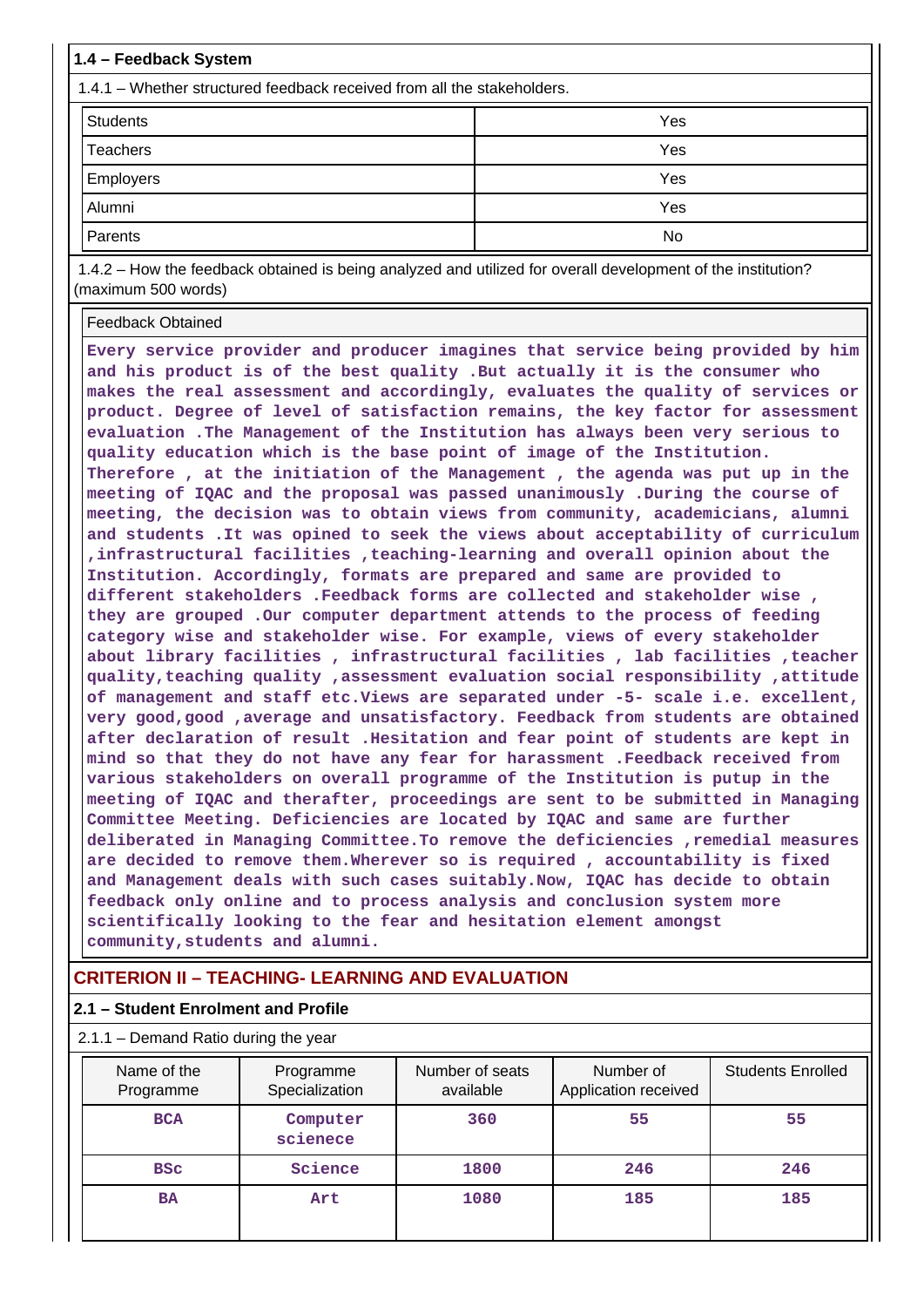| <b>BEd</b>                                                                                                                                                |                                                                                                                                                                                                                                  | Teacher<br>Education    |                                                                                                  |                                                | 200                                                                                   |                              | 147                                         |   | 147                                                                                                                                                                                                                                                                                                                                                     |
|-----------------------------------------------------------------------------------------------------------------------------------------------------------|----------------------------------------------------------------------------------------------------------------------------------------------------------------------------------------------------------------------------------|-------------------------|--------------------------------------------------------------------------------------------------|------------------------------------------------|---------------------------------------------------------------------------------------|------------------------------|---------------------------------------------|---|---------------------------------------------------------------------------------------------------------------------------------------------------------------------------------------------------------------------------------------------------------------------------------------------------------------------------------------------------------|
| <b>MA</b>                                                                                                                                                 |                                                                                                                                                                                                                                  | Sociology               |                                                                                                  | 40                                             |                                                                                       | 1                            |                                             | 1 |                                                                                                                                                                                                                                                                                                                                                         |
| <b>MSC</b>                                                                                                                                                |                                                                                                                                                                                                                                  | Botany                  |                                                                                                  |                                                | 40                                                                                    |                              | 1                                           |   | 1                                                                                                                                                                                                                                                                                                                                                       |
|                                                                                                                                                           |                                                                                                                                                                                                                                  |                         |                                                                                                  |                                                | View File                                                                             |                              |                                             |   |                                                                                                                                                                                                                                                                                                                                                         |
| 2.2 - Catering to Student Diversity                                                                                                                       |                                                                                                                                                                                                                                  |                         |                                                                                                  |                                                |                                                                                       |                              |                                             |   |                                                                                                                                                                                                                                                                                                                                                         |
| 2.2.1 - Student - Full time teacher ratio (current year data)                                                                                             |                                                                                                                                                                                                                                  |                         |                                                                                                  |                                                |                                                                                       |                              |                                             |   |                                                                                                                                                                                                                                                                                                                                                         |
| Year                                                                                                                                                      | Number of<br>Number of<br>Number of<br>students enrolled<br>students enrolled<br>fulltime teachers<br>in the institution<br>in the institution<br>available in the<br>(UG)<br>(PG)<br>institution<br>teaching only UG<br>courses |                         | Number of<br>fulltime teachers<br>available in the<br>institution<br>teaching only PG<br>courses |                                                | Number of<br>teachers<br>teaching both UG<br>and PG courses                           |                              |                                             |   |                                                                                                                                                                                                                                                                                                                                                         |
| 2019                                                                                                                                                      |                                                                                                                                                                                                                                  | 633                     |                                                                                                  | $\overline{\mathbf{2}}$                        | 23                                                                                    |                              |                                             | 4 | <b>Nill</b>                                                                                                                                                                                                                                                                                                                                             |
| 2.3 - Teaching - Learning Process                                                                                                                         |                                                                                                                                                                                                                                  |                         |                                                                                                  |                                                |                                                                                       |                              |                                             |   |                                                                                                                                                                                                                                                                                                                                                         |
| 2.3.1 – Percentage of teachers using ICT for effective teaching with Learning Management Systems (LMS), E-<br>learning resources etc. (current year data) |                                                                                                                                                                                                                                  |                         |                                                                                                  |                                                |                                                                                       |                              |                                             |   |                                                                                                                                                                                                                                                                                                                                                         |
| Number of<br><b>Teachers on Roll</b>                                                                                                                      | Number of<br>teachers using<br>ICT (LMS, e-<br>Resources)                                                                                                                                                                        |                         |                                                                                                  | <b>ICT Tools and</b><br>resources<br>available | Number of ICT<br>enabled<br>Classrooms                                                | Numberof smart<br>classrooms |                                             |   | E-resources and<br>techniques used                                                                                                                                                                                                                                                                                                                      |
| 27<br>17<br>76<br>$\overline{\mathbf{4}}$                                                                                                                 |                                                                                                                                                                                                                                  |                         |                                                                                                  |                                                |                                                                                       | 3                            | 3                                           |   |                                                                                                                                                                                                                                                                                                                                                         |
| View File of ICT Tools and resources                                                                                                                      |                                                                                                                                                                                                                                  |                         |                                                                                                  |                                                |                                                                                       |                              |                                             |   |                                                                                                                                                                                                                                                                                                                                                         |
|                                                                                                                                                           |                                                                                                                                                                                                                                  |                         |                                                                                                  |                                                | View File of E-resources and techniques used                                          |                              |                                             |   |                                                                                                                                                                                                                                                                                                                                                         |
| 2.3.2 - Students mentoring system available in the institution? Give details. (maximum 500 words)                                                         |                                                                                                                                                                                                                                  |                         |                                                                                                  |                                                |                                                                                       |                              |                                             |   |                                                                                                                                                                                                                                                                                                                                                         |
|                                                                                                                                                           |                                                                                                                                                                                                                                  |                         |                                                                                                  | is being done                                  |                                                                                       |                              |                                             |   | Though mentoring is conducted for which total strength of the students is allocated amongst all faculty members<br>.For any problem .student contact the teachers , he/she record his/her grievance in register and after interaction<br>the details of conversation and outcome are also recorded. Wherever, teacher feels the need of follow-up, same |
| Number of students enrolled in the<br>institution                                                                                                         |                                                                                                                                                                                                                                  |                         |                                                                                                  |                                                | Number of fulltime teachers                                                           |                              |                                             |   | Mentor: Mentee Ratio                                                                                                                                                                                                                                                                                                                                    |
|                                                                                                                                                           | 635                                                                                                                                                                                                                              |                         |                                                                                                  |                                                | 27<br>1:24                                                                            |                              |                                             |   |                                                                                                                                                                                                                                                                                                                                                         |
| 2.4 - Teacher Profile and Quality                                                                                                                         |                                                                                                                                                                                                                                  |                         |                                                                                                  |                                                |                                                                                       |                              |                                             |   |                                                                                                                                                                                                                                                                                                                                                         |
| 2.4.1 - Number of full time teachers appointed during the year                                                                                            |                                                                                                                                                                                                                                  |                         |                                                                                                  |                                                |                                                                                       |                              |                                             |   |                                                                                                                                                                                                                                                                                                                                                         |
| No. of sanctioned<br>positions                                                                                                                            |                                                                                                                                                                                                                                  | No. of filled positions |                                                                                                  | Vacant positions                               |                                                                                       |                              | Positions filled during<br>the current year |   | No. of faculty with<br>Ph.D                                                                                                                                                                                                                                                                                                                             |
| 27                                                                                                                                                        |                                                                                                                                                                                                                                  | 27                      |                                                                                                  |                                                | <b>Nill</b>                                                                           |                              | 27                                          |   | 8                                                                                                                                                                                                                                                                                                                                                       |
| International level from Government, recognised bodies during the year)                                                                                   |                                                                                                                                                                                                                                  |                         |                                                                                                  |                                                |                                                                                       |                              |                                             |   | 2.4.2 - Honours and recognition received by teachers (received awards, recognition, fellowships at State, National,                                                                                                                                                                                                                                     |
| Year of Award<br>Name of full time teachers<br>receiving awards from<br>state level, national level,<br>international level                               |                                                                                                                                                                                                                                  | Designation             |                                                                                                  |                                                | Name of the award,<br>fellowship, received from<br>Government or recognized<br>bodies |                              |                                             |   |                                                                                                                                                                                                                                                                                                                                                         |
| 2019                                                                                                                                                      |                                                                                                                                                                                                                                  |                         | <b>NIL</b>                                                                                       |                                                |                                                                                       | Lecturer                     |                                             |   | <b>NIL</b>                                                                                                                                                                                                                                                                                                                                              |
|                                                                                                                                                           |                                                                                                                                                                                                                                  |                         |                                                                                                  |                                                | View File                                                                             |                              |                                             |   |                                                                                                                                                                                                                                                                                                                                                         |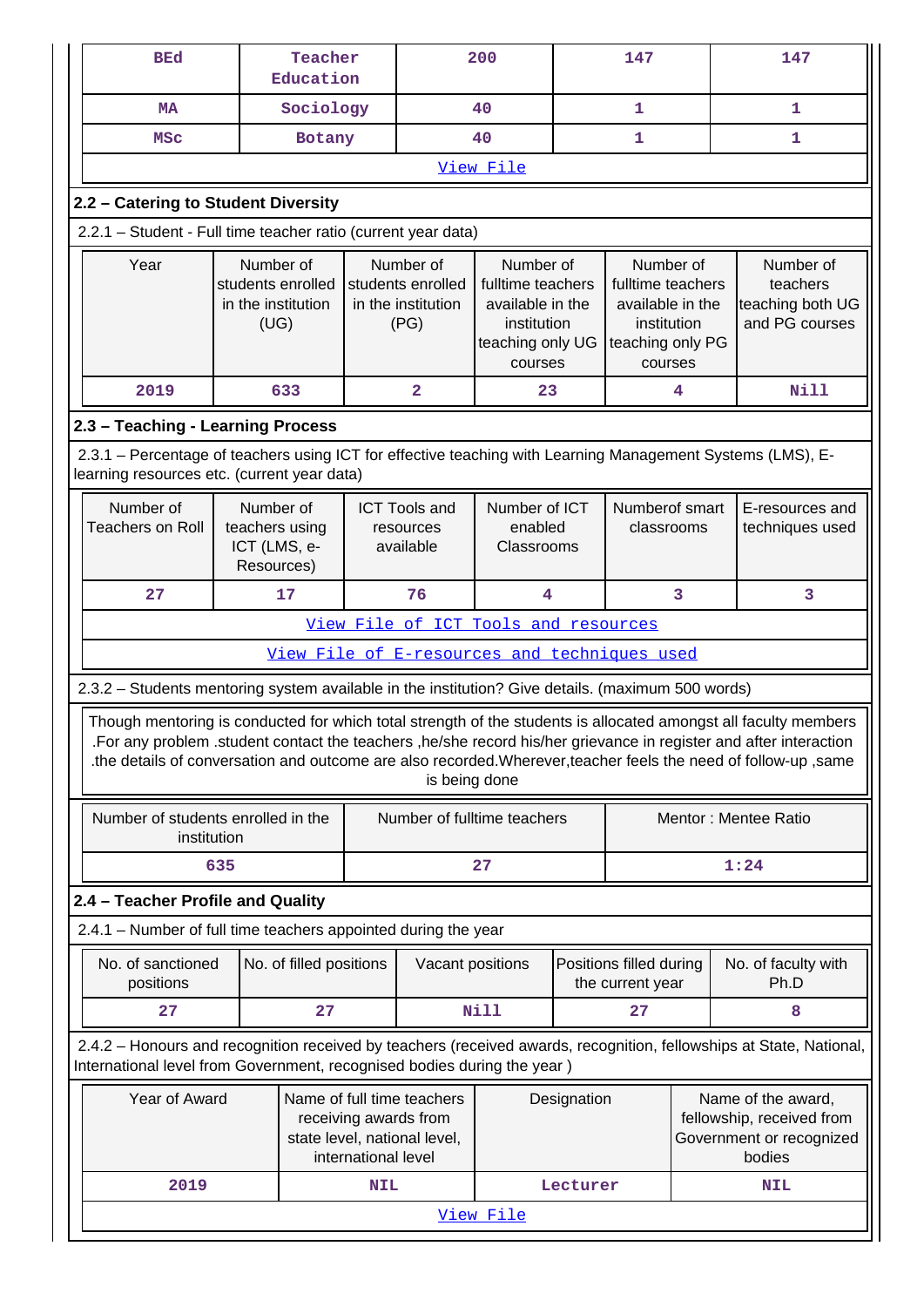#### **2.5 – Evaluation Process and Reforms**

 2.5.1 – Number of days from the date of semester-end/ year- end examination till the declaration of results during the year

| Programme Name | Programme Code | Semester/year          | Last date of the last<br>semester-end/year-<br>end examination | Date of declaration of<br>results of semester-<br>end/ year- end<br>examination |
|----------------|----------------|------------------------|----------------------------------------------------------------|---------------------------------------------------------------------------------|
| <b>BA</b>      | <b>BA</b>      | I YEAR                 | 15/02/2020                                                     | Nill                                                                            |
| <b>BA</b>      | <b>BA</b>      | <b>III YEAR</b>        | 15/02/2020                                                     | Nill                                                                            |
| <b>BSC</b>     | B.Sc           | I YEAR                 | 15/02/2020                                                     | Nill                                                                            |
| <b>BSC</b>     | B.Sc           | II YEAR                | 15/02/2020                                                     | Nill                                                                            |
| <b>BSC</b>     | B.Sc           | III YEAR               | 15/02/2020                                                     | 17/11/2020                                                                      |
| <b>BEd</b>     | B.Ed           | I YEAR                 | 15/02/2020                                                     | Nill                                                                            |
| <b>BEd</b>     | B.Ed           | II YEAR                | 15/02/2020                                                     | 09/12/2020                                                                      |
| <b>BCA</b>     | <b>BCA</b>     | <b>SEMESTER</b><br>IV. | 15/02/2020                                                     | Nill                                                                            |
|                |                | View File              |                                                                |                                                                                 |

2.5.2 – Reforms initiated on Continuous Internal Evaluation(CIE) system at the institutional level (250 words)

 **Our IQAC has approved its own scheme for Internal assessment and evaluation of certain activities internally and this scheme is over and above what is prescribed by university. Our scheme provides for continuous assessment evaluation by teaching staff .Our scheme provides for Period –End Assessment in which every teacher has to consume first 5/7 minutes to assess,if any students wants to clear any doubt about yesterday`s delivery .Teacher may also assess by asking any question to any student.Therafter,teacher starts day`s delivery but again leaving last 5/7 minutes for any clarification .This way ,teacher gets the time to assess his own teaching methodology. There is a system of Unit-End assessment and mid-term assessment which may be by way of objective test .Answer sheets are shown to students. There is a system to assess co-curricular /extra-curricular activities and extension activities.Interface session is a session organized in enjoying manner which assess and evaluate the progress of students after completing certain units.This is our Best Practice in use,details of which are enclosed separately. Students are put into practice for self-evaluation and the way to provide frank feedback to Institution on demand.**

 2.5.3 – Academic calendar prepared and adhered for conduct of Examination and other related matters (250 words)

 **ACADEMIC CALENDER 2019-20 (TEACHER EDUCATION DEPARTMENT) Sl. No. Description Date 1 Admission Process 31 May,2019-30 June,2019 2 Classes Start 31July,2019 3 Starting of On-Line Examination Form Submission 20 July,2019 4 College Foundation Day 08 August,2019 5 Induction Programme 08-09 August,2019 6 Anweshika workshop (Proposed) 07 August,2019 7 Workshop by Jan Shikshan Sansthan August last week 2019 8 IGNOU workshop Proposed First week August,2019 9 IIT Workshop 03 September,2019 10 Fire related workshop 09 September,2019 11 IIT Workshop 12 September,2019 12 Teacher's Day 05 September,2019 13 Pre-Practice teaching for 30 days will start144 days after classes start (For B.Ed I II year) 14 Practice teaching will start110 days after close of Pre- practice teaching start (Only For B.Ed II year) 15 Registered UNESCO World map Seminar on "Role of Periodic Table for the Development of Rural Areas". (Proposed) 07-08 December,2019 16 Youth Festival 15-16 January,2020 17 Republic Day 26 January,2020 18 IGNOU workshop 13 January,2020 19 Voters Awareness Rally by**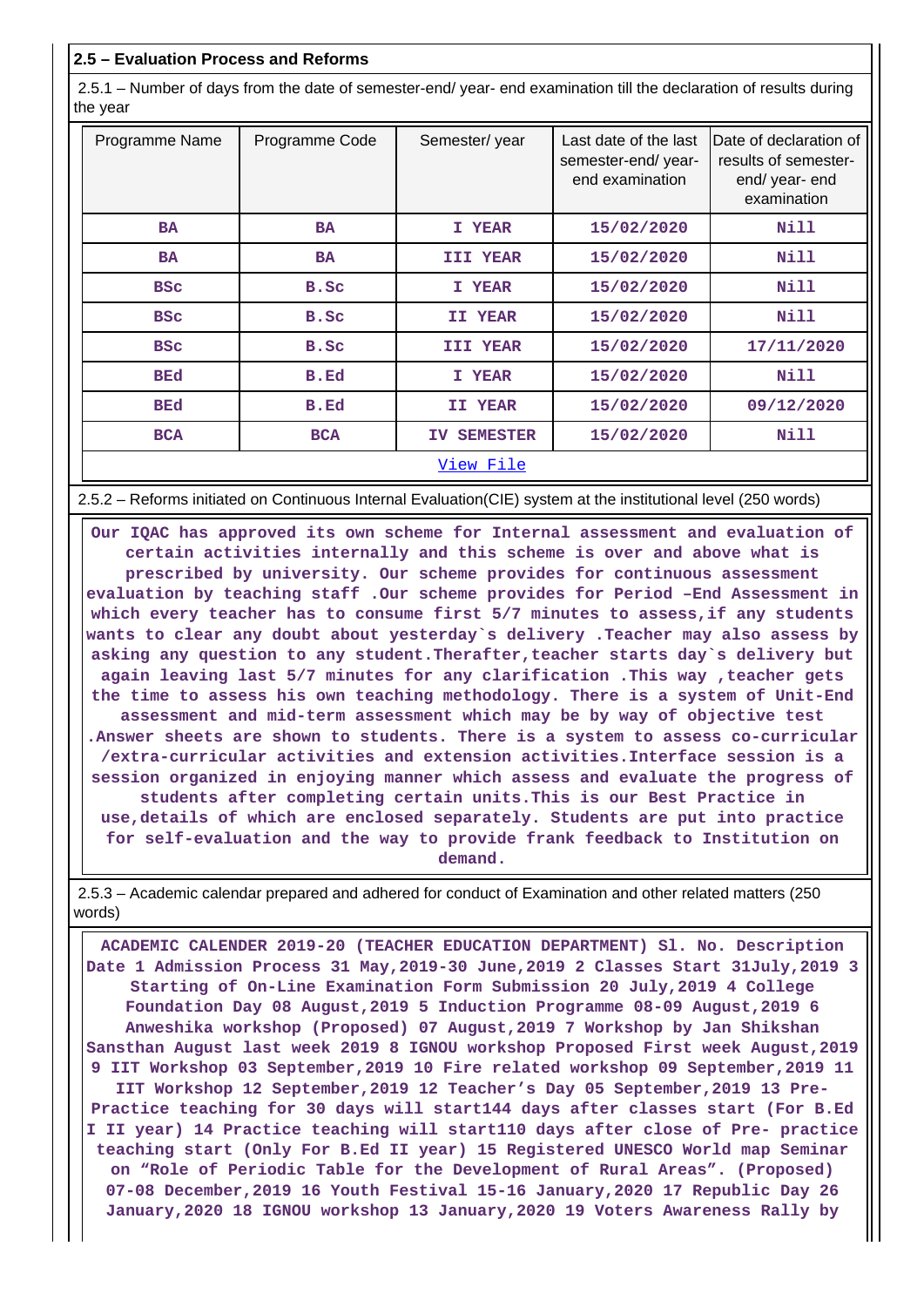**Students of Teacher Education Department Last week January,2020 20 Eye Camp First week February,2020 21 Alumni Association Meeting First week February,2020 22 Yoga Day 21 June,2020 Note – 1- Regarding admission, examination and holidays , University calendar would be followed. 2- Rally's and activities relating to government scheme, schedule prescribed by authorities will be followed. 3- Assessment and evaluation will be conducted as per internal policy and processor of the institution. 4- Inter-phase session and group discussion to be organized every first Saturday. Debate and one field work on every second Saturday. Quiz and one field activity on every third Saturday . Assesment and evaluation of every above activity to be declared and any objection to be attended, activities wise feedback to the student to be given on this day only. 5- Academic Calendar is subject to pre-auctions under Covid-19 Date- 25-04-2019**

## **2.6 – Student Performance and Learning Outcomes**

 2.6.1 – Program outcomes, program specific outcomes and course outcomes for all programs offered by the institution are stated and displayed in website of the institution (to provide the weblink)

 http://ssdckanpur.org.in/images/Programme%20and%20Course%20Learning%20Outcome.p df

2.6.2 – Pass percentage of students

| Programme<br>Code | Programme<br>Name | Programme<br>Specialization | Number of<br>students<br>appeared in the<br>final year<br>examination | Number of<br>students passed<br>in final year<br>examination | Pass Percentage |  |  |  |  |  |
|-------------------|-------------------|-----------------------------|-----------------------------------------------------------------------|--------------------------------------------------------------|-----------------|--|--|--|--|--|
| B.Ed              | <b>BEd</b>        | Teacher<br>Education        | 49                                                                    | 49                                                           | 100             |  |  |  |  |  |
| M.A               | <b>MA</b>         | Art                         | 1                                                                     | 1                                                            | 100             |  |  |  |  |  |
| <b>BCA</b>        | <b>BCA</b>        | Computer<br>Science         | 17                                                                    | 17                                                           | 100             |  |  |  |  |  |
| B.A               | <b>BA</b>         | Art                         | 47                                                                    | 45                                                           | 95.74           |  |  |  |  |  |
| B, Sc             | <b>BSC</b>        | Science                     | 126                                                                   | 118                                                          | 93.65           |  |  |  |  |  |
|                   | View File         |                             |                                                                       |                                                              |                 |  |  |  |  |  |

# **2.7 – Student Satisfaction Survey**

 2.7.1 – Student Satisfaction Survey (SSS) on overall institutional performance (Institution may design the questionnaire) (results and details be provided as weblink)

# **No Data Entered/Not Applicable !!!**

# **CRITERION III – RESEARCH, INNOVATIONS AND EXTENSION**

#### **3.1 – Resource Mobilization for Research**

3.1.1 – Research funds sanctioned and received from various agencies, industry and other organisations

| Nature of the Project | <b>Duration</b> | Name of the funding<br>agency | Total grant<br>sanctioned | Amount received<br>during the year |
|-----------------------|-----------------|-------------------------------|---------------------------|------------------------------------|
| Total                 |                 | <b>NIL</b>                    |                           |                                    |
|                       |                 | View File                     |                           |                                    |

**3.2 – Innovation Ecosystem**

 3.2.1 – Workshops/Seminars Conducted on Intellectual Property Rights (IPR) and Industry-Academia Innovative practices during the year

Title of workshop/seminar The Name of the Dept. The Name of the Name of the New York Chate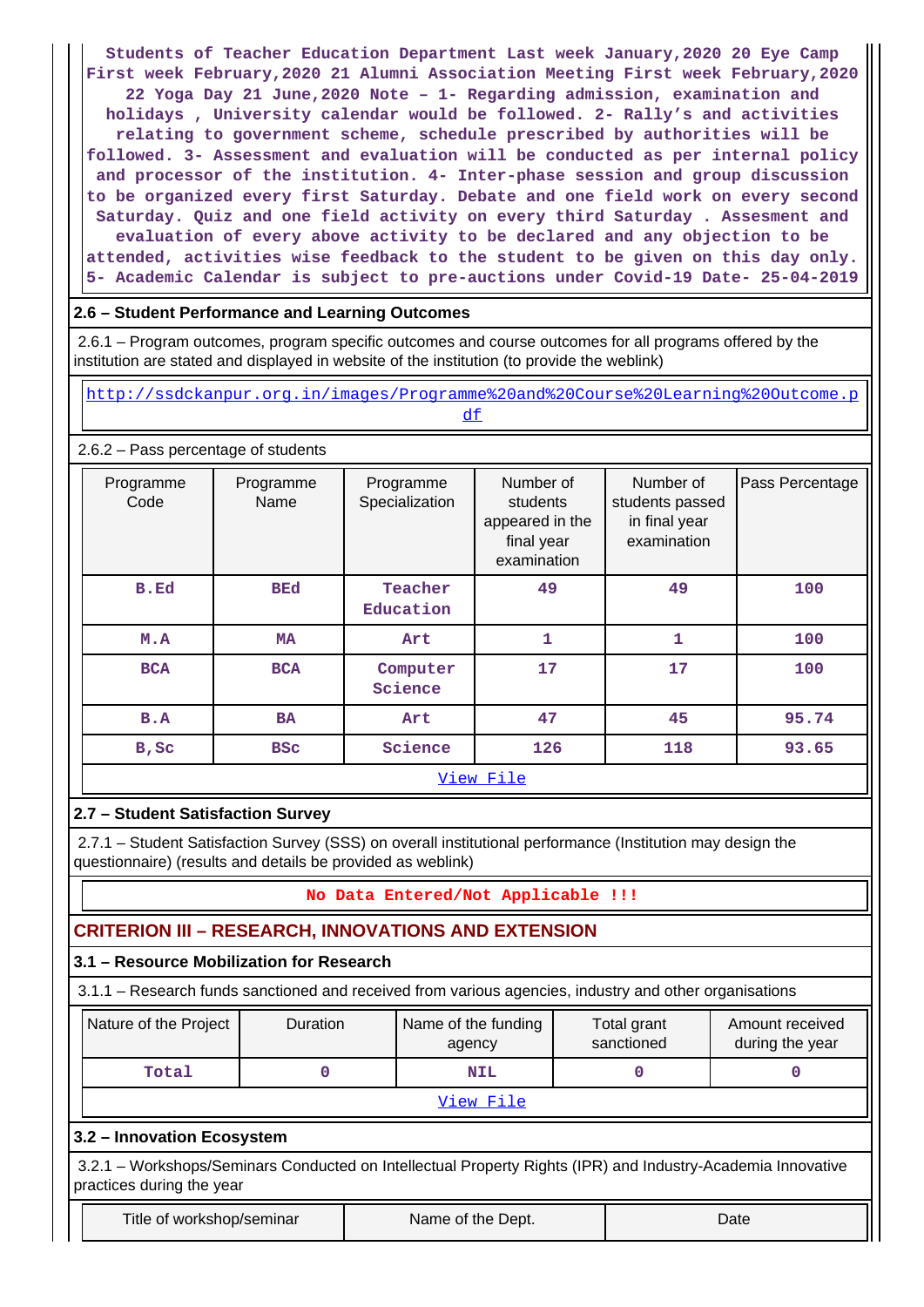| Workshop for 3 days on<br>Candle Preparation                                                                                                                          |                                                                                         |            | All Dept.       |                                                   |   |                         | 21/08/2019              |                                   |  |
|-----------------------------------------------------------------------------------------------------------------------------------------------------------------------|-----------------------------------------------------------------------------------------|------------|-----------------|---------------------------------------------------|---|-------------------------|-------------------------|-----------------------------------|--|
| Workshop on<br>Entrepreneurial Skill<br>Development                                                                                                                   |                                                                                         |            | All Dept.       |                                                   |   |                         | 03/09/2019              |                                   |  |
| Workshop on<br>Entrepreneurial Skill<br>Development                                                                                                                   |                                                                                         | All Dept.  |                 |                                                   |   | 05/09/2019              |                         |                                   |  |
| Workshop on Kabad se<br>Jugad                                                                                                                                         |                                                                                         |            | All Dept.       |                                                   |   |                         | 28/11/2019              |                                   |  |
| UNESCO (World map)<br>Seminar 2 Days on Role of<br>Periodical Table for the<br>Development of Rural Area                                                              |                                                                                         |            | All Dept.       |                                                   |   |                         | 07/12/2019              |                                   |  |
| 3.2.2 - Awards for Innovation won by Institution/Teachers/Research scholars/Students during the year                                                                  |                                                                                         |            |                 |                                                   |   |                         |                         |                                   |  |
| Title of the innovation                                                                                                                                               | Name of Awardee                                                                         |            | Awarding Agency |                                                   |   | Date of award           |                         | Category                          |  |
| Nil                                                                                                                                                                   | <b>NIL</b>                                                                              |            |                 | <b>NIL</b>                                        |   | 01/07/2019              |                         | <b>NA</b>                         |  |
|                                                                                                                                                                       |                                                                                         |            |                 | View File                                         |   |                         |                         |                                   |  |
|                                                                                                                                                                       | 3.2.3 – No. of Incubation centre created, start-ups incubated on campus during the year |            |                 |                                                   |   |                         |                         |                                   |  |
| Incubation<br>Center                                                                                                                                                  | Name                                                                                    |            | Sponsered By    | Name of the<br>Nature of Start-<br>Start-up<br>up |   |                         | Date of<br>Commencement |                                   |  |
| <b>NIL</b>                                                                                                                                                            | <b>NIL</b>                                                                              |            | <b>NIL</b>      | <b>NIL</b>                                        |   |                         | NIL                     | 01/07/2019                        |  |
|                                                                                                                                                                       |                                                                                         |            |                 | View File                                         |   |                         |                         |                                   |  |
|                                                                                                                                                                       | 3.3 - Research Publications and Awards                                                  |            |                 |                                                   |   |                         |                         |                                   |  |
| 3.3.1 - Incentive to the teachers who receive recognition/awards                                                                                                      |                                                                                         |            |                 |                                                   |   |                         |                         |                                   |  |
| <b>State</b>                                                                                                                                                          |                                                                                         |            | National        |                                                   |   |                         | International           |                                   |  |
| 0                                                                                                                                                                     |                                                                                         |            | 0               |                                                   |   | 0                       |                         |                                   |  |
| 3.3.2 - Ph. Ds awarded during the year (applicable for PG College, Research Center)                                                                                   |                                                                                         |            |                 |                                                   |   |                         |                         |                                   |  |
|                                                                                                                                                                       | Name of the Department                                                                  |            |                 |                                                   |   | Number of PhD's Awarded |                         |                                   |  |
|                                                                                                                                                                       | <b>NIL</b>                                                                              |            |                 |                                                   |   |                         | Nill                    |                                   |  |
| 3.3.3 - Research Publications in the Journals notified on UGC website during the year                                                                                 |                                                                                         |            |                 |                                                   |   |                         |                         |                                   |  |
| <b>Type</b>                                                                                                                                                           |                                                                                         | Department |                 | Number of Publication                             |   |                         |                         | Average Impact Factor (if<br>any) |  |
| National                                                                                                                                                              |                                                                                         | Science    |                 |                                                   | 5 |                         |                         | $\mathbf 0$                       |  |
|                                                                                                                                                                       |                                                                                         |            |                 | View File                                         |   |                         |                         |                                   |  |
| 3.3.4 - Books and Chapters in edited Volumes / Books published, and papers in National/International Conference<br>Proceedings per Teacher during the year            |                                                                                         |            |                 |                                                   |   |                         |                         |                                   |  |
|                                                                                                                                                                       | Department                                                                              |            |                 |                                                   |   | Number of Publication   |                         |                                   |  |
|                                                                                                                                                                       | Science                                                                                 |            |                 |                                                   |   |                         | $\mathbf{2}$            |                                   |  |
|                                                                                                                                                                       | Hindi                                                                                   |            |                 |                                                   |   |                         | 3                       |                                   |  |
|                                                                                                                                                                       | View File                                                                               |            |                 |                                                   |   |                         |                         |                                   |  |
| 3.3.5 - Bibliometrics of the publications during the last Academic year based on average citation index in Scopus/<br>Web of Science or PubMed/ Indian Citation Index |                                                                                         |            |                 |                                                   |   |                         |                         |                                   |  |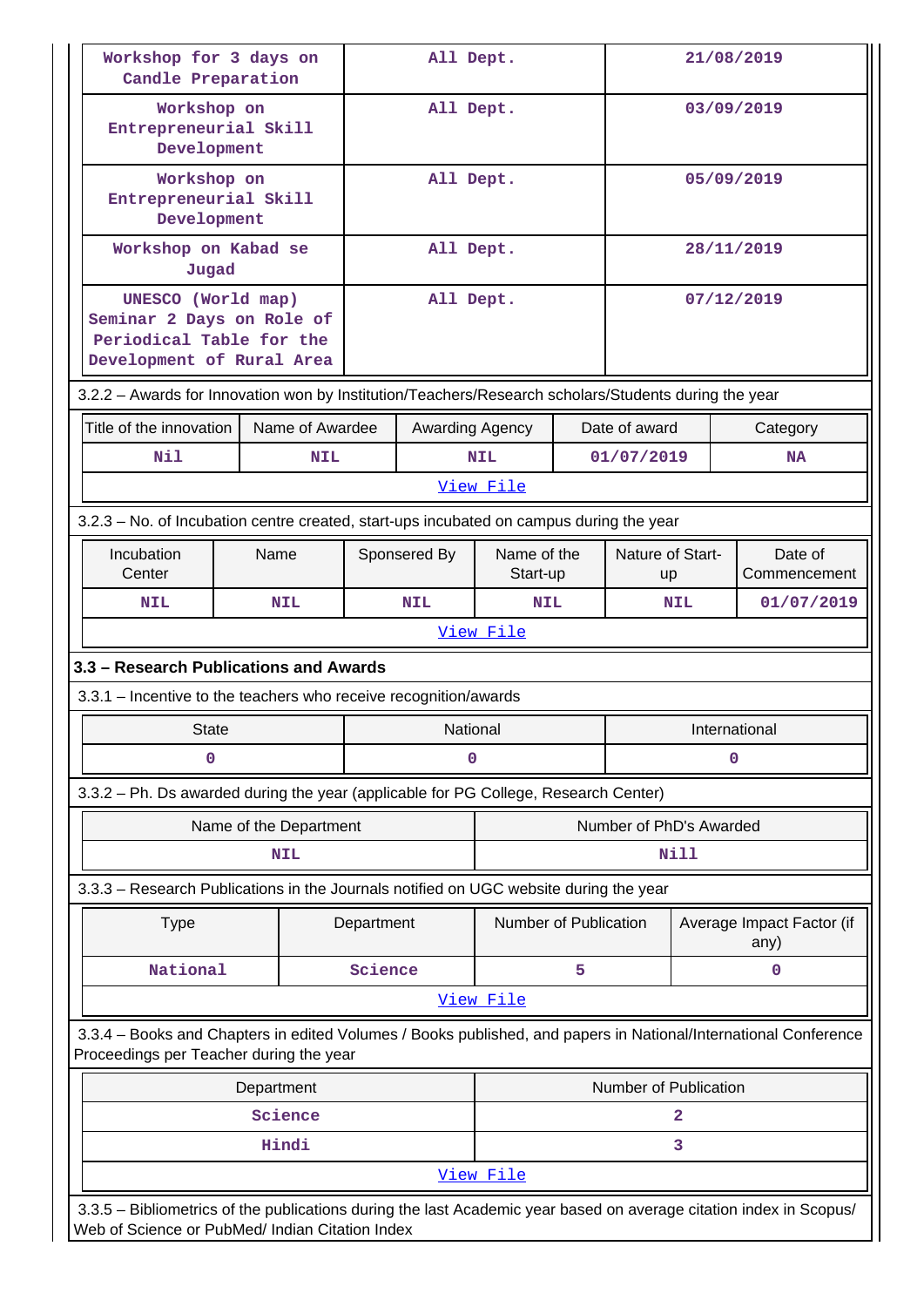| Title of the<br>Paper                                                                                |  | Name of<br>Author | Title of journal                                | Year of<br>publication |                                                          | <b>Citation Index</b>                                                                                                                                                                                              | Institutional<br>affiliation as<br>mentioned in<br>the publication |                                                          | Number of<br>citations<br>excluding self<br>citation               |  |  |
|------------------------------------------------------------------------------------------------------|--|-------------------|-------------------------------------------------|------------------------|----------------------------------------------------------|--------------------------------------------------------------------------------------------------------------------------------------------------------------------------------------------------------------------|--------------------------------------------------------------------|----------------------------------------------------------|--------------------------------------------------------------------|--|--|
| <b>NIL</b>                                                                                           |  | <b>NIL</b>        | <b>NIL</b>                                      |                        | 2019                                                     | $\mathbf 0$                                                                                                                                                                                                        | <b>NIL</b>                                                         |                                                          | Nill                                                               |  |  |
|                                                                                                      |  |                   |                                                 |                        | View File                                                |                                                                                                                                                                                                                    |                                                                    |                                                          |                                                                    |  |  |
| 3.3.6 - h-Index of the Institutional Publications during the year. (based on Scopus/ Web of science) |  |                   |                                                 |                        |                                                          |                                                                                                                                                                                                                    |                                                                    |                                                          |                                                                    |  |  |
| Title of the<br>Paper                                                                                |  | Name of<br>Author | Title of journal                                | Year of<br>publication |                                                          | h-index                                                                                                                                                                                                            | Number of<br>citations<br>excluding self<br>citation               |                                                          | Institutional<br>affiliation as<br>mentioned in<br>the publication |  |  |
| <b>NIL</b>                                                                                           |  | <b>NIL</b>        | <b>NIL</b>                                      |                        | 2019                                                     | <b>Nill</b>                                                                                                                                                                                                        | <b>Nill</b>                                                        |                                                          | <b>NIL</b>                                                         |  |  |
|                                                                                                      |  |                   |                                                 |                        | View File                                                |                                                                                                                                                                                                                    |                                                                    |                                                          |                                                                    |  |  |
|                                                                                                      |  |                   |                                                 |                        |                                                          | 3.3.7 - Faculty participation in Seminars/Conferences and Symposia during the year:                                                                                                                                |                                                                    |                                                          |                                                                    |  |  |
| Number of Faculty                                                                                    |  |                   | International                                   | National               |                                                          | <b>State</b>                                                                                                                                                                                                       |                                                                    |                                                          | Local                                                              |  |  |
| Presented<br>papers                                                                                  |  |                   | 1                                               |                        | $\mathbf{1}$                                             | Nill                                                                                                                                                                                                               |                                                                    |                                                          | <b>Nill</b>                                                        |  |  |
| Attended/Semi<br>nars/Workshops                                                                      |  |                   | <b>Nill</b>                                     |                        | 9                                                        | <b>Nill</b>                                                                                                                                                                                                        |                                                                    | <b>Nill</b>                                              |                                                                    |  |  |
| View File                                                                                            |  |                   |                                                 |                        |                                                          |                                                                                                                                                                                                                    |                                                                    |                                                          |                                                                    |  |  |
| 3.4 - Extension Activities                                                                           |  |                   |                                                 |                        |                                                          |                                                                                                                                                                                                                    |                                                                    |                                                          |                                                                    |  |  |
|                                                                                                      |  |                   |                                                 |                        |                                                          | 3.4.1 – Number of extension and outreach programmes conducted in collaboration with industry, community and<br>Non- Government Organisations through NSS/NCC/Red cross/Youth Red Cross (YRC) etc., during the year |                                                                    |                                                          |                                                                    |  |  |
| Title of the activities                                                                              |  |                   | Organising unit/agency/<br>collaborating agency |                        | Number of teachers<br>participated in such<br>activities |                                                                                                                                                                                                                    |                                                                    | Number of students<br>participated in such<br>activities |                                                                    |  |  |
| Eye Camp                                                                                             |  |                   | <b>NGO</b>                                      |                        |                                                          | 10                                                                                                                                                                                                                 |                                                                    |                                                          | 15                                                                 |  |  |
| Traffic rules<br>awareness Rally                                                                     |  |                   | <b>NCC</b>                                      |                        |                                                          | 7                                                                                                                                                                                                                  |                                                                    |                                                          | 26                                                                 |  |  |
| Essay competition<br>on Nirmal Ganga                                                                 |  |                   | All department<br>with NCC                      |                        |                                                          | 6                                                                                                                                                                                                                  |                                                                    | 73                                                       |                                                                    |  |  |
| Rally for<br>Environment                                                                             |  |                   | <b>NCC</b>                                      |                        |                                                          | 10                                                                                                                                                                                                                 |                                                                    |                                                          | 45                                                                 |  |  |
| Swakshshta<br>Abhiyan Rally and<br>Drama                                                             |  |                   | All department<br>with NCC                      |                        |                                                          | 11                                                                                                                                                                                                                 |                                                                    | 108                                                      |                                                                    |  |  |
| Rally for<br>Environment                                                                             |  |                   | All department<br>with NCC                      |                        |                                                          | 19                                                                                                                                                                                                                 |                                                                    |                                                          | 112                                                                |  |  |
| Sangosthi and<br>write Essay on<br>Traffic Rules                                                     |  |                   | All department<br>with NCC                      |                        | 8                                                        |                                                                                                                                                                                                                    |                                                                    | 89                                                       |                                                                    |  |  |
| Cleanliness                                                                                          |  |                   | <b>NCC</b>                                      |                        |                                                          | 6                                                                                                                                                                                                                  |                                                                    |                                                          | 25                                                                 |  |  |
| View File                                                                                            |  |                   |                                                 |                        |                                                          |                                                                                                                                                                                                                    |                                                                    |                                                          |                                                                    |  |  |

 3.4.2 – Awards and recognition received for extension activities from Government and other recognized bodies during the year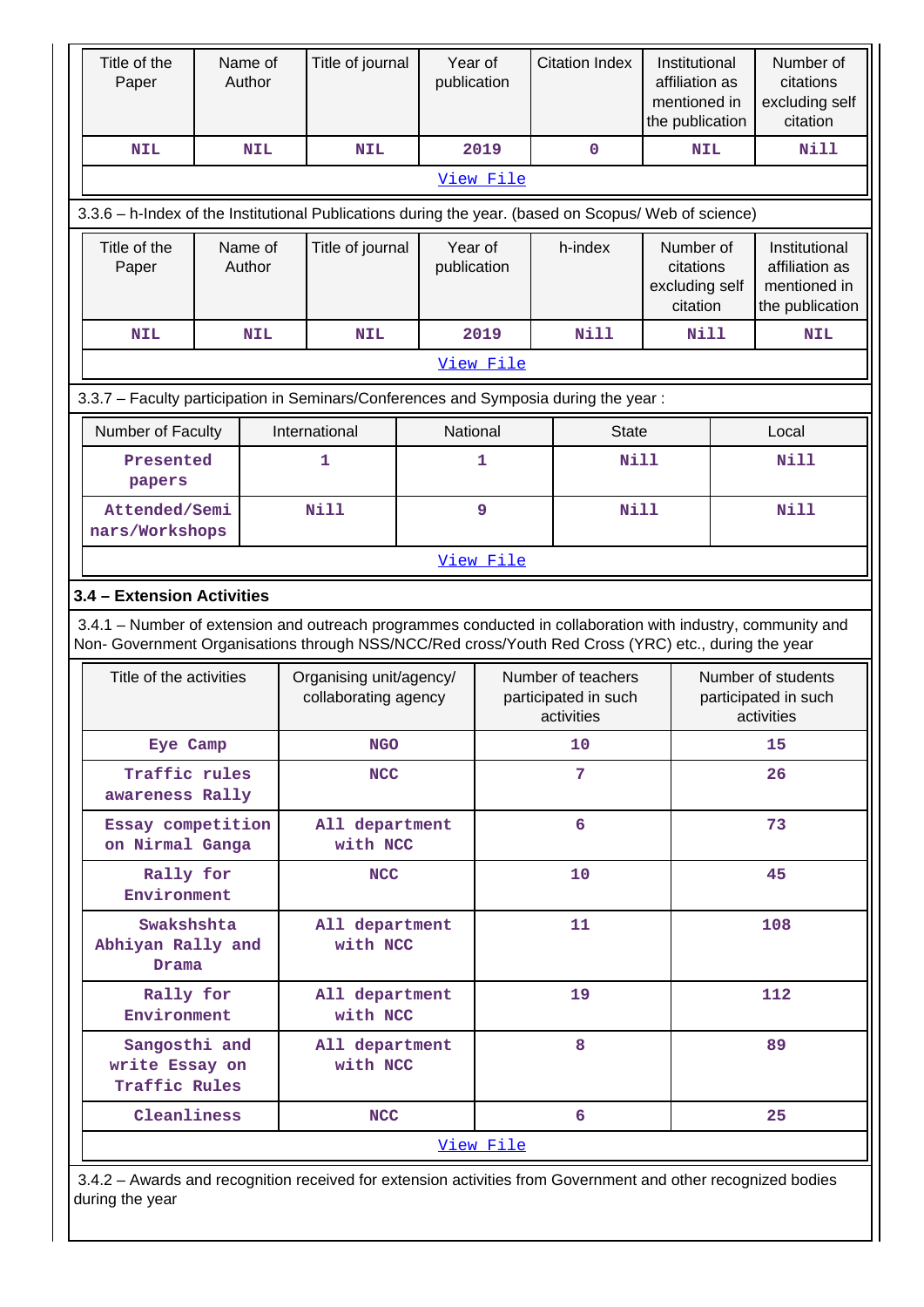| Name of the activity                                                                                                                                                                                           |                                                                          |                                             | Award/Recognition |                                                                                                   |                             | <b>Awarding Bodies</b>                                  |                    |            | Number of students<br><b>Benefited</b>                  |  |
|----------------------------------------------------------------------------------------------------------------------------------------------------------------------------------------------------------------|--------------------------------------------------------------------------|---------------------------------------------|-------------------|---------------------------------------------------------------------------------------------------|-----------------------------|---------------------------------------------------------|--------------------|------------|---------------------------------------------------------|--|
| <b>NIL</b>                                                                                                                                                                                                     |                                                                          |                                             | <b>NIL</b>        |                                                                                                   |                             | <b>NIL</b>                                              |                    |            | Nill                                                    |  |
|                                                                                                                                                                                                                |                                                                          |                                             |                   |                                                                                                   | View File                   |                                                         |                    |            |                                                         |  |
| 3.4.3 - Students participating in extension activities with Government Organisations, Non-Government<br>Organisations and programmes such as Swachh Bharat, Aids Awareness, Gender Issue, etc. during the year |                                                                          |                                             |                   |                                                                                                   |                             |                                                         |                    |            |                                                         |  |
|                                                                                                                                                                                                                | Name of the scheme<br>Organising unit/Agen<br>cy/collaborating<br>agency |                                             |                   | Name of the activity                                                                              |                             | Number of teachers<br>participated in such<br>activites |                    |            | Number of students<br>participated in such<br>activites |  |
| Eye Camp                                                                                                                                                                                                       |                                                                          | <b>NGO</b>                                  |                   |                                                                                                   | Camp                        |                                                         | 10                 |            | 15                                                      |  |
| Cleanliness                                                                                                                                                                                                    |                                                                          | <b>NCC</b>                                  |                   |                                                                                                   | Rally                       |                                                         | 6                  |            | 25                                                      |  |
| Traffic rules<br>awareness Rally                                                                                                                                                                               |                                                                          | <b>NCC</b>                                  |                   |                                                                                                   | Rally                       |                                                         | 7                  |            | 26                                                      |  |
| Sangosthi and<br>write Essay on<br>Traffic Rules                                                                                                                                                               |                                                                          | A11<br>Department with<br><b>NCC</b>        |                   |                                                                                                   | Sangosthi                   |                                                         | 8                  |            | 89                                                      |  |
| <b>Essay</b><br>competition on<br>Nirmal Ganga                                                                                                                                                                 |                                                                          | All<br>Department with<br><b>NCC</b>        |                   | competition                                                                                       | <b>Essay</b>                |                                                         | 6                  |            | 73                                                      |  |
| Rally for<br>Environment                                                                                                                                                                                       |                                                                          | <b>A11</b><br>Department with<br><b>NCC</b> |                   |                                                                                                   | Rally                       | 19                                                      |                    |            | 112                                                     |  |
| Swakshshta<br>Abhiyan Rally<br>and Drama                                                                                                                                                                       | <b>A11</b><br>Department with<br><b>NCC</b>                              |                                             |                   |                                                                                                   | Rally                       |                                                         | 11                 |            | 108                                                     |  |
| Rally for<br>Environment                                                                                                                                                                                       |                                                                          | <b>NCC</b>                                  |                   |                                                                                                   | Rally                       |                                                         | 10                 |            | 45                                                      |  |
|                                                                                                                                                                                                                |                                                                          |                                             |                   |                                                                                                   | View File                   |                                                         |                    |            |                                                         |  |
| 3.5 - Collaborations                                                                                                                                                                                           |                                                                          |                                             |                   |                                                                                                   |                             |                                                         |                    |            |                                                         |  |
| 3.5.1 – Number of Collaborative activities for research, faculty exchange, student exchange during the year                                                                                                    |                                                                          |                                             |                   |                                                                                                   |                             |                                                         |                    |            |                                                         |  |
| Nature of activity                                                                                                                                                                                             |                                                                          |                                             | Participant       |                                                                                                   | Source of financial support |                                                         |                    |            | Duration                                                |  |
| <b>NIL</b>                                                                                                                                                                                                     |                                                                          |                                             | 0                 |                                                                                                   |                             | <b>NIL</b>                                              |                    |            | $\mathbf 0$                                             |  |
|                                                                                                                                                                                                                |                                                                          |                                             |                   |                                                                                                   | View File                   |                                                         |                    |            |                                                         |  |
| 3.5.2 - Linkages with institutions/industries for internship, on-the- job training, project work, sharing of research<br>facilities etc. during the year                                                       |                                                                          |                                             |                   |                                                                                                   |                             |                                                         |                    |            |                                                         |  |
| Nature of linkage                                                                                                                                                                                              | Title of the<br>linkage                                                  |                                             |                   | Name of the<br>partnering<br>institution/<br>industry<br>/research lab<br>with contact<br>details | <b>Duration From</b>        |                                                         | <b>Duration To</b> |            | Participant                                             |  |
| Internship                                                                                                                                                                                                     | 1-Practice-<br>Teaching                                                  |                                             |                   | shanti<br>jagat vidya<br>mandir<br>baktauri<br>purwa<br>naubasta                                  | 15/01/2020                  |                                                         |                    | 24/02/2020 | 98                                                      |  |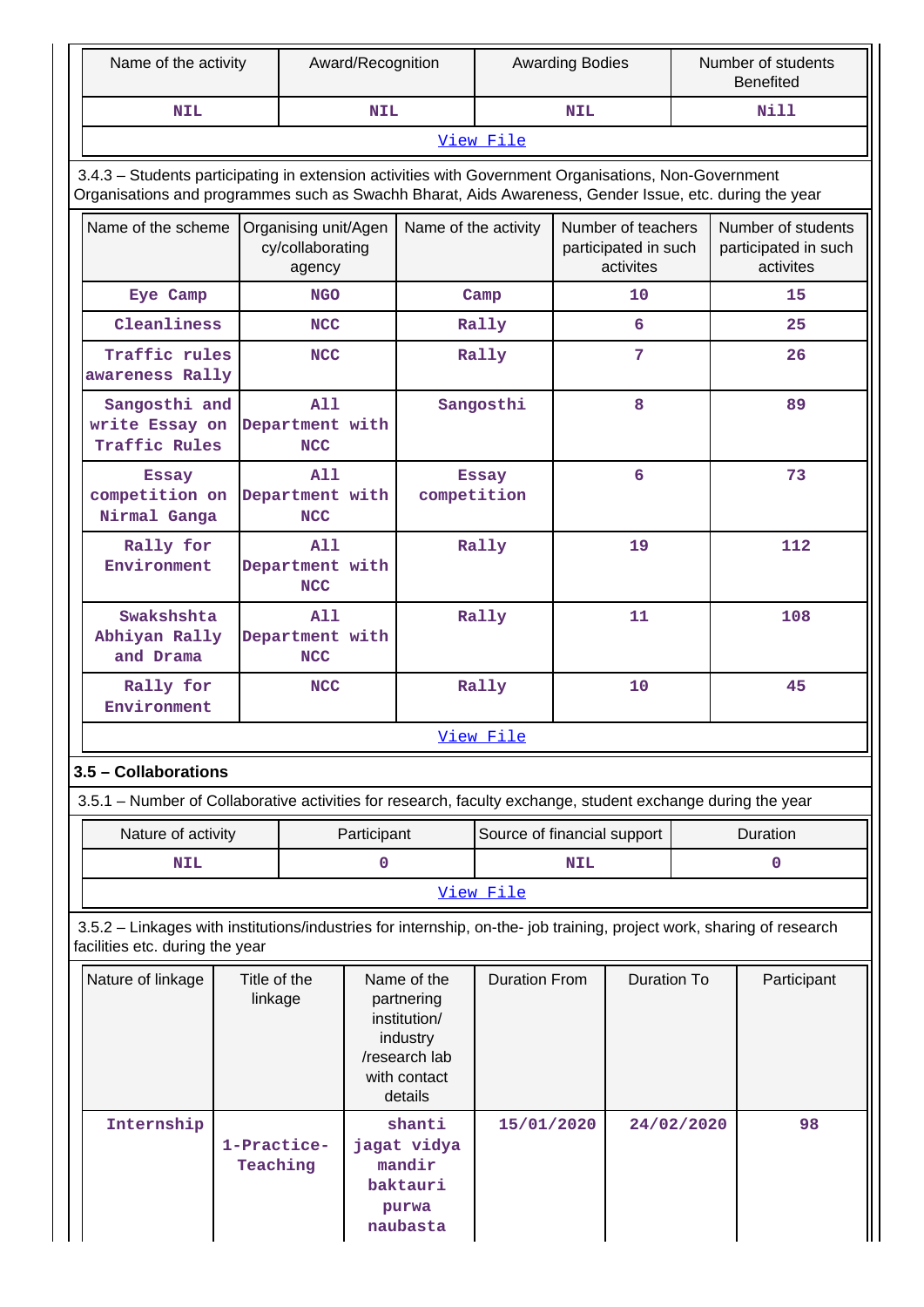| Internship                                                                                                             | Practice -<br>Teaching | $1 -$      | kanpur nagar<br>B.L.B.D.<br>Education<br>Center<br>Ghatampur<br>Kanpur Nagar<br>C.L.Memorial<br>junior<br>highschool<br>sankhahari,<br>Ghatampur,<br>Kanpur Nagar<br>Sunaina devi<br>smarak vidya<br>mandir<br>higher<br>secondry<br>school<br>jahanabad<br>fat<br>Shri Astik<br>Muni Inter<br>college<br>Koriyan<br>Kanpur Nagar<br>Swami<br>Parmanand<br>Balika Inter<br>College<br>Mawaidham<br>PT. Beni<br>Singh I nter<br>College Bari<br>Bhitargaon<br>Chuadhari<br>Hanuman<br>Singh Junior<br>Highschoool<br>Baripal<br>Jagrani<br>public inter<br>college taga | 01/11/2019         |  | 29/02/2020 | 49                                                        |  |
|------------------------------------------------------------------------------------------------------------------------|------------------------|------------|------------------------------------------------------------------------------------------------------------------------------------------------------------------------------------------------------------------------------------------------------------------------------------------------------------------------------------------------------------------------------------------------------------------------------------------------------------------------------------------------------------------------------------------------------------------------|--------------------|--|------------|-----------------------------------------------------------|--|
|                                                                                                                        |                        |            | kanpur<br>Mathura<br>Prasad                                                                                                                                                                                                                                                                                                                                                                                                                                                                                                                                            |                    |  |            |                                                           |  |
| Internship                                                                                                             | work                   | 2- Project | BTPS,<br><b>HIGHPROSOFT</b>                                                                                                                                                                                                                                                                                                                                                                                                                                                                                                                                            | 14/12/2019         |  | 14/03/2020 | 90                                                        |  |
| 3.5.3 - MoUs signed with institutions of national, international importance, other universities, industries, corporate |                        |            |                                                                                                                                                                                                                                                                                                                                                                                                                                                                                                                                                                        | View File          |  |            |                                                           |  |
| houses etc. during the year                                                                                            |                        |            |                                                                                                                                                                                                                                                                                                                                                                                                                                                                                                                                                                        |                    |  |            |                                                           |  |
|                                                                                                                        | Organisation           |            | Date of MoU signed                                                                                                                                                                                                                                                                                                                                                                                                                                                                                                                                                     | Purpose/Activities |  |            | Number of<br>students/teachers<br>participated under MoUs |  |
| <b>NIL</b>                                                                                                             |                        |            | <b>Nill</b><br><b>Nill</b><br><b>NIL</b><br>View File                                                                                                                                                                                                                                                                                                                                                                                                                                                                                                                  |                    |  |            |                                                           |  |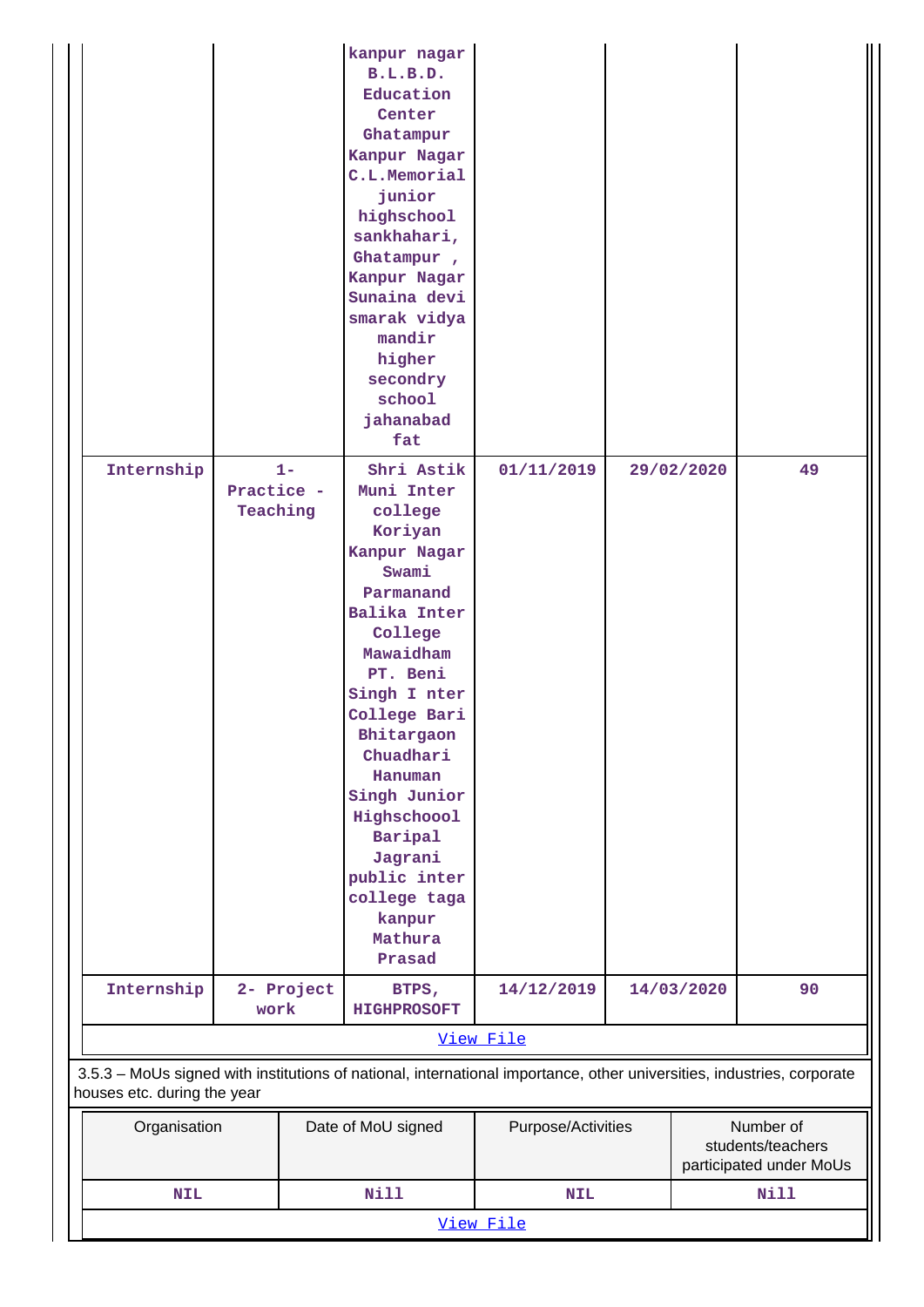| 4.1 - Physical Facilities<br>4.1.1 - Budget allocation, excluding salary for infrastructure augmentation during the year<br>Budget allocated for infrastructure augmentation<br>Budget utilized for infrastructure development<br>365000<br>331706<br>4.1.2 - Details of augmentation in infrastructure facilities during the year<br><b>Facilities</b><br><b>Existing or Newly Added</b><br>Existing<br>Campus Area<br>Existing<br>Class rooms<br>Laboratories<br>Existing<br>Seminar Halls<br>Existing<br>Seminar halls with ICT facilities<br>Existing<br>Classrooms with LCD facilities<br>Existing<br>Seminar Halls<br>Existing<br>Video Centre<br>Existing<br>Number of important equipments<br>Existing<br>purchased (Greater than 1-0 lakh)<br>during the current year<br>Classrooms with Wi-Fi OR LAN<br>Existing<br>View File<br>4.2 - Library as a Learning Resource<br>4.2.1 - Library is automated {Integrated Library Management System (ILMS)}<br>Year of automation<br>Name of the ILMS<br>Nature of automation (fully<br>Version<br>software<br>or patially)<br>Partially<br>1.0<br>2008<br><b>SOUL</b><br>4.2.2 - Library Services<br>Newly Added<br>Total<br>Library<br>Existing<br>Service Type<br>Nill<br>1488066<br>14600<br>1488066<br><b>Nill</b><br>14600<br>Text<br><b>Books</b><br><b>Nill</b><br><b>Nill</b><br><b>Nill</b><br>491<br>Nill<br>491<br>Reference<br><b>Books</b><br>5900<br><b>Nill</b><br>Nill<br>e-Books<br>$\mathbf{1}$<br>$\mathbf{1}$<br>5900<br>Journals<br>31<br>18450<br>Nill<br>Nill<br>18450<br>31<br>$\mathbf{1}$<br><b>Nill</b><br>Nill<br>Nill<br><b>Nill</b><br>$e-$<br>1<br>Journals<br><b>Nill</b><br>Nill<br>CD &<br>193<br>5793<br>193<br>5793<br>Video<br><b>Nill</b><br>Nill<br>Library<br>$\mathbf{1}$<br>20000<br>$\mathbf{1}$<br>20000<br>Automation<br>View File | <b>CRITERION IV - INFRASTRUCTURE AND LEARNING RESOURCES</b> |  |  |  |  |  |  |  |  |  |  |
|------------------------------------------------------------------------------------------------------------------------------------------------------------------------------------------------------------------------------------------------------------------------------------------------------------------------------------------------------------------------------------------------------------------------------------------------------------------------------------------------------------------------------------------------------------------------------------------------------------------------------------------------------------------------------------------------------------------------------------------------------------------------------------------------------------------------------------------------------------------------------------------------------------------------------------------------------------------------------------------------------------------------------------------------------------------------------------------------------------------------------------------------------------------------------------------------------------------------------------------------------------------------------------------------------------------------------------------------------------------------------------------------------------------------------------------------------------------------------------------------------------------------------------------------------------------------------------------------------------------------------------------------------------------------------------------------------------------------------------------------------------------------------------------------------------------------------------|-------------------------------------------------------------|--|--|--|--|--|--|--|--|--|--|
|                                                                                                                                                                                                                                                                                                                                                                                                                                                                                                                                                                                                                                                                                                                                                                                                                                                                                                                                                                                                                                                                                                                                                                                                                                                                                                                                                                                                                                                                                                                                                                                                                                                                                                                                                                                                                                    |                                                             |  |  |  |  |  |  |  |  |  |  |
|                                                                                                                                                                                                                                                                                                                                                                                                                                                                                                                                                                                                                                                                                                                                                                                                                                                                                                                                                                                                                                                                                                                                                                                                                                                                                                                                                                                                                                                                                                                                                                                                                                                                                                                                                                                                                                    |                                                             |  |  |  |  |  |  |  |  |  |  |
|                                                                                                                                                                                                                                                                                                                                                                                                                                                                                                                                                                                                                                                                                                                                                                                                                                                                                                                                                                                                                                                                                                                                                                                                                                                                                                                                                                                                                                                                                                                                                                                                                                                                                                                                                                                                                                    |                                                             |  |  |  |  |  |  |  |  |  |  |
|                                                                                                                                                                                                                                                                                                                                                                                                                                                                                                                                                                                                                                                                                                                                                                                                                                                                                                                                                                                                                                                                                                                                                                                                                                                                                                                                                                                                                                                                                                                                                                                                                                                                                                                                                                                                                                    |                                                             |  |  |  |  |  |  |  |  |  |  |
|                                                                                                                                                                                                                                                                                                                                                                                                                                                                                                                                                                                                                                                                                                                                                                                                                                                                                                                                                                                                                                                                                                                                                                                                                                                                                                                                                                                                                                                                                                                                                                                                                                                                                                                                                                                                                                    |                                                             |  |  |  |  |  |  |  |  |  |  |
|                                                                                                                                                                                                                                                                                                                                                                                                                                                                                                                                                                                                                                                                                                                                                                                                                                                                                                                                                                                                                                                                                                                                                                                                                                                                                                                                                                                                                                                                                                                                                                                                                                                                                                                                                                                                                                    |                                                             |  |  |  |  |  |  |  |  |  |  |
|                                                                                                                                                                                                                                                                                                                                                                                                                                                                                                                                                                                                                                                                                                                                                                                                                                                                                                                                                                                                                                                                                                                                                                                                                                                                                                                                                                                                                                                                                                                                                                                                                                                                                                                                                                                                                                    |                                                             |  |  |  |  |  |  |  |  |  |  |
|                                                                                                                                                                                                                                                                                                                                                                                                                                                                                                                                                                                                                                                                                                                                                                                                                                                                                                                                                                                                                                                                                                                                                                                                                                                                                                                                                                                                                                                                                                                                                                                                                                                                                                                                                                                                                                    |                                                             |  |  |  |  |  |  |  |  |  |  |
|                                                                                                                                                                                                                                                                                                                                                                                                                                                                                                                                                                                                                                                                                                                                                                                                                                                                                                                                                                                                                                                                                                                                                                                                                                                                                                                                                                                                                                                                                                                                                                                                                                                                                                                                                                                                                                    |                                                             |  |  |  |  |  |  |  |  |  |  |
|                                                                                                                                                                                                                                                                                                                                                                                                                                                                                                                                                                                                                                                                                                                                                                                                                                                                                                                                                                                                                                                                                                                                                                                                                                                                                                                                                                                                                                                                                                                                                                                                                                                                                                                                                                                                                                    |                                                             |  |  |  |  |  |  |  |  |  |  |
|                                                                                                                                                                                                                                                                                                                                                                                                                                                                                                                                                                                                                                                                                                                                                                                                                                                                                                                                                                                                                                                                                                                                                                                                                                                                                                                                                                                                                                                                                                                                                                                                                                                                                                                                                                                                                                    |                                                             |  |  |  |  |  |  |  |  |  |  |
|                                                                                                                                                                                                                                                                                                                                                                                                                                                                                                                                                                                                                                                                                                                                                                                                                                                                                                                                                                                                                                                                                                                                                                                                                                                                                                                                                                                                                                                                                                                                                                                                                                                                                                                                                                                                                                    |                                                             |  |  |  |  |  |  |  |  |  |  |
|                                                                                                                                                                                                                                                                                                                                                                                                                                                                                                                                                                                                                                                                                                                                                                                                                                                                                                                                                                                                                                                                                                                                                                                                                                                                                                                                                                                                                                                                                                                                                                                                                                                                                                                                                                                                                                    |                                                             |  |  |  |  |  |  |  |  |  |  |
|                                                                                                                                                                                                                                                                                                                                                                                                                                                                                                                                                                                                                                                                                                                                                                                                                                                                                                                                                                                                                                                                                                                                                                                                                                                                                                                                                                                                                                                                                                                                                                                                                                                                                                                                                                                                                                    |                                                             |  |  |  |  |  |  |  |  |  |  |
|                                                                                                                                                                                                                                                                                                                                                                                                                                                                                                                                                                                                                                                                                                                                                                                                                                                                                                                                                                                                                                                                                                                                                                                                                                                                                                                                                                                                                                                                                                                                                                                                                                                                                                                                                                                                                                    |                                                             |  |  |  |  |  |  |  |  |  |  |
|                                                                                                                                                                                                                                                                                                                                                                                                                                                                                                                                                                                                                                                                                                                                                                                                                                                                                                                                                                                                                                                                                                                                                                                                                                                                                                                                                                                                                                                                                                                                                                                                                                                                                                                                                                                                                                    |                                                             |  |  |  |  |  |  |  |  |  |  |
|                                                                                                                                                                                                                                                                                                                                                                                                                                                                                                                                                                                                                                                                                                                                                                                                                                                                                                                                                                                                                                                                                                                                                                                                                                                                                                                                                                                                                                                                                                                                                                                                                                                                                                                                                                                                                                    |                                                             |  |  |  |  |  |  |  |  |  |  |
|                                                                                                                                                                                                                                                                                                                                                                                                                                                                                                                                                                                                                                                                                                                                                                                                                                                                                                                                                                                                                                                                                                                                                                                                                                                                                                                                                                                                                                                                                                                                                                                                                                                                                                                                                                                                                                    |                                                             |  |  |  |  |  |  |  |  |  |  |
|                                                                                                                                                                                                                                                                                                                                                                                                                                                                                                                                                                                                                                                                                                                                                                                                                                                                                                                                                                                                                                                                                                                                                                                                                                                                                                                                                                                                                                                                                                                                                                                                                                                                                                                                                                                                                                    |                                                             |  |  |  |  |  |  |  |  |  |  |
|                                                                                                                                                                                                                                                                                                                                                                                                                                                                                                                                                                                                                                                                                                                                                                                                                                                                                                                                                                                                                                                                                                                                                                                                                                                                                                                                                                                                                                                                                                                                                                                                                                                                                                                                                                                                                                    |                                                             |  |  |  |  |  |  |  |  |  |  |
|                                                                                                                                                                                                                                                                                                                                                                                                                                                                                                                                                                                                                                                                                                                                                                                                                                                                                                                                                                                                                                                                                                                                                                                                                                                                                                                                                                                                                                                                                                                                                                                                                                                                                                                                                                                                                                    |                                                             |  |  |  |  |  |  |  |  |  |  |
|                                                                                                                                                                                                                                                                                                                                                                                                                                                                                                                                                                                                                                                                                                                                                                                                                                                                                                                                                                                                                                                                                                                                                                                                                                                                                                                                                                                                                                                                                                                                                                                                                                                                                                                                                                                                                                    |                                                             |  |  |  |  |  |  |  |  |  |  |
|                                                                                                                                                                                                                                                                                                                                                                                                                                                                                                                                                                                                                                                                                                                                                                                                                                                                                                                                                                                                                                                                                                                                                                                                                                                                                                                                                                                                                                                                                                                                                                                                                                                                                                                                                                                                                                    |                                                             |  |  |  |  |  |  |  |  |  |  |
|                                                                                                                                                                                                                                                                                                                                                                                                                                                                                                                                                                                                                                                                                                                                                                                                                                                                                                                                                                                                                                                                                                                                                                                                                                                                                                                                                                                                                                                                                                                                                                                                                                                                                                                                                                                                                                    |                                                             |  |  |  |  |  |  |  |  |  |  |
|                                                                                                                                                                                                                                                                                                                                                                                                                                                                                                                                                                                                                                                                                                                                                                                                                                                                                                                                                                                                                                                                                                                                                                                                                                                                                                                                                                                                                                                                                                                                                                                                                                                                                                                                                                                                                                    |                                                             |  |  |  |  |  |  |  |  |  |  |
|                                                                                                                                                                                                                                                                                                                                                                                                                                                                                                                                                                                                                                                                                                                                                                                                                                                                                                                                                                                                                                                                                                                                                                                                                                                                                                                                                                                                                                                                                                                                                                                                                                                                                                                                                                                                                                    |                                                             |  |  |  |  |  |  |  |  |  |  |
|                                                                                                                                                                                                                                                                                                                                                                                                                                                                                                                                                                                                                                                                                                                                                                                                                                                                                                                                                                                                                                                                                                                                                                                                                                                                                                                                                                                                                                                                                                                                                                                                                                                                                                                                                                                                                                    |                                                             |  |  |  |  |  |  |  |  |  |  |
|                                                                                                                                                                                                                                                                                                                                                                                                                                                                                                                                                                                                                                                                                                                                                                                                                                                                                                                                                                                                                                                                                                                                                                                                                                                                                                                                                                                                                                                                                                                                                                                                                                                                                                                                                                                                                                    |                                                             |  |  |  |  |  |  |  |  |  |  |
|                                                                                                                                                                                                                                                                                                                                                                                                                                                                                                                                                                                                                                                                                                                                                                                                                                                                                                                                                                                                                                                                                                                                                                                                                                                                                                                                                                                                                                                                                                                                                                                                                                                                                                                                                                                                                                    |                                                             |  |  |  |  |  |  |  |  |  |  |
|                                                                                                                                                                                                                                                                                                                                                                                                                                                                                                                                                                                                                                                                                                                                                                                                                                                                                                                                                                                                                                                                                                                                                                                                                                                                                                                                                                                                                                                                                                                                                                                                                                                                                                                                                                                                                                    |                                                             |  |  |  |  |  |  |  |  |  |  |
|                                                                                                                                                                                                                                                                                                                                                                                                                                                                                                                                                                                                                                                                                                                                                                                                                                                                                                                                                                                                                                                                                                                                                                                                                                                                                                                                                                                                                                                                                                                                                                                                                                                                                                                                                                                                                                    |                                                             |  |  |  |  |  |  |  |  |  |  |
|                                                                                                                                                                                                                                                                                                                                                                                                                                                                                                                                                                                                                                                                                                                                                                                                                                                                                                                                                                                                                                                                                                                                                                                                                                                                                                                                                                                                                                                                                                                                                                                                                                                                                                                                                                                                                                    |                                                             |  |  |  |  |  |  |  |  |  |  |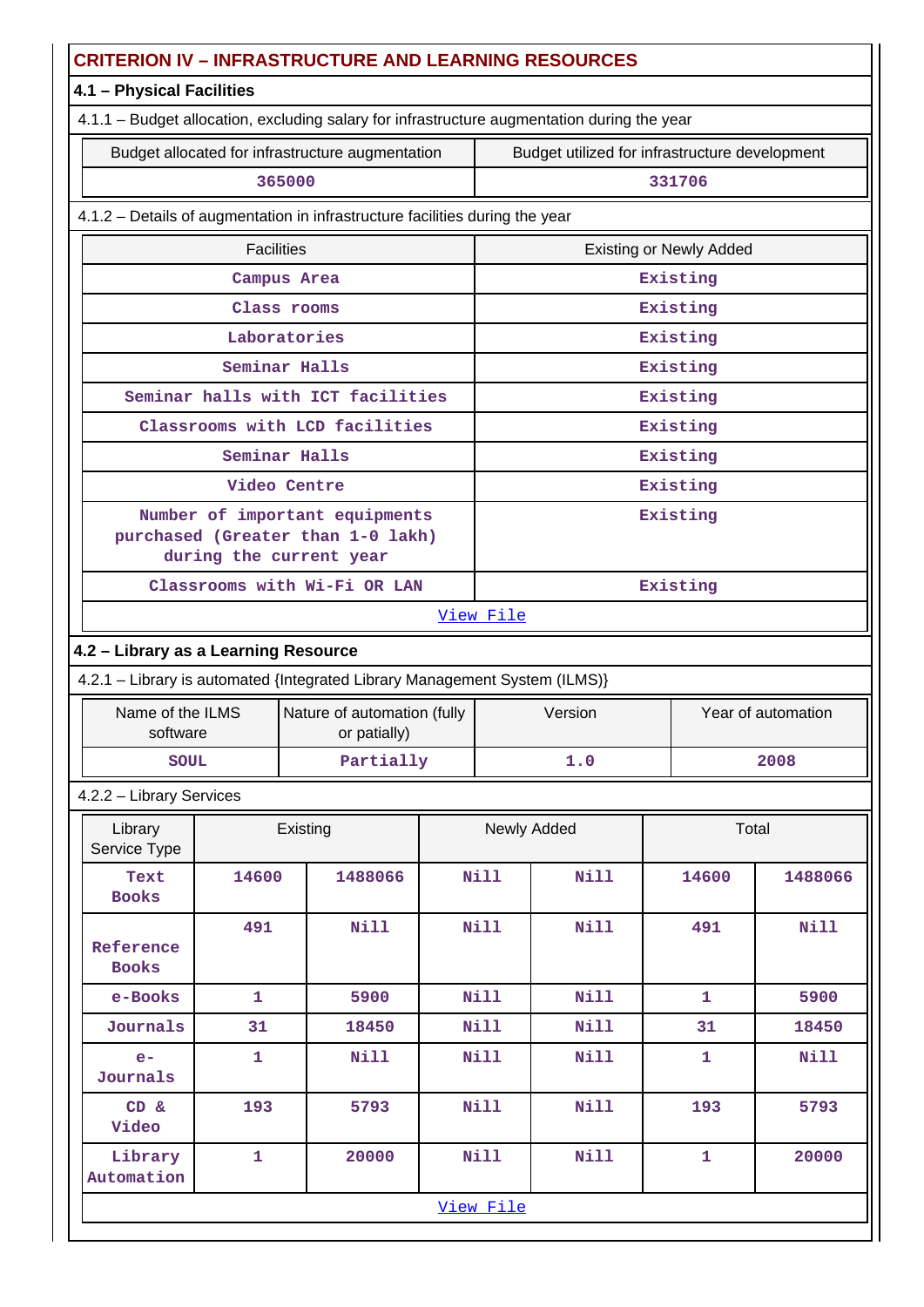4.2.3 – E-content developed by teachers such as: e-PG- Pathshala, CEC (under e-PG- Pathshala CEC (Under Graduate) SWAYAM other MOOCs platform NPTEL/NMEICT/any other Government initiatives & institutional (Learning Management System (LMS) etc Name of the Teacher  $\parallel$  Name of the Module Platform on which module is developed Date of launching econtent  **NIL NIL NIL 01/07/2019** View File **4.3 – IT Infrastructure** 4.3.1 – Technology Upgradation (overall)  $Type \mid Total Co$ mputers **Computer** Lab Internet Browsing centers **Computer Centers** Office Departme nts Available Bandwidt h (MBPS/ GBPS) **Others Existin g 65 50 2 2 50 3 12 10 0 Added 0 0 0 0 0 0 0 0 0 Total 65 50 2 2 50 3 12 10 0** 4.3.2 – Bandwidth available of internet connection in the Institution (Leased line) **10 MBPS/ GBPS** 4.3.3 – Facility for e-content Name of the e-content development facility Frovide the link of the videos and media centre and recording facility  **N-List** https://nlist.inflibnet.ac.in/  **Youtube** https://www.youtube.com/results?search\_ query=shri+shakti+defence+physical+acad emy+ **4.4 – Maintenance of Campus Infrastructure** 4.4.1 – Expenditure incurred on maintenance of physical facilities and academic support facilities, excluding salary component, during the year Assigned Budget on academic facilities Expenditure incurred on maintenance of academic facilities Assigned budget on physical facilities Expenditure incurredon maintenance of physical facilites  **460000 276683 1050000 1020393** 4.4.2 – Procedures and policies for maintaining and utilizing physical, academic and support facilities - laboratory, library, sports complex, computers, classrooms etc. (maximum 500 words) (information to be available in institutional Website, provide link) **MAINTENANCE POLICY AND PROCEDURE Our IQAC in its meeting dated 18th Dec.,**

**2018 discussed in detail about the need of formulating its own policy and procedure for maintenance of various components of infrastructure in institution . Accordingly, the responsibility was assigned to the team consisting of following members :-- 1 Lt. Vivek Trivedi - Senior Faculty of BCA Department 2 Shri Amit Kumar Srivastava - Librarian 3 Shri Satya Narayan - Office Assistant 4 Shri Vimal Tiwari - Office Assistant 5 Shri Ved Prakas - Supporting Staff The committee had met on two different dates on 13.12.2018 and on 15.12.2018. After thread bare discussion, the committee framed following policy and procedure :-- The institution has already formed policies relating**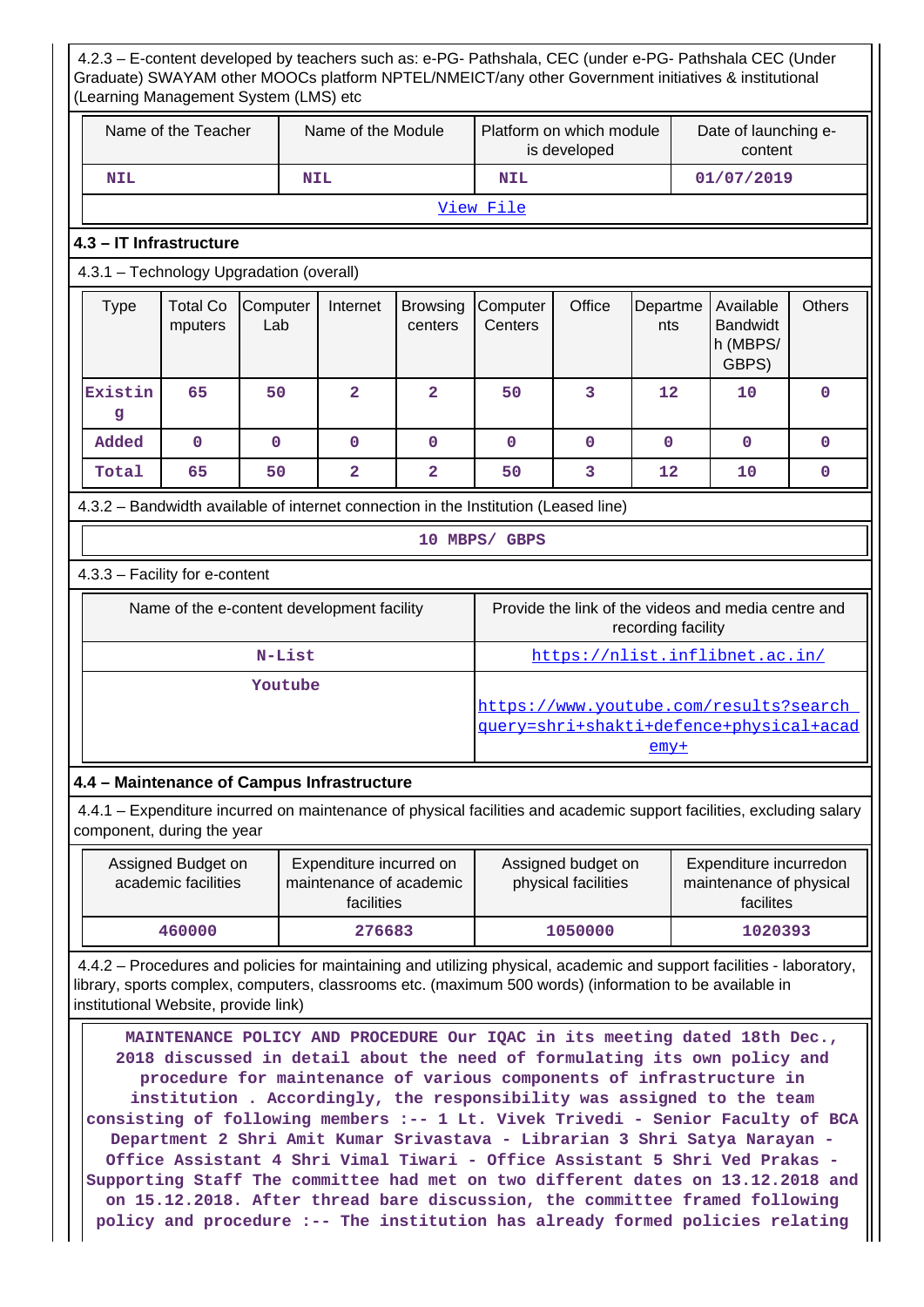**to the Staff Service Conditions, Administrative Powers, Plan, Planning and Assessment and Evaluation Procedure etc. The institution has also framed its own vision, mission and value for both Teacher-Education Faculty and General Faculty. Over and above, our library department and BCA department are also having their own vision, mission and value. All these policies are guiding factors for the smooth running of the institution and also for constant growth of teaching-learning here. The maintenance policy and procedure would be useful for maintaining, repairing and replacing certain components of infrastructure. At present, infrastructure consists of building, furniture, computer, library, laboratory, CCTV, submersible pump, hand pump, vehicle, generators and furniture etc. It has been decided by the committee that above named committee members would be responsible for maintaining, repairing and replacing on need base as and when so is required and necessary. About minimum 5 of the total budget is to be allocated for the maintenance and repairing whereas cost of replacement will depend upon the item to be purchased from the market. PROCEDURE Committee is of the opinion that there should be a prescribed format on which department in-charge or staff responsible would submit the requirement. The format is also being finalized. It is to be submitted to the principal of the college. Form should give full details of the requirement and also the estimated expenditure. The principal on receipt of the request, may directly pass the instruction for the maintanence and repairing provided expected expenditure is upto Rs. 5,000/-. However, if estimate exceeds this amount, in that case, principal will seek the consent from the manager or in his absence, looking to the necessity, principal may seek the consent of Lt. Vivek Trivedi. But looking to the nature of the emergency, time will not be killed in procedure and work should be done pending final approval of the manager. Where ever any purchasing is to be done for replacement or for repairing etc.,minimum three quotations should be obtained and the committee is empowered to act as per quotation of minimum amount but with quality. The committee also decided to enter into agreement with concerned expert agencies and it should be made very clear that every year, three times visit will be**

**made by expert for every component. Service charges must be**

http://ssdckanpur.org.in/images/documents/MAINTENANCE%20POLICY%20AND%20PROCEDURE.pdf

#### **CRITERION V – STUDENT SUPPORT AND PROGRESSION**

#### **5.1 – Student Support**

| 5.1.1 - Scholarships and Financial Support |                          |                    |                  |  |  |  |  |  |
|--------------------------------------------|--------------------------|--------------------|------------------|--|--|--|--|--|
|                                            | Name/Title of the scheme | Number of students | Amount in Rupees |  |  |  |  |  |
| Financial Support<br>from institution      | Freeship                 | 635                | 952750           |  |  |  |  |  |
| Financial Support<br>from Other Sources    |                          |                    |                  |  |  |  |  |  |
| a) National                                | <b>NIL</b>               | Nill               |                  |  |  |  |  |  |
| b) International                           | <b>NIL</b>               | Nill               |                  |  |  |  |  |  |
| View File                                  |                          |                    |                  |  |  |  |  |  |

 5.1.2 – Number of capability enhancement and development schemes such as Soft skill development, Remedial coaching, Language lab, Bridge courses, Yoga, Meditation, Personal Counselling and Mentoring etc.,

| Name of the capability<br>enhancement scheme | Date of implemetation | Number of students<br>enrolled | Agencies involved       |
|----------------------------------------------|-----------------------|--------------------------------|-------------------------|
| Experiment of Low<br>Cast No Cast            | 11/12/2019            | 30                             | At institution<br>level |
| Learning in                                  | 10/10/2019            | 25                             | At institution          |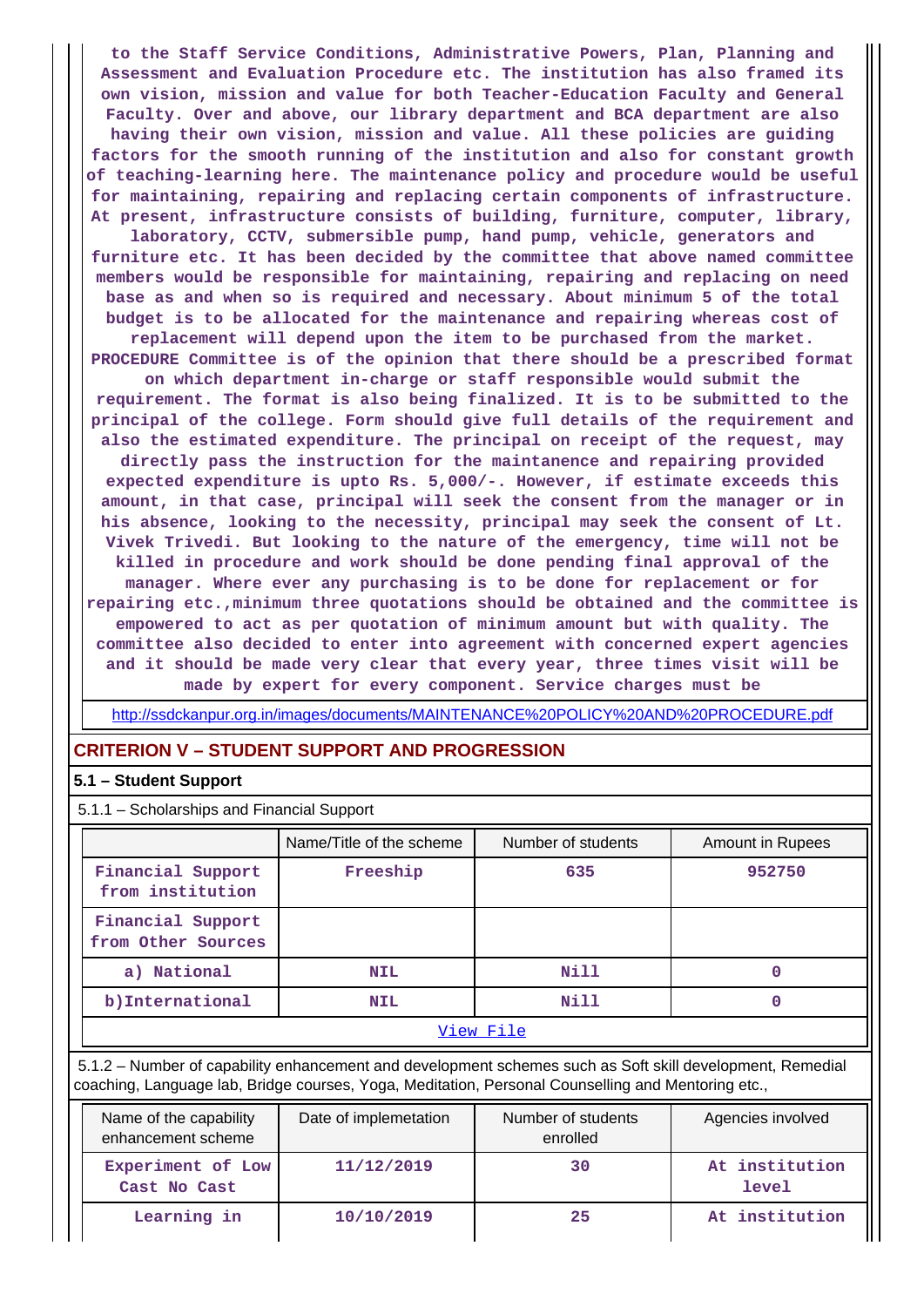| Language Lab                                                                                                                                                                           |                                                             |             |                                                                      |                                                                                  |                                                              |             | <b>level</b>                        |  |
|----------------------------------------------------------------------------------------------------------------------------------------------------------------------------------------|-------------------------------------------------------------|-------------|----------------------------------------------------------------------|----------------------------------------------------------------------------------|--------------------------------------------------------------|-------------|-------------------------------------|--|
| Effective<br>Communication Skill<br>Development                                                                                                                                        |                                                             |             | 04/09/2019                                                           | 50                                                                               |                                                              |             | At institution<br><b>level</b>      |  |
|                                                                                                                                                                                        |                                                             |             |                                                                      | View File                                                                        |                                                              |             |                                     |  |
| 5.1.3 - Students benefited by guidance for competitive examinations and career counselling offered by the<br>institution during the year                                               |                                                             |             |                                                                      |                                                                                  |                                                              |             |                                     |  |
| Year                                                                                                                                                                                   | Name of the<br>scheme                                       |             | Number of<br>benefited<br>students for<br>competitive<br>examination | Number of<br>benefited<br>students by<br>career<br>counseling<br>activities      | Number of<br>students who<br>have passedin<br>the comp. exam |             | Number of<br>studentsp placed       |  |
| 2019                                                                                                                                                                                   |                                                             | <b>NIL</b>  | <b>Nill</b>                                                          | Nill                                                                             |                                                              | <b>Nill</b> | <b>Nill</b>                         |  |
|                                                                                                                                                                                        |                                                             |             |                                                                      | View File                                                                        |                                                              |             |                                     |  |
| 5.1.4 – Institutional mechanism for transparency, timely redressal of student grievances, Prevention of sexual<br>harassment and ragging cases during the year                         |                                                             |             |                                                                      |                                                                                  |                                                              |             |                                     |  |
| Total grievances received                                                                                                                                                              |                                                             |             |                                                                      | Avg. number of days for grievance<br>Number of grievances redressed<br>redressal |                                                              |             |                                     |  |
|                                                                                                                                                                                        | 134                                                         |             |                                                                      | 130                                                                              |                                                              |             | 7                                   |  |
| 5.2 - Student Progression                                                                                                                                                              |                                                             |             |                                                                      |                                                                                  |                                                              |             |                                     |  |
| 5.2.1 - Details of campus placement during the year                                                                                                                                    |                                                             |             |                                                                      |                                                                                  |                                                              |             |                                     |  |
|                                                                                                                                                                                        | On campus                                                   |             |                                                                      |                                                                                  | Off campus                                                   |             |                                     |  |
| Nameof<br>Number of<br>organizations<br>students<br>visited<br>participated                                                                                                            |                                                             |             | Number of<br>stduents placed                                         | Nameof<br>organizations<br>visited                                               | Number of<br>students<br>participated                        |             | Number of<br>stduents placed        |  |
| <b>NIL</b>                                                                                                                                                                             |                                                             | Nill        | Nill                                                                 | NIL                                                                              |                                                              | Nill        | Nill                                |  |
|                                                                                                                                                                                        |                                                             |             |                                                                      | View File                                                                        |                                                              |             |                                     |  |
| 5.2.2 - Student progression to higher education in percentage during the year                                                                                                          |                                                             |             |                                                                      |                                                                                  |                                                              |             |                                     |  |
| Year                                                                                                                                                                                   | Number of<br>students<br>enrolling into<br>higher education |             | Programme<br>graduated from                                          | Depratment<br>graduated from                                                     | Name of<br>institution joined                                |             | Name of<br>programme<br>admitted to |  |
| 2019                                                                                                                                                                                   |                                                             | <b>Nill</b> | $\mathbf 0$                                                          | $\mathbf 0$                                                                      |                                                              | 0           | $\mathbf 0$                         |  |
|                                                                                                                                                                                        |                                                             |             |                                                                      | View File                                                                        |                                                              |             |                                     |  |
| 5.2.3 - Students qualifying in state/ national/ international level examinations during the year<br>(eg:NET/SET/SLET/GATE/GMAT/CAT/GRE/TOFEL/Civil Services/State Government Services) |                                                             |             |                                                                      |                                                                                  |                                                              |             |                                     |  |
|                                                                                                                                                                                        | Items                                                       |             |                                                                      | Number of students selected/ qualifying                                          |                                                              |             |                                     |  |
|                                                                                                                                                                                        |                                                             | Any Other   |                                                                      |                                                                                  |                                                              | Nill        |                                     |  |
|                                                                                                                                                                                        |                                                             |             |                                                                      | View File                                                                        |                                                              |             |                                     |  |
| 5.2.4 - Sports and cultural activities / competitions organised at the institution level during the year                                                                               |                                                             |             |                                                                      |                                                                                  |                                                              |             |                                     |  |
| Activity                                                                                                                                                                               |                                                             |             | Level                                                                |                                                                                  | Number of Participants                                       |             |                                     |  |
| Art Competition                                                                                                                                                                        |                                                             |             |                                                                      | As Institute level                                                               |                                                              | 17          |                                     |  |
| Science exhibition                                                                                                                                                                     |                                                             |             |                                                                      | As Institute level                                                               |                                                              |             | 25                                  |  |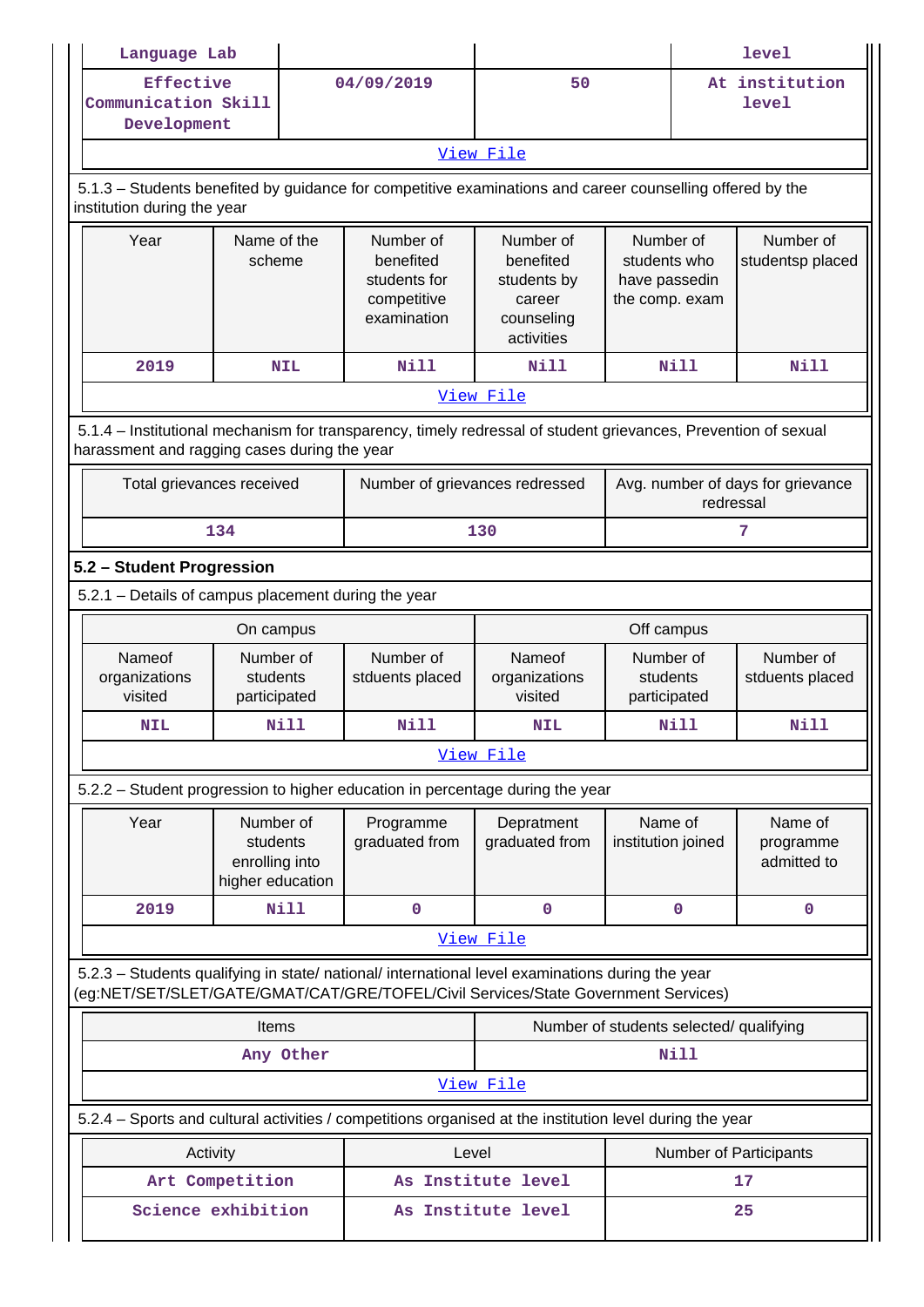| Mehandi Competition | As Institute level | 10 |  |  |  |  |
|---------------------|--------------------|----|--|--|--|--|
| 200 meters race     | As Institute level | 13 |  |  |  |  |
| Designing           | As Institute level | 21 |  |  |  |  |
| Poem citation       | As Institute level | 18 |  |  |  |  |
| 100 meters race     | As Institute level | 12 |  |  |  |  |
| Designe             | As Institute level | 9  |  |  |  |  |
| Rangoli             | As Institute level | 23 |  |  |  |  |
| Essay Competition   | As Institute level | 10 |  |  |  |  |
| View File           |                    |    |  |  |  |  |

#### **5.3 – Student Participation and Activities**

 5.3.1 – Number of awards/medals for outstanding performance in sports/cultural activities at national/international level (award for a team event should be counted as one)

| Year      | Name of the<br>award/medal | National/<br>Internaional | Number of<br>awards for<br>Sports | Number of<br>awards for<br>Cultural | Student ID<br>number | Name of the<br>student |  |  |
|-----------|----------------------------|---------------------------|-----------------------------------|-------------------------------------|----------------------|------------------------|--|--|
| 2020      | <b>NIL</b>                 | National                  | Nill                              | Nill                                | Nill                 | <b>NIL</b>             |  |  |
| View File |                            |                           |                                   |                                     |                      |                        |  |  |

 5.3.2 – Activity of Student Council & representation of students on academic & administrative bodies/committees of the institution (maximum 500 words)

 **To develop leadership attitude and aptitude amongst students, our Institution has formed Student Council under the guidance of one senior teacher. At the start of the session, Institute conducts a Induction Programme for new students. On colcluding day,election or co-option of those seats of the council which are reserved for first year is done .Remaining seats are filled from all other faculties either by election or by co-option. To complete the process of election , the authorised teacher consults the senior students ,especially the ex-office bearers of the council and entire process is completed. Normally, in Self-Finance Colleges that too of remote area ,students are seen isolated from such activities and therefore, our teachers are required to search and identify students to fill the maximum seats of the council. Council meets quarterly but may meet any time looking to the needs .Till now,Council could not prepare its own bye-laws but at the insistence of the institution now ,our authorised teacher and 3-4 senior students are on the job of preparing bye-laws of the council. There is representative of students in Internal Quality Assurance Cell (IQAC) ,Library Advisory Committee, Anti-Woman Harassment Committee ,Anti Ragging Committee and Disciplinary Committee. Student Quality Management Council is also a part of Student Council. The only function of SQMC is to observe as to whether student, feel satisfaction with the teaching of faculty members and all students get affectionate response from all teachers. Institution has placed " Student Charter"and Institutional Vision ,Mission and Value on the campus.SQMC members are supposed to see that teaching-learning goes as per Vision,Mission and all facilities are provided to meet the purpose of quality education.In case,there is any deficiency ,SQMC may meet to the Principal and even to the Management Representative.SQMC may only communicate and persue but cannot work as a parallel to the Principal or Management. There are other communities wherein students representatives are put like grievances cell,Magazine Committee,Extension Committee .A Committee named Games Sports committee consists of only students organizes every year 2/3 days Youth Festival .Whole session games sports are looked by this committee. Management supplies games sports items and facilities .A separate room is provided by games sports. Since all expenses are born by Management , hence no special**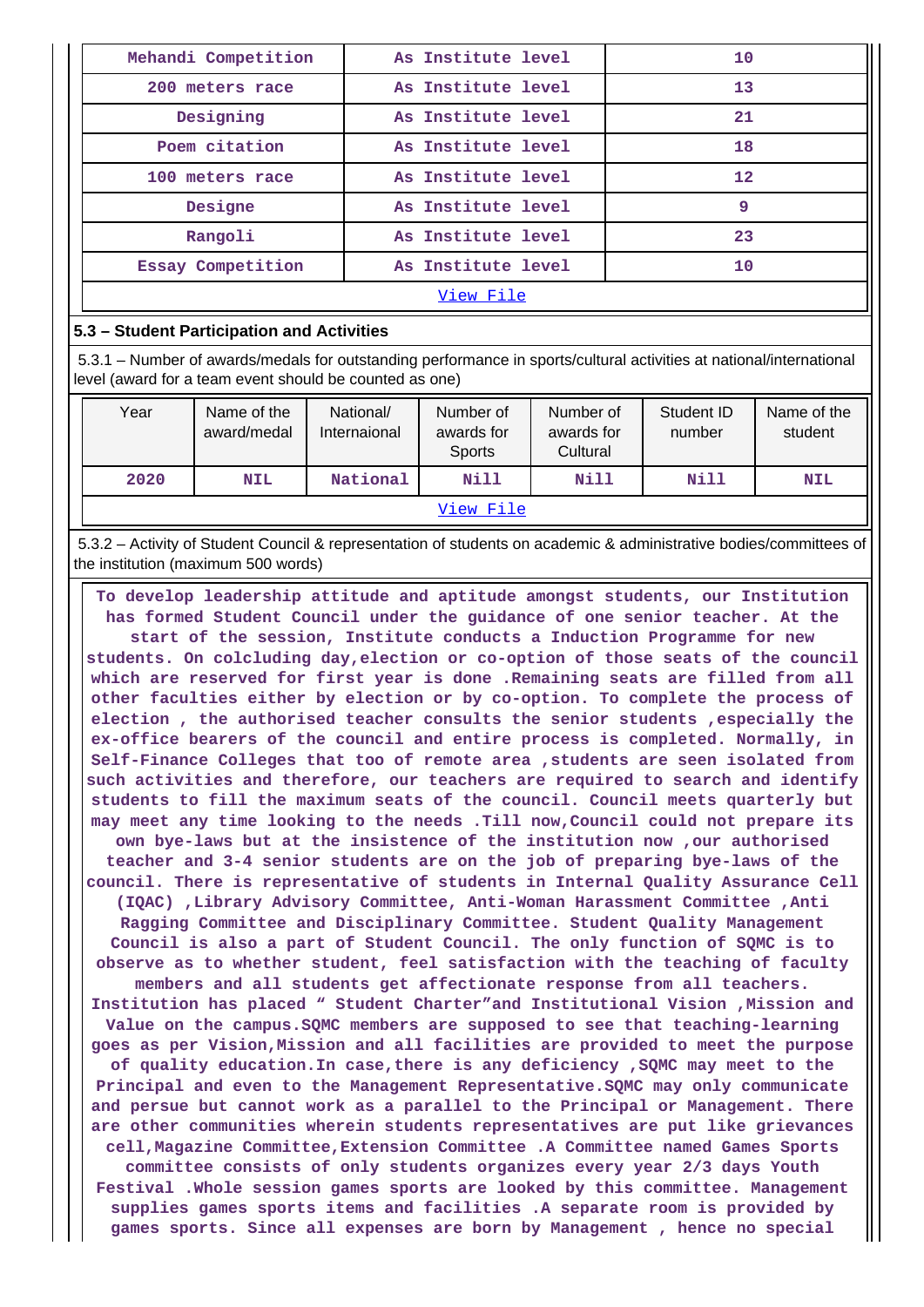#### **5.4 – Alumni Engagement**

5.4.1 – Whether the institution has registered Alumni Association?

 **No**

5.4.2 – No. of enrolled Alumni:

5.4.3 – Alumni contribution during the year (in Rupees) :

**0**

**57**

5.4.4 – Meetings/activities organized by Alumni Association :

**03**

#### **CRITERION VI – GOVERNANCE, LEADERSHIP AND MANAGEMENT**

#### **6.1 – Institutional Vision and Leadership**

 6.1.1 – Mention two practices of decentralization and participative management during the last year (maximum 500 words)

 **The institution is having two practices where the system of the decentralization and participative management are being applied. First is Internal Quality Assurance Cell (IQAC) and second is the Managing Committee which is administrative body of the institution. In both practices, power is decentralized and one man rule is not applied. All decisions are taken in the meeting where everybody is free to give his opinion on any matter and nobody remains under pressure or undue influence from any corner. In IQAC and in management Committee, well in advance agenda of the meeting is circulated to all participants who attend the meeting after proper preparation. IQAC is post accreditation quality maintaining measure, Therefore, as soon as Peer Team Report was received by the institution, immediate steps were taken to form Internal Quality Assurance Cell. In this cell, the representative of Alumni, Community, students and Management are the members. The principal of the institution is the chairperson and senior teachers are the members of this cell. Over and above, the representative from financial sector and village pradhan are also included in the cell. The administrative body of the institution has given financial powers to meet the urgent needs of the institution so that IQAC may not be required to rush to the management to meet any small expenditure. Authority has already been given to the head of the institution to incur sundry expenditure to meet the small needs. IQAC is alsoauthorized in consultation with all the members to plan and organize any academic and administrative activity in the institution for which no permission is to be obtained from management. However, such cases are to be brought to the notice of management representative just for information and record. IQAC is authorised to discuss and decide any community work in consultation with community representative and village pradhan. Alumni support with the suggestion for the improvement of image in the market and also for any new product demand of public. Alumni and student representative both contribute in collecting the feedback on various parameters. Seminar and Workshop are conducted as per decision but in this case, head of the institution is to seek prior consent from management because activity may require huge expenditure. IQAC is also supposed to meet various academic committees and administrative cells to be aware with the proceedings of meetings and their activities. In short, IQAC works as a total controlling body within the institution and teachers, students, clerks/peon, community member and alumni contribute in the**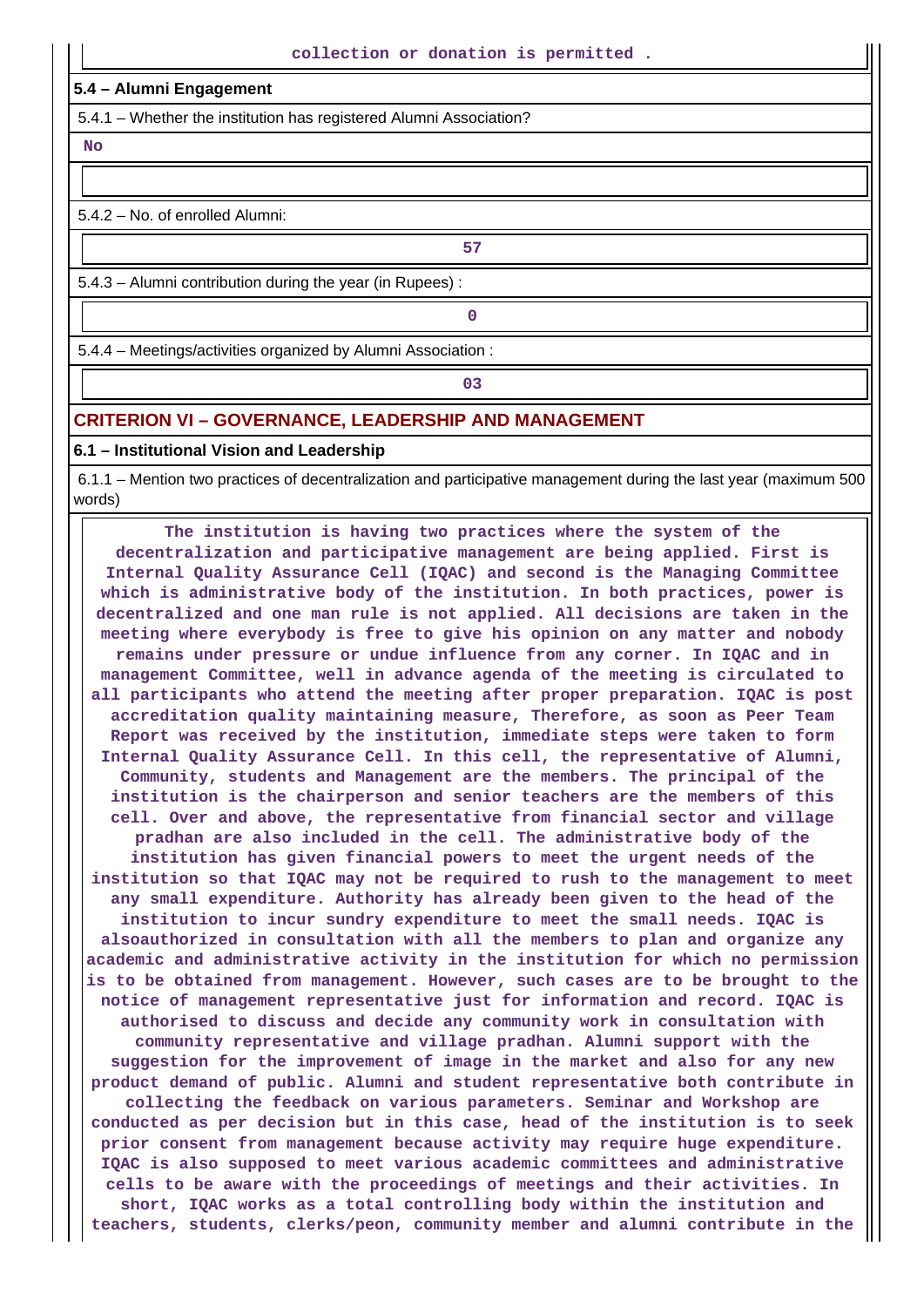**discharge of duties with the help of management representative. So for managing committee is concerned, head of the institution and the representative of teaching and non-teaching staff represent there. These representatives participate in meetings and views are expressed without fever and fear. Management has codified system for decentralization of the power and participative management through this codified system. Management normally avoids to interfere in the working of the principal and no undue influence or pressure is put on anybody. Grievance cell not only for students but**

6.1.2 – Does the institution have a Management Information System (MIS)?

*Yes* 

#### **6.2 – Strategy Development and Deployment**

6.2.1 – Quality improvement strategies adopted by the institution for each of the following (with in 100 words each):

| <b>Strategy Type</b>   | Details                                                                                                                                                                                                                                                                                                                                                                                                                                                                                                                                                                                                                                                                                                                                                                                                                         |
|------------------------|---------------------------------------------------------------------------------------------------------------------------------------------------------------------------------------------------------------------------------------------------------------------------------------------------------------------------------------------------------------------------------------------------------------------------------------------------------------------------------------------------------------------------------------------------------------------------------------------------------------------------------------------------------------------------------------------------------------------------------------------------------------------------------------------------------------------------------|
| Curriculum Development | Institution has formed a committee<br>named curriculum Implementation<br>committee. Principal and one senior<br>teacher from different faculties are<br>the members of this committee.<br>Committee meets quarterly to assess<br>wheather teaching-learning goes as per<br>schedule. At the start of the session,<br>under the guidance and supervision of<br>the committee all teachers are required<br>to prepare subjectwise Annual Plan,<br>Unit Plan and also the plan to conduct<br>various co/extra-curricular activities<br>and periodical Assessment and<br>Evaluation of not only teachinglearning<br>but also of various activities. The<br>proceedings of Curriculum<br>Implementation Committee are put up in<br>meeting of Internal Quality Assurance<br>Cell for the approval and suggestions<br>if so required. |
| Teaching and Learning  | Teaching-Learning is main function of<br>the institution. Teaching learning is<br>systemized as per Annual Plan, Unit<br>Plan and also the plan for Assessment<br>and Evaluation. One unit in every<br>subject is left for self study in every<br>subject as per UGC Guidelines.<br>Institution has introduced various<br>other activities through which<br>teachinglearning is developed other<br>than lecture delivery like class room<br>seminar, debate, poster presentation,<br>exhibition and tour etc. Institution<br>gives priority for introducing and<br>encouraging scientific temper and<br>critical thinking among all students.<br>Provision has also been made for<br>Remedial Teaching, Guidance and<br>Councelling. Teaching-learning is also<br>strengthened by different co extra                            |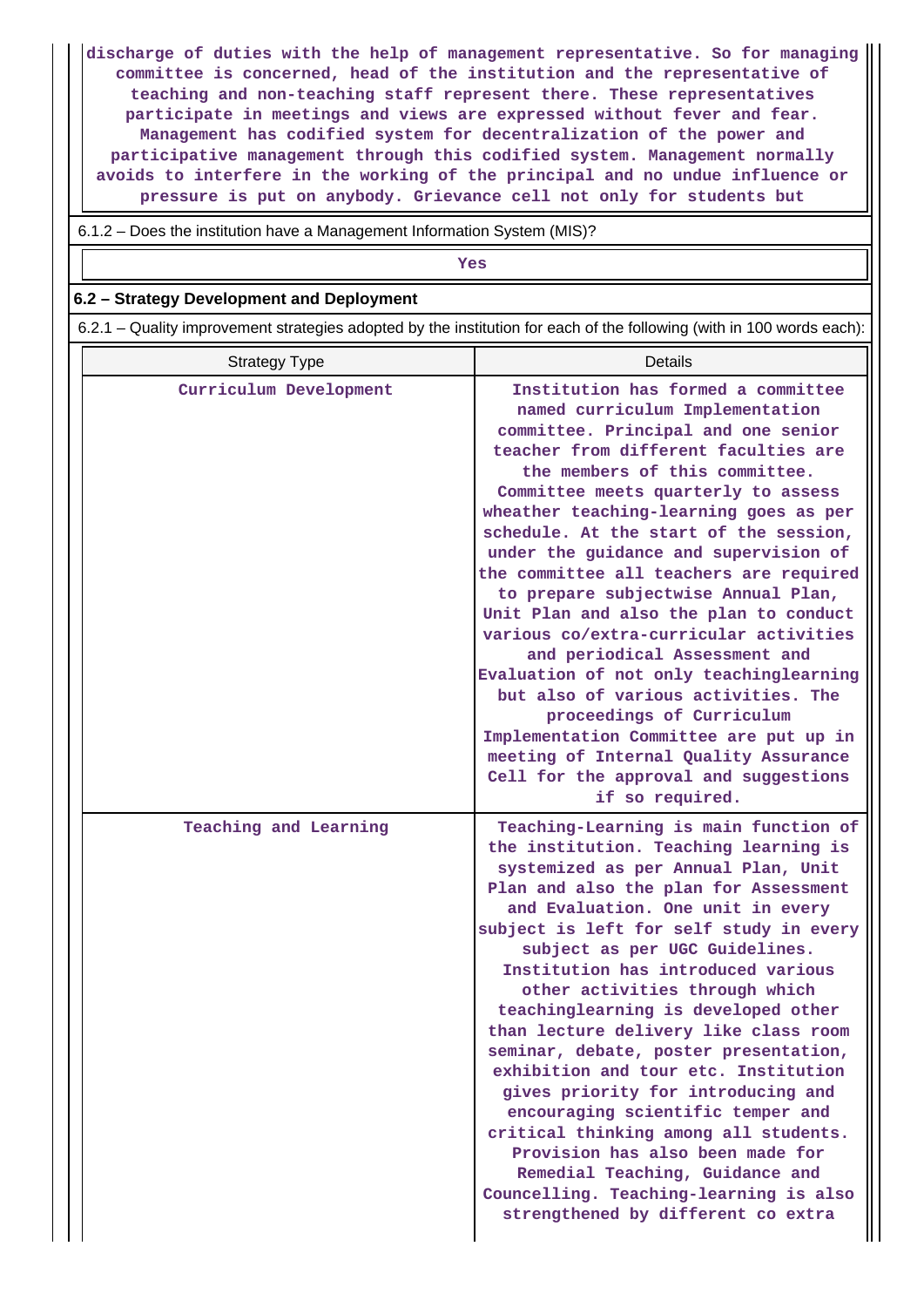|                                                               | curricular activities.                                                                                                                                                                                                                                                                                                                                                                                                                                                                                                                                                                                                                                                                                                                                                                                                                                                                                                                                                  |
|---------------------------------------------------------------|-------------------------------------------------------------------------------------------------------------------------------------------------------------------------------------------------------------------------------------------------------------------------------------------------------------------------------------------------------------------------------------------------------------------------------------------------------------------------------------------------------------------------------------------------------------------------------------------------------------------------------------------------------------------------------------------------------------------------------------------------------------------------------------------------------------------------------------------------------------------------------------------------------------------------------------------------------------------------|
| Examination and Evaluation                                    | Institution is following the<br>guidelines issued by affiliating body<br>regarding theory and practical<br>examinations which are conducted<br>annually. University has also<br>introduced a system to permit the<br>students to re-appear in one paper if<br>he/she is fail by marginal marks. But<br>at institution level, IQAC had approved<br>its own system for Assessment and<br>Evaluation internally and a codified<br>policy is applicable in the<br>institution. For this system,<br>institution has published a booklet<br>which is provided to all the teachers<br>to follow the same. During Induction<br>Programme, students are also informed<br>about the system of Assessment and<br>Evaluation of not only teachinglearning<br>but also of every activity including<br>games, sports, classroom, seminar,<br>exhibition and etc. Period-End<br>Evaluation introduced in the college is<br>very much effective and is appreciated<br>even by students. |
| Research and Development                                      | Institution organizes seminar and<br>workshop very frequently. Activities<br>are organized to introduce and<br>encourage the element of scientific<br>temper and critical amongst all<br>students. Teachers are encourage to<br>publish articles in reputed journal and<br>also to write books. For these both<br>activities, institution is having a<br>scheme for financial awards.<br>Institution also provide leave and<br>financial assistance for teachers for<br>attending seminar and workshop<br>sponsored through reputed agencies.<br>Being Self-Finance College, students of<br>BCA are given project work which<br>improves their research capability.                                                                                                                                                                                                                                                                                                     |
| Library, ICT and Physical<br>Infrastructure / Instrumentation | Our library is having the facility of<br>N-List, Book Bank facility. A small<br>library has also been established in<br>the village as a community services.<br>There is a Library Advisory Committee<br>where in students representative is<br>also there. New arrival are informed<br>well in time. Institution has two<br>Computer Labs and Wi-Fi Campus. At<br>present institution is working to<br>provide a smart class room. Projector<br>has been provided in seven rooms,<br>multipurpose hall and language lab and<br>computer labs. Intercom facility is                                                                                                                                                                                                                                                                                                                                                                                                     |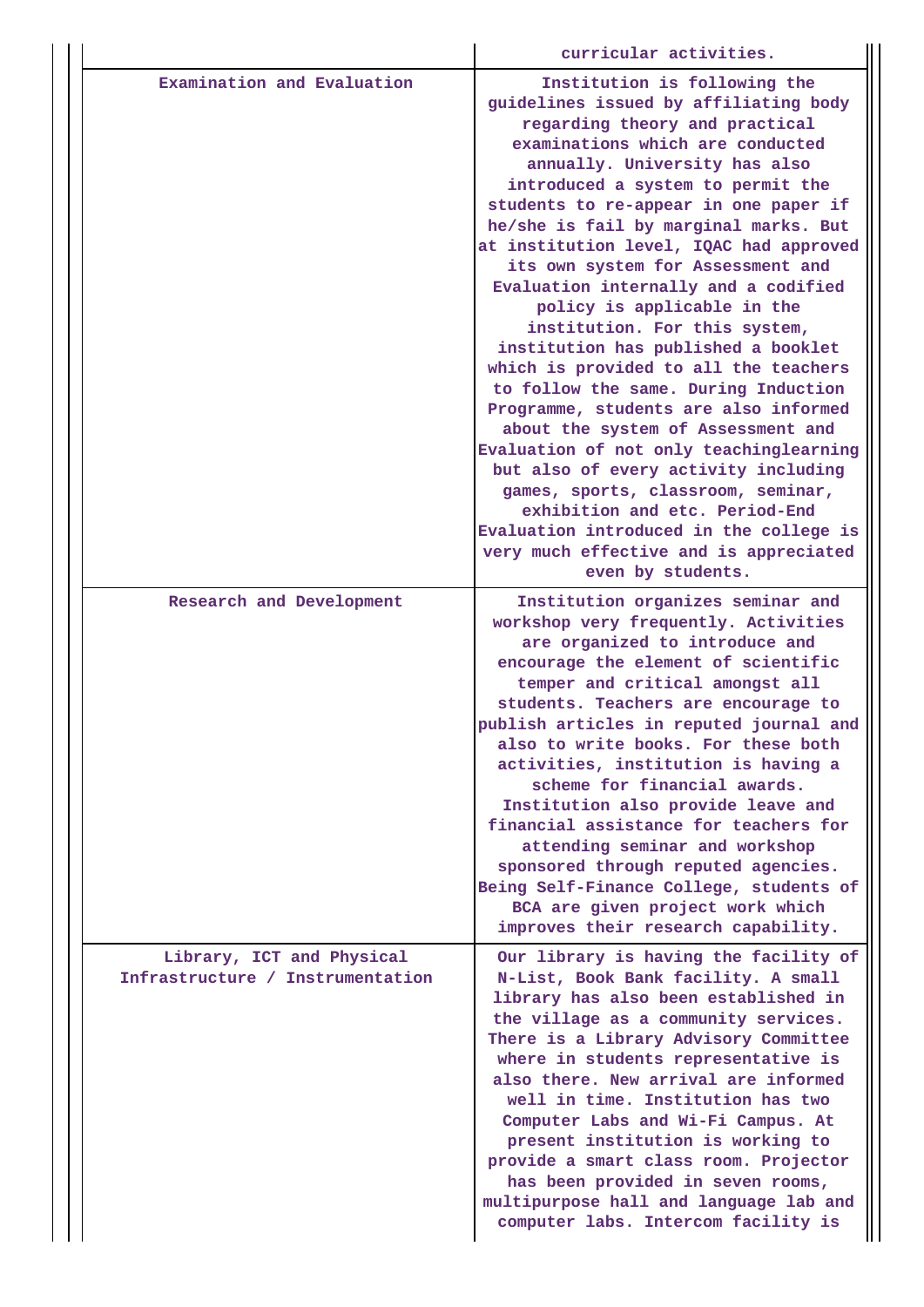|                                      | also available. Regarding physical<br>infrastructure institution has not made<br>any major change in the no. of class<br>rooms etc.                                                                                                                                                                                                                                                                                                                                                                                                                                                                                                                                                                                                                                                                                                                              |
|--------------------------------------|------------------------------------------------------------------------------------------------------------------------------------------------------------------------------------------------------------------------------------------------------------------------------------------------------------------------------------------------------------------------------------------------------------------------------------------------------------------------------------------------------------------------------------------------------------------------------------------------------------------------------------------------------------------------------------------------------------------------------------------------------------------------------------------------------------------------------------------------------------------|
| Human Resource Management            | Institution has been encouraging<br>teaching and nonteaching staff to go<br>for training for professional<br>development. Requirement of the staff<br>is assessed and accordingly,<br>advertisements are released in reputed<br>news papers inviting application to<br>fill up the vacancies. Selection of<br>teaching staff is done by the panel<br>decided by affiliating body wherein<br>there is a representation of management<br>and head of institution. It is ensure<br>that optimum utilization of teaching<br>and non-teaching staff is made and no<br>one is put under burden and also that<br>no one is wasting time and energy.<br>Institution is having its own service<br>condition which provide for leave<br>rules, PF rules, uniform to nonteaching<br>staff and various welfare schemes<br>including granting of loans to the<br>needy staff. |
| Industry Interaction / Collaboration | Institution is a Self-Finance College<br>and no private industry shows any<br>interest in enterning into any<br>collaboration or interaction , Of<br>course, informally the management of<br>the institution invites the authorities<br>of two/three industry for addressing<br>the students and also for organizing<br>any workshop relating to the placement<br>cell.                                                                                                                                                                                                                                                                                                                                                                                                                                                                                          |
| Admission of Students                | Regarding admission of students,<br>there is admission committee under the<br>leadership of Principal of the<br>institution with senior faculty members<br>from every faculty. Admissions are<br>granted on the basis of FIRST COME<br>FIRST GET. There is no system to invite<br>applications for admission. However,<br>opening and closing date are decided by<br>affiliating body. Reservation policy,<br>though is not applicable in case of<br>private colleges, still our institution<br>at its own level keeps this factor in<br>mined. Proper fee concession is given<br>to poor and meritorious students. State<br>Govt. grants scholarship to the<br>students belonging to different<br>categories on the basis of its own<br>criteria. Students are having<br>opportunities to pay the fee for whole<br>session in two or more installment.          |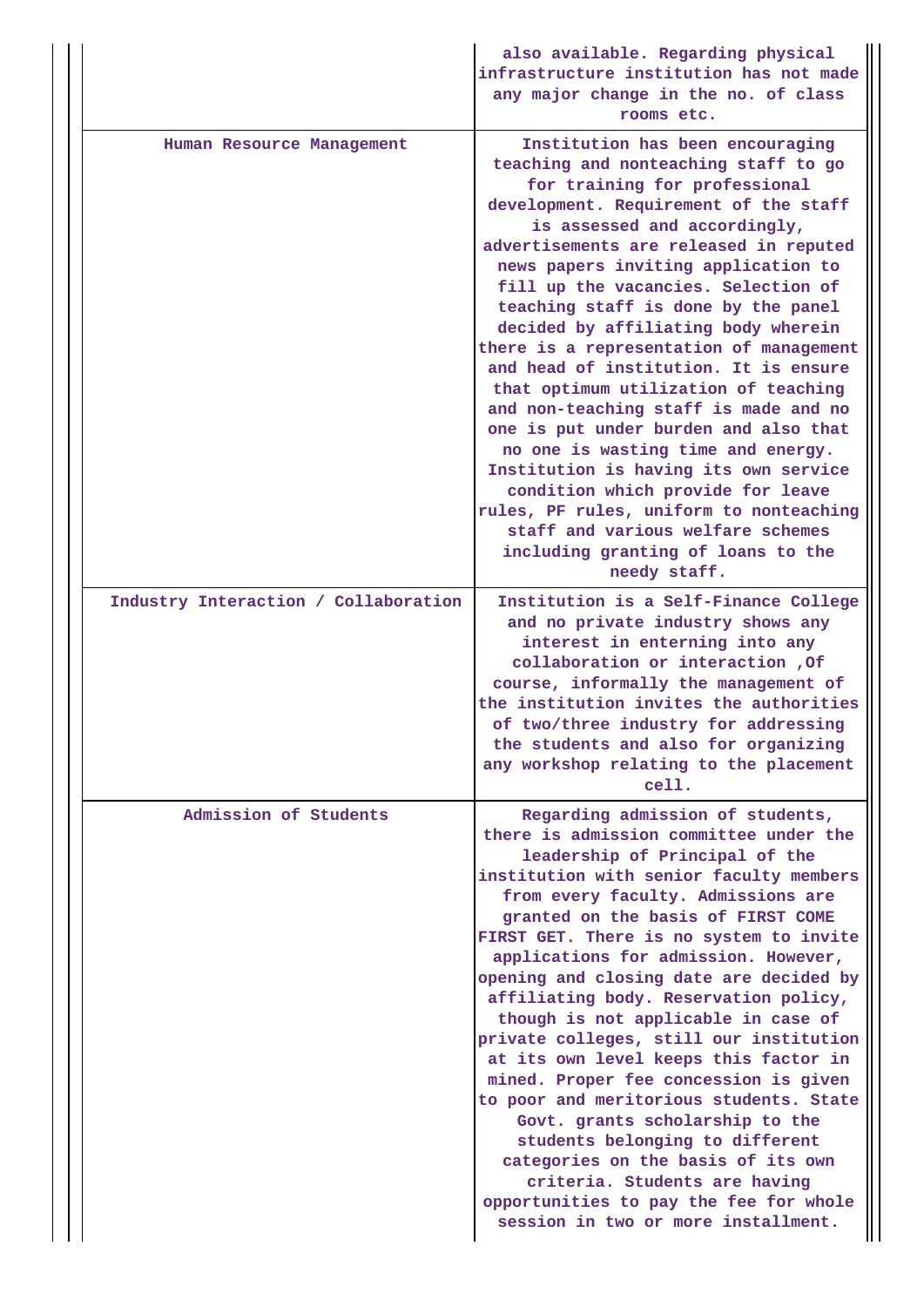|  | 6.2.2 – Implementation of e-governance in areas of operations: |  |
|--|----------------------------------------------------------------|--|
|  |                                                                |  |

| E-governace area              | <b>Details</b>                                                                                       |  |  |
|-------------------------------|------------------------------------------------------------------------------------------------------|--|--|
| Planning and Development      | Facility of online admission                                                                         |  |  |
| Administration                | Management Information System                                                                        |  |  |
| Finance and Accounts          | Off line accounts management system<br>and auto generated balance sheet.                             |  |  |
| Student Admission and Support | Online admission, online payment<br>facility, Feedback facility on google<br>form,                   |  |  |
| Examination                   | Conducted by affiliating university,<br>online admit card, roll list,<br>verification and attendance |  |  |

## **6.3 – Faculty Empowerment Strategies**

 6.3.1 – Teachers provided with financial support to attend conferences / workshops and towards membership fee of professional bodies during the year

| Year      | Name of Teacher | Name of conference/<br>workshop attended<br>for which financial<br>support provided | Name of the<br>professional body for<br>which membership<br>fee is provided | Amount of support |  |  |  |
|-----------|-----------------|-------------------------------------------------------------------------------------|-----------------------------------------------------------------------------|-------------------|--|--|--|
| 2020      | NIL             | <b>NIL</b>                                                                          | <b>NIL</b>                                                                  | Nill              |  |  |  |
| 2019      | NIL             | <b>NIL</b>                                                                          | <b>NIL</b>                                                                  | Nill              |  |  |  |
| View File |                 |                                                                                     |                                                                             |                   |  |  |  |

 6.3.2 – Number of professional development / administrative training programmes organized by the College for teaching and non teaching staff during the year

| Year | Title of the<br>professional<br>development<br>programme<br>organised for<br>teaching staff                              | Title of the<br>administrative<br>training<br>programme<br>organised for<br>non-teaching<br>staff | From date  | To Date    | Number of<br>participants<br>(Teaching<br>staff) | Number of<br>participants<br>(non-teaching<br>staff) |
|------|--------------------------------------------------------------------------------------------------------------------------|---------------------------------------------------------------------------------------------------|------------|------------|--------------------------------------------------|------------------------------------------------------|
| 2019 | Training<br>for online<br>courses<br>and Entrep<br>reneurial<br>skill<br>through<br><b>EICT</b><br>Academy<br>IIT Kanpur | <b>NIL</b>                                                                                        | 03/09/2019 | 03/09/2019 | 11                                               | Nill                                                 |
| 2020 | Webinar<br>on Teachin<br>g-Learning                                                                                      | <b>NIL</b>                                                                                        | 20/12/2020 | 20/12/2020 | 11                                               | <b>Nill</b>                                          |
| 2019 | <b>NIL</b>                                                                                                               | Training                                                                                          |            |            | <b>Nill</b>                                      | 17                                                   |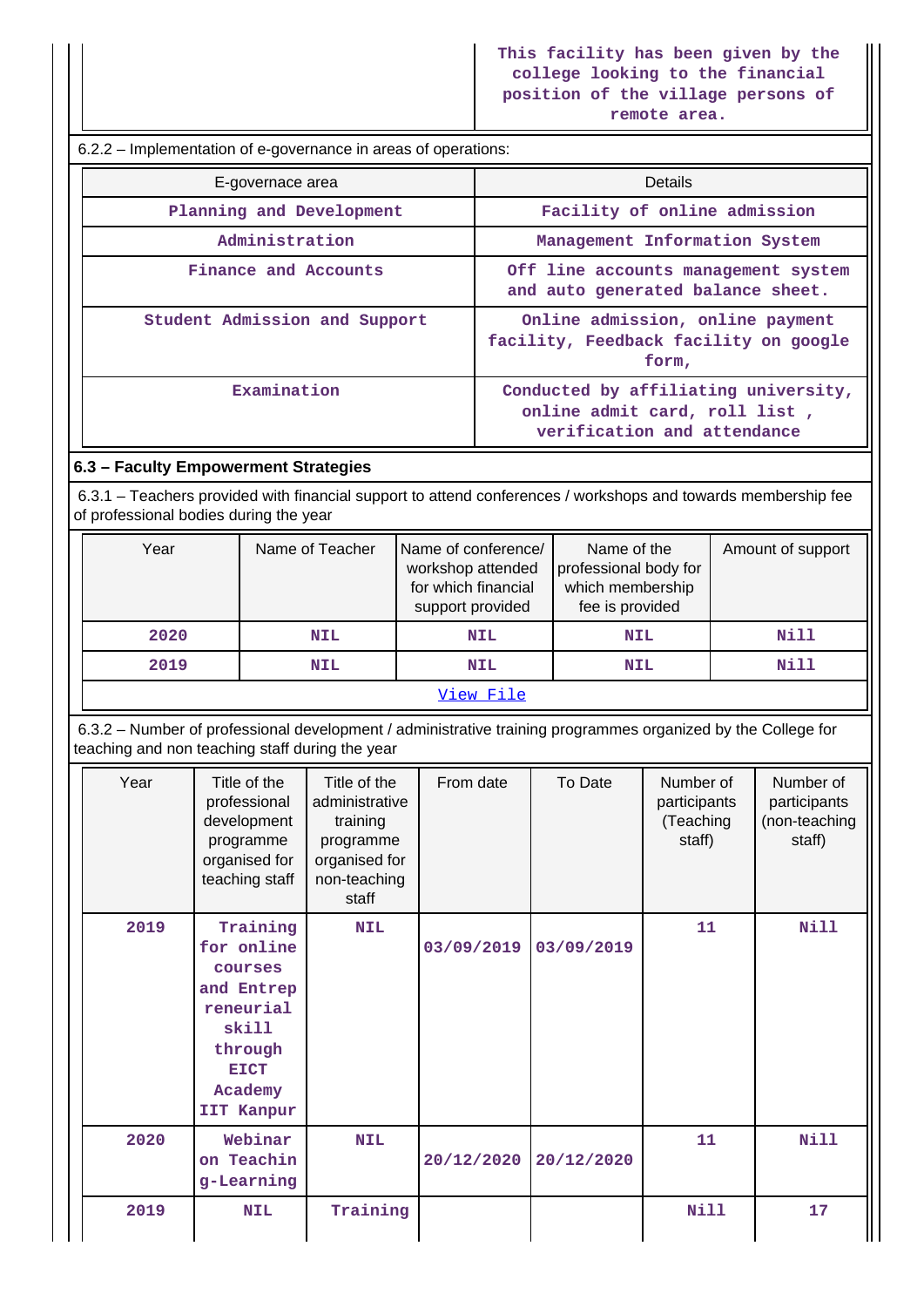|                                                                                                                                                                                                                                                                                                                                                                                                                                      |                                                                                                                                                                                                                                  |                                       | for<br>effective<br>communicat<br>ion        |                                          |              | 11/08/2019 |  | 12/08/2019 |                  |      |                 |    |
|--------------------------------------------------------------------------------------------------------------------------------------------------------------------------------------------------------------------------------------------------------------------------------------------------------------------------------------------------------------------------------------------------------------------------------------|----------------------------------------------------------------------------------------------------------------------------------------------------------------------------------------------------------------------------------|---------------------------------------|----------------------------------------------|------------------------------------------|--------------|------------|--|------------|------------------|------|-----------------|----|
| 2019                                                                                                                                                                                                                                                                                                                                                                                                                                 |                                                                                                                                                                                                                                  | <b>NIL</b>                            |                                              | Implemen<br>tation of<br>service<br>rule | 09/10/2019   |            |  | 10/10/2019 |                  | Nill |                 | 17 |
| 2020                                                                                                                                                                                                                                                                                                                                                                                                                                 |                                                                                                                                                                                                                                  | <b>NIL</b>                            |                                              | System<br>of Record<br>Keeping           | 13/01/2020   |            |  | 14/01/2020 |                  | Nill |                 | 17 |
| 2019                                                                                                                                                                                                                                                                                                                                                                                                                                 |                                                                                                                                                                                                                                  | Awareness<br>about code<br>of conduct | <b>Awareness</b><br>about code<br>of conduct |                                          | 03/09/2019   |            |  | 04/09/2019 |                  | 10   |                 | 9  |
|                                                                                                                                                                                                                                                                                                                                                                                                                                      |                                                                                                                                                                                                                                  |                                       |                                              |                                          |              | View File  |  |            |                  |      |                 |    |
| 6.3.3 - No. of teachers attending professional development programmes, viz., Orientation Programme, Refresher<br>Course, Short Term Course, Faculty Development Programmes during the year                                                                                                                                                                                                                                           |                                                                                                                                                                                                                                  |                                       |                                              |                                          |              |            |  |            |                  |      |                 |    |
| programme                                                                                                                                                                                                                                                                                                                                                                                                                            | Title of the<br>Number of teachers<br>professional<br>who attended<br>development                                                                                                                                                |                                       |                                              | From Date                                |              |            |  | To date    |                  |      | Duration        |    |
| <b>NCC Refresher</b><br>course                                                                                                                                                                                                                                                                                                                                                                                                       |                                                                                                                                                                                                                                  |                                       | 1                                            |                                          | 08/09/2019   |            |  | 07/10/2019 |                  | 30   |                 |    |
|                                                                                                                                                                                                                                                                                                                                                                                                                                      |                                                                                                                                                                                                                                  |                                       |                                              |                                          |              | View File  |  |            |                  |      |                 |    |
| 6.3.4 - Faculty and Staff recruitment (no. for permanent recruitment):                                                                                                                                                                                                                                                                                                                                                               |                                                                                                                                                                                                                                  |                                       |                                              |                                          |              |            |  |            |                  |      |                 |    |
|                                                                                                                                                                                                                                                                                                                                                                                                                                      |                                                                                                                                                                                                                                  | Teaching                              |                                              |                                          |              |            |  |            | Non-teaching     |      |                 |    |
| Permanent                                                                                                                                                                                                                                                                                                                                                                                                                            |                                                                                                                                                                                                                                  |                                       |                                              | <b>Full Time</b>                         |              |            |  | Permanent  | <b>Full Time</b> |      |                 |    |
| Nill                                                                                                                                                                                                                                                                                                                                                                                                                                 |                                                                                                                                                                                                                                  |                                       |                                              | Nill                                     |              | Nill       |  |            | Nill             |      |                 |    |
| $6.3.5$ – Welfare schemes for                                                                                                                                                                                                                                                                                                                                                                                                        |                                                                                                                                                                                                                                  |                                       |                                              |                                          |              |            |  |            |                  |      |                 |    |
|                                                                                                                                                                                                                                                                                                                                                                                                                                      | Teaching                                                                                                                                                                                                                         |                                       |                                              |                                          | Non-teaching |            |  |            |                  |      | <b>Students</b> |    |
| 1- Performance Linked<br>1- Performance Linked<br>Freeship Shakti<br>Salary, 2- P.F. linked<br>Salary, 2- P.F. linked<br>Scholarship Yojana<br>Insurance, 3-Medical 4-<br>Insurance, 3-Medical 4-<br>Concept of Mahavidyalaya<br>Concept of Mahavidyalaya<br>Pariwar, 5-Incentive<br>Pariwar, 5-Incentive<br>scheme 6-Representation<br>scheme, 6-Representation<br>in Sub- Committees<br>in Sub- Committees 7-<br>Uniform and torch |                                                                                                                                                                                                                                  |                                       |                                              |                                          |              |            |  |            |                  |      |                 |    |
| 6.4 - Financial Management and Resource Mobilization                                                                                                                                                                                                                                                                                                                                                                                 |                                                                                                                                                                                                                                  |                                       |                                              |                                          |              |            |  |            |                  |      |                 |    |
| 6.4.1 – Institution conducts internal and external financial audits regularly (with in 100 words each)                                                                                                                                                                                                                                                                                                                               |                                                                                                                                                                                                                                  |                                       |                                              |                                          |              |            |  |            |                  |      |                 |    |
|                                                                                                                                                                                                                                                                                                                                                                                                                                      | Institution very regularly say every year , conducts internal as well as<br>external audit. The person to conduct Internal Audit are identified in<br>Management Committee . Earlier, the audit clerks attached to the Chartered |                                       |                                              |                                          |              |            |  |            |                  |      |                 |    |

**Management Committee .Earlier,the audit clerks attached to the Chartered Accountant used to come but now, the office bearers of Managing Committee having long experience of work in Bank are coming.They conduct the audit of staff attendance ,leavevrecord ,lab materials ,purchased ,consumed, cash management ,daily vouchers filing and salary record in addition <> record etc.They submit their audit report ,Management submit rectification report.**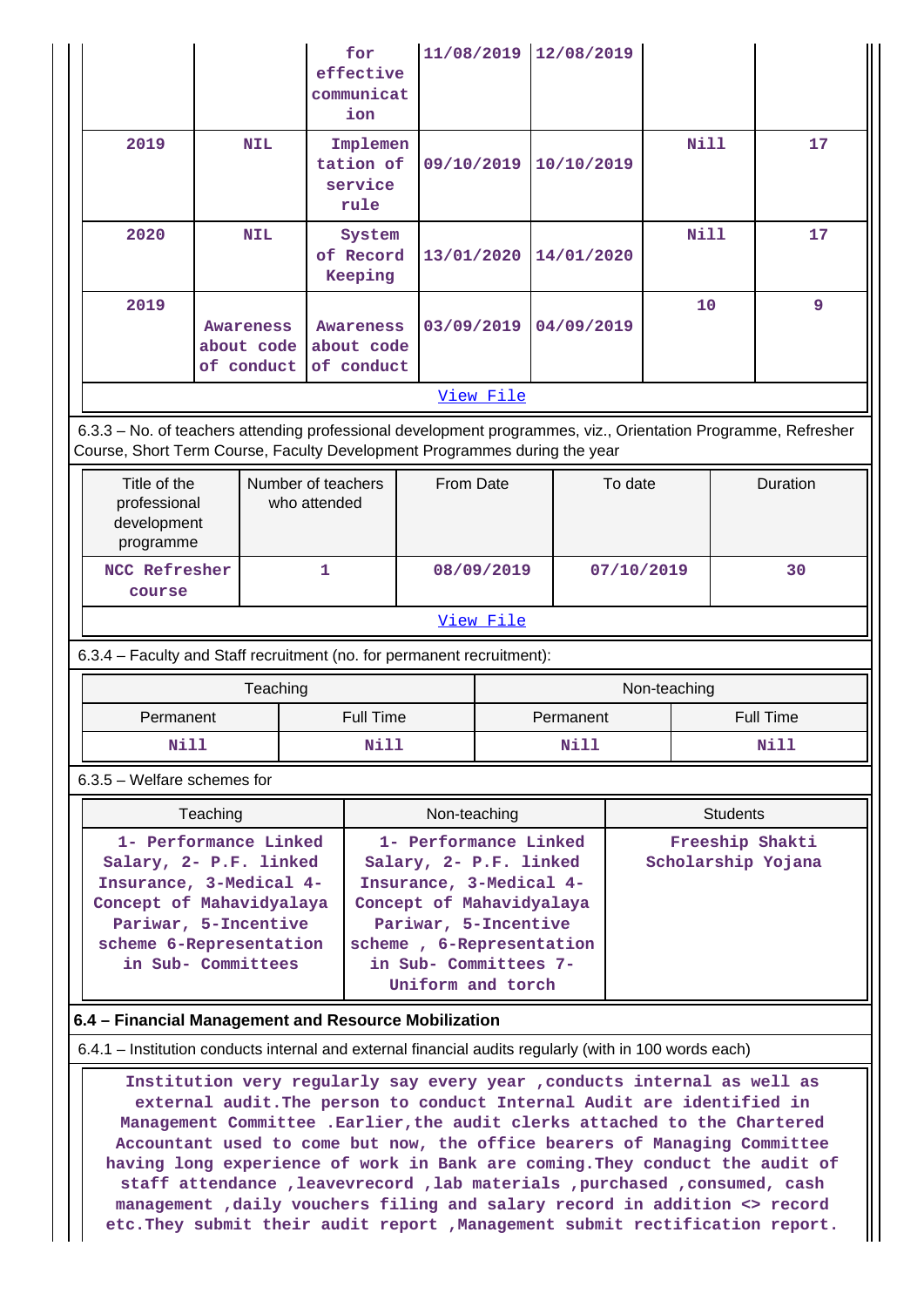# **This audit is conducted half yearly.So far, external audit is concerned , same is conducted by Chartered Accountant only every year.**

Ш

| 6.4.2 - Funds / Grants received from management, non-government bodies, individuals, philanthropies during the<br>year(not covered in Criterion III) |                                                                                               |                                                                                                                                                    |                      |         |             |                           |  |
|------------------------------------------------------------------------------------------------------------------------------------------------------|-----------------------------------------------------------------------------------------------|----------------------------------------------------------------------------------------------------------------------------------------------------|----------------------|---------|-------------|---------------------------|--|
| Name of the non government<br>funding agencies /individuals                                                                                          |                                                                                               | Funds/ Grnats received in Rs.                                                                                                                      |                      | Purpose |             |                           |  |
|                                                                                                                                                      | <b>NIL</b>                                                                                    |                                                                                                                                                    | $\mathbf 0$          |         |             | <b>NIL</b>                |  |
|                                                                                                                                                      |                                                                                               |                                                                                                                                                    | No file uploaded.    |         |             |                           |  |
| 6.4.3 - Total corpus fund generated                                                                                                                  |                                                                                               |                                                                                                                                                    |                      |         |             |                           |  |
|                                                                                                                                                      |                                                                                               | No Data Entered/Not Applicable !!!                                                                                                                 |                      |         |             |                           |  |
| 6.5 - Internal Quality Assurance System                                                                                                              |                                                                                               |                                                                                                                                                    |                      |         |             |                           |  |
| 6.5.1 – Whether Academic and Administrative Audit (AAA) has been done?                                                                               |                                                                                               |                                                                                                                                                    |                      |         |             |                           |  |
| <b>Audit Type</b>                                                                                                                                    |                                                                                               | External                                                                                                                                           |                      |         | Internal    |                           |  |
|                                                                                                                                                      | Yes/No                                                                                        | Agency                                                                                                                                             |                      |         | Yes/No      | Authority                 |  |
| Academic                                                                                                                                             | Yes                                                                                           |                                                                                                                                                    | C.A.                 |         | Yes         | Managing<br>committee     |  |
| Administrative                                                                                                                                       | Yes                                                                                           | body                                                                                                                                               | Governing            |         | Yes         | Managing<br>committee     |  |
| 6.5.2 - Activities and support from the Parent - Teacher Association (at least three)                                                                |                                                                                               |                                                                                                                                                    |                      |         |             |                           |  |
| 1- To provide safety measures against Covid-19 2- Not to charge examination fee                                                                      |                                                                                               | from SC girls. 3- To arrange conveyance for girls during examinations.                                                                             |                      |         |             |                           |  |
| 6.5.3 – Development programmes for support staff (at least three)                                                                                    |                                                                                               |                                                                                                                                                    |                      |         |             |                           |  |
|                                                                                                                                                      |                                                                                               | 1- Training for communication effectively, 2- System of record keeping. 3-<br>Implementation of service rule.                                      |                      |         |             |                           |  |
| 6.5.4 - Post Accreditation initiative(s) (mention at least three)                                                                                    |                                                                                               |                                                                                                                                                    |                      |         |             |                           |  |
|                                                                                                                                                      |                                                                                               | 1- National seminar on Periodic Table Development for Rural Area. 2- Internal<br>Assessment and Policy revised. 3- Plan, Planing, Policy reviewed. |                      |         |             |                           |  |
| 6.5.5 - Internal Quality Assurance System Details                                                                                                    |                                                                                               |                                                                                                                                                    |                      |         |             |                           |  |
|                                                                                                                                                      | a) Submission of Data for AISHE portal                                                        |                                                                                                                                                    |                      |         | Yes         |                           |  |
|                                                                                                                                                      | b) Participation in NIRF                                                                      |                                                                                                                                                    | Yes                  |         |             |                           |  |
|                                                                                                                                                      | c)ISO certification                                                                           |                                                                                                                                                    |                      |         | Yes         |                           |  |
|                                                                                                                                                      | d)NBA or any other quality audit                                                              |                                                                                                                                                    |                      |         | Yes         |                           |  |
| 6.5.6 - Number of Quality Initiatives undertaken during the year                                                                                     |                                                                                               |                                                                                                                                                    |                      |         |             |                           |  |
| Year                                                                                                                                                 | Name of quality<br>initiative by IQAC                                                         | Date of<br>conducting IQAC                                                                                                                         | <b>Duration From</b> |         | Duration To | Number of<br>participants |  |
| 2019                                                                                                                                                 | It was<br>proposed to<br>organize a<br>seminar on<br>use of<br>periodic<br>table for<br>rural | 07/12/2019                                                                                                                                         | 07/12/2019           |         | 08/12/2019  | 150                       |  |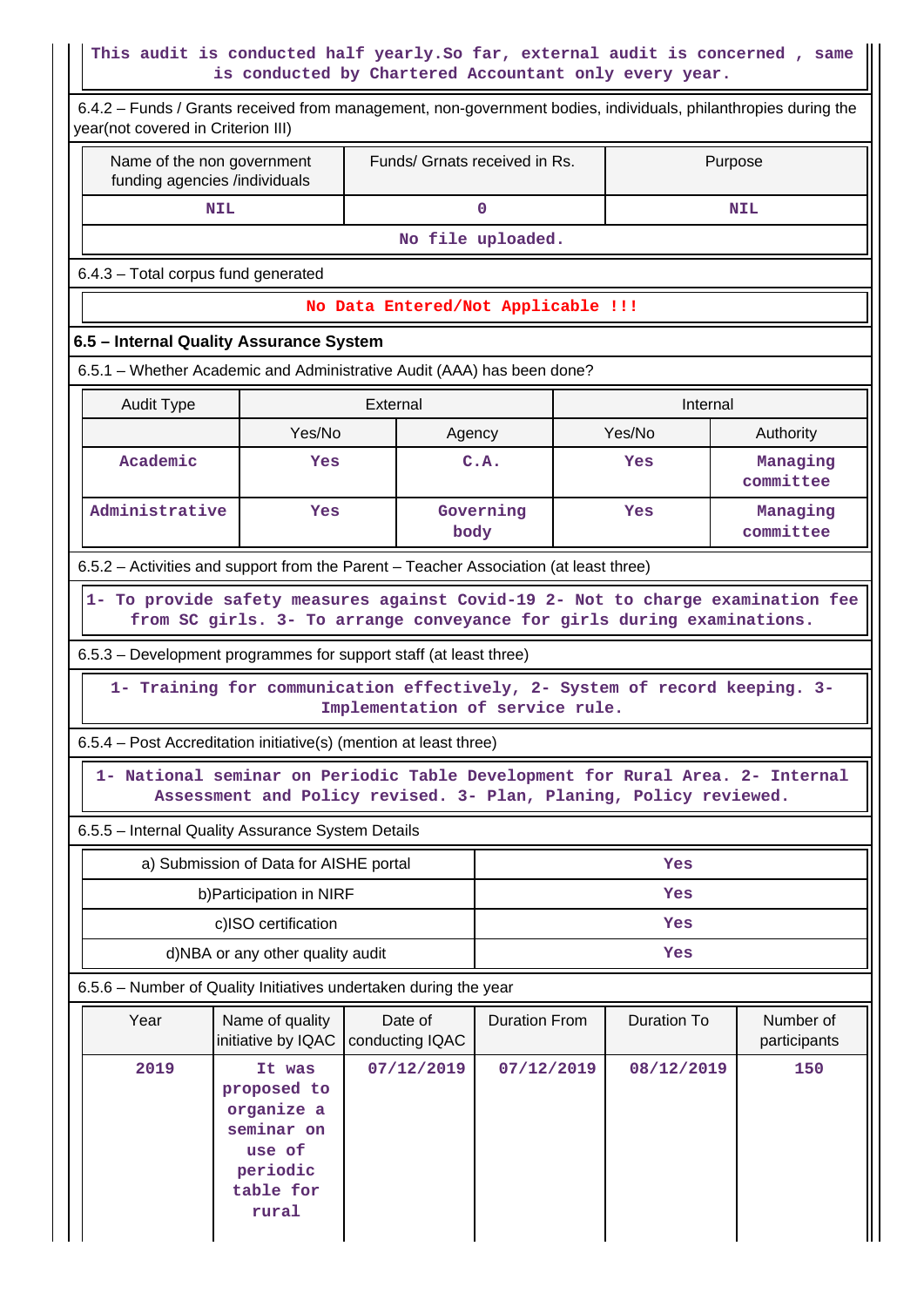|                                                        | development<br>called upon<br>by UNESCO                                                                     |            |            |                        |             |                         |  |
|--------------------------------------------------------|-------------------------------------------------------------------------------------------------------------|------------|------------|------------------------|-------------|-------------------------|--|
| 2019                                                   | Workshop<br>on "Kabad se<br>Jugad"                                                                          | 28/11/2019 | 28/11/2019 |                        | 28/11/2019  | 460                     |  |
| 2019                                                   | online<br>courses have<br>been<br>completed<br>(EICT<br>academy IIT<br>Kanpur)                              | 07/09/2019 | 07/09/2019 |                        | 07/09/2019  | 38                      |  |
| 2020                                                   | Plan<br>Planing<br>Policy<br>revised and<br>approved                                                        | 01/05/2020 | 01/05/2020 |                        | 17/05/2020  | $\overline{\mathbf{4}}$ |  |
| 2020                                                   | Action<br>Plan for<br>$2020 - 21$<br>approved                                                               | 02/05/2020 | 02/05/2020 |                        | 19/05/2020  | 8                       |  |
| 2020                                                   | NCC cadets<br>deputed for<br>$Covid-19$<br>Awareness                                                        | 20/04/2020 | 22/04/2020 |                        | 22/04/2020  | 35                      |  |
|                                                        |                                                                                                             |            | View File  |                        |             |                         |  |
|                                                        | <b>CRITERION VII – INSTITUTIONAL VALUES AND BEST PRACTICES</b>                                              |            |            |                        |             |                         |  |
| 7.1 - Institutional Values and Social Responsibilities |                                                                                                             |            |            |                        |             |                         |  |
| year)                                                  | 7.1.1 - Gender Equity (Number of gender equity promotion programmes organized by the institution during the |            |            |                        |             |                         |  |
| Title of the<br>programme                              | Period from                                                                                                 | Period To  |            | Number of Participants |             |                         |  |
|                                                        |                                                                                                             |            |            |                        | Female      | Male                    |  |
| Importance of<br>Gender Parity                         | 02/10/2019                                                                                                  |            | 06/01/2020 |                        | 79          | 38                      |  |
| Ground<br>reality of<br>Women<br>Empowerment           | 06/01/2020                                                                                                  |            | 06/01/2020 | 27                     |             | 10                      |  |
|                                                        | 7.1.2 - Environmental Consciousness and Sustainability/Alternate Energy initiatives such as:                |            |            |                        |             |                         |  |
|                                                        | Percentage of power requirement of the University met by the renewable energy sources                       |            |            |                        |             |                         |  |
|                                                        |                                                                                                             | 40         |            |                        |             |                         |  |
|                                                        | 7.1.3 - Differently abled (Divyangjan) friendliness                                                         |            |            |                        |             |                         |  |
|                                                        | Item facilities                                                                                             | Yes/No     |            |                        |             | Number of beneficiaries |  |
|                                                        | Physical facilities                                                                                         |            | Yes        |                        |             | Nill                    |  |
| Provision for lift                                     |                                                                                                             |            | <b>No</b>  |                        | <b>Nill</b> |                         |  |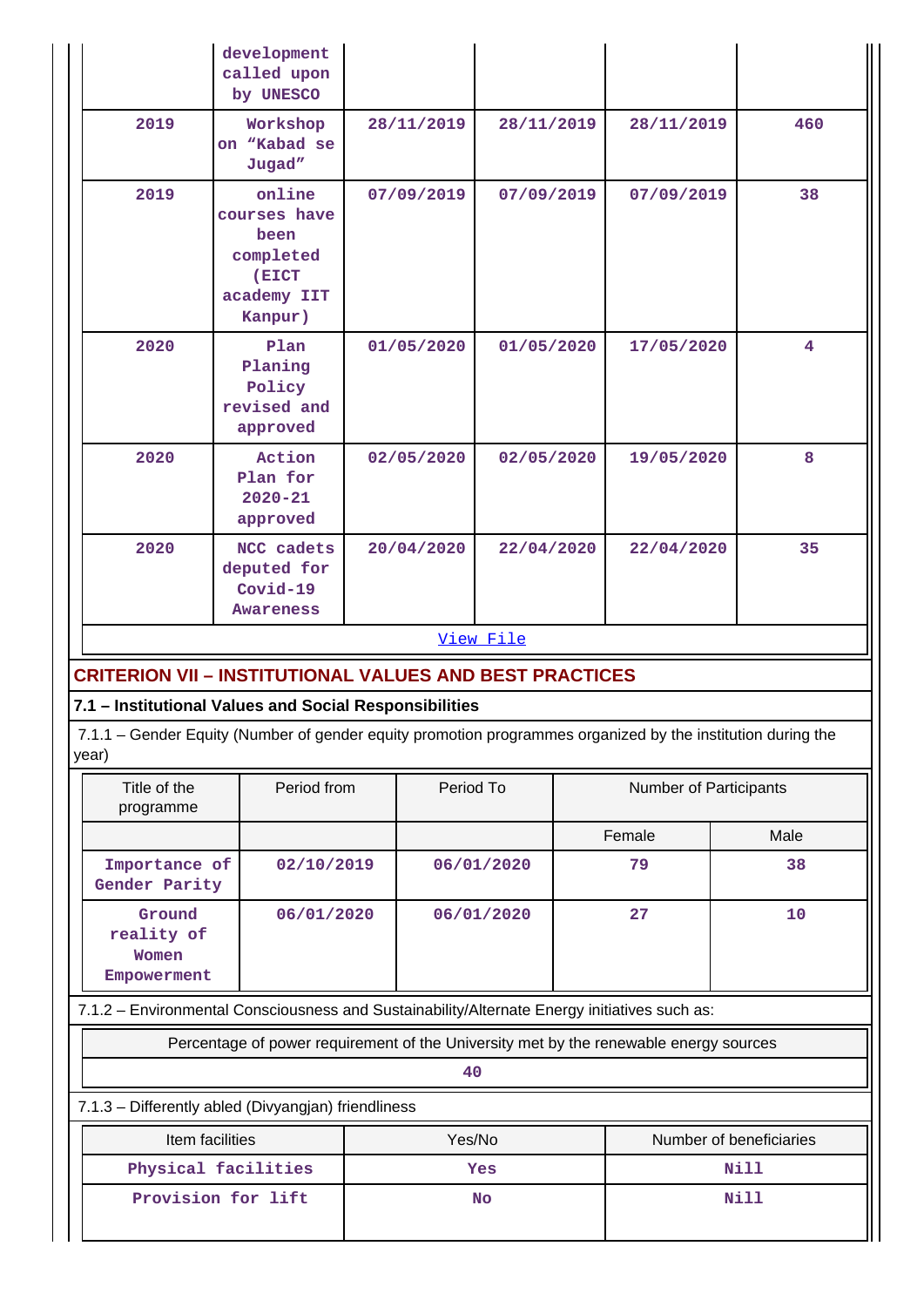| Ramp/Rails |                                                                                             |                                                                                                   | Yes        |                |            | <b>Nill</b> |                                                        |                            |                                                     |
|------------|---------------------------------------------------------------------------------------------|---------------------------------------------------------------------------------------------------|------------|----------------|------------|-------------|--------------------------------------------------------|----------------------------|-----------------------------------------------------|
|            | <b>Braille</b><br>Software/facilities                                                       |                                                                                                   | Yes        |                |            | <b>Nill</b> |                                                        |                            |                                                     |
|            | <b>Rest Rooms</b>                                                                           |                                                                                                   | <b>Yes</b> |                |            | <b>Nill</b> |                                                        |                            |                                                     |
|            | Scribes for examination                                                                     |                                                                                                   |            |                | <b>No</b>  |             |                                                        | <b>Nill</b>                |                                                     |
|            | Special skill<br>development for<br>differently abled<br>students                           |                                                                                                   |            |                | <b>Yes</b> |             | <b>Nill</b>                                            |                            |                                                     |
|            | Any other similar<br>facility                                                               |                                                                                                   |            |                | Yes        |             |                                                        | <b>Nill</b>                |                                                     |
|            | 7.1.4 - Inclusion and Situatedness                                                          |                                                                                                   |            |                |            |             |                                                        |                            |                                                     |
| Year       | Number of<br>initiatives to<br>address<br>locational<br>advantages<br>and disadva<br>ntages | Number of<br>initiatives<br>taken to<br>engage with<br>and<br>contribute to<br>local<br>community |            | Date           | Duration   |             | Name of<br>initiative                                  | <b>Issues</b><br>addressed | Number of<br>participating<br>students<br>and staff |
| 2019       | $\mathbf{1}$                                                                                | $\mathbf{1}$                                                                                      |            | 06/07/2<br>019 | 01         |             | Swakshs<br>hta<br>Abhiyan<br>Rally and<br>Drama        | Swakshata                  | 119                                                 |
| 2019       | 1                                                                                           | $\mathbf{1}$                                                                                      |            | 15/07/2<br>019 | 01         |             | Rally<br>for Envir<br>onment                           | Environ<br>ment            | 55                                                  |
| 2019       | 1                                                                                           | $\mathbf{1}$                                                                                      |            | 19/09/2<br>019 | 01         |             | Rally<br>for Envir<br>onment                           | Environ<br>ment            | 131                                                 |
| 2019       | $\mathbf{1}$                                                                                | $\mathbf{1}$                                                                                      |            | 01/10/2<br>019 | 01         |             | Essay c<br>ompetitio<br>n on<br>Nirmal<br>Ganga        | Nirmal<br>Ganga            | 79                                                  |
| 2019       | $\mathbf{1}$                                                                                | $\mathbf{1}$                                                                                      |            | 17/10/2<br>019 | 01         |             | Sangosthi<br>and write<br>Essay on<br>Traffic<br>Rules | Traffic<br>rule            | 97                                                  |
| 2019       | $\mathbf{1}$                                                                                | $\mathbf{1}$                                                                                      |            | 02/10/2<br>019 | 01         |             | Traffic<br>rules<br>awareness<br>Rally                 | Traffic<br>rule            | 33                                                  |
| 2020       | $\mathbf{1}$                                                                                | $\mathbf{1}$                                                                                      |            | 06/01/2<br>020 | 01         |             | Cleanli<br>ness                                        | Swakshata                  | 31                                                  |
| 2020       | $\mathbf{1}$                                                                                | $\mathbf{1}$                                                                                      |            | 03/02/2<br>020 | 01         |             | Eye<br>Camp                                            | Eye<br>Camp                | 25                                                  |
| View File  |                                                                                             |                                                                                                   |            |                |            |             |                                                        |                            |                                                     |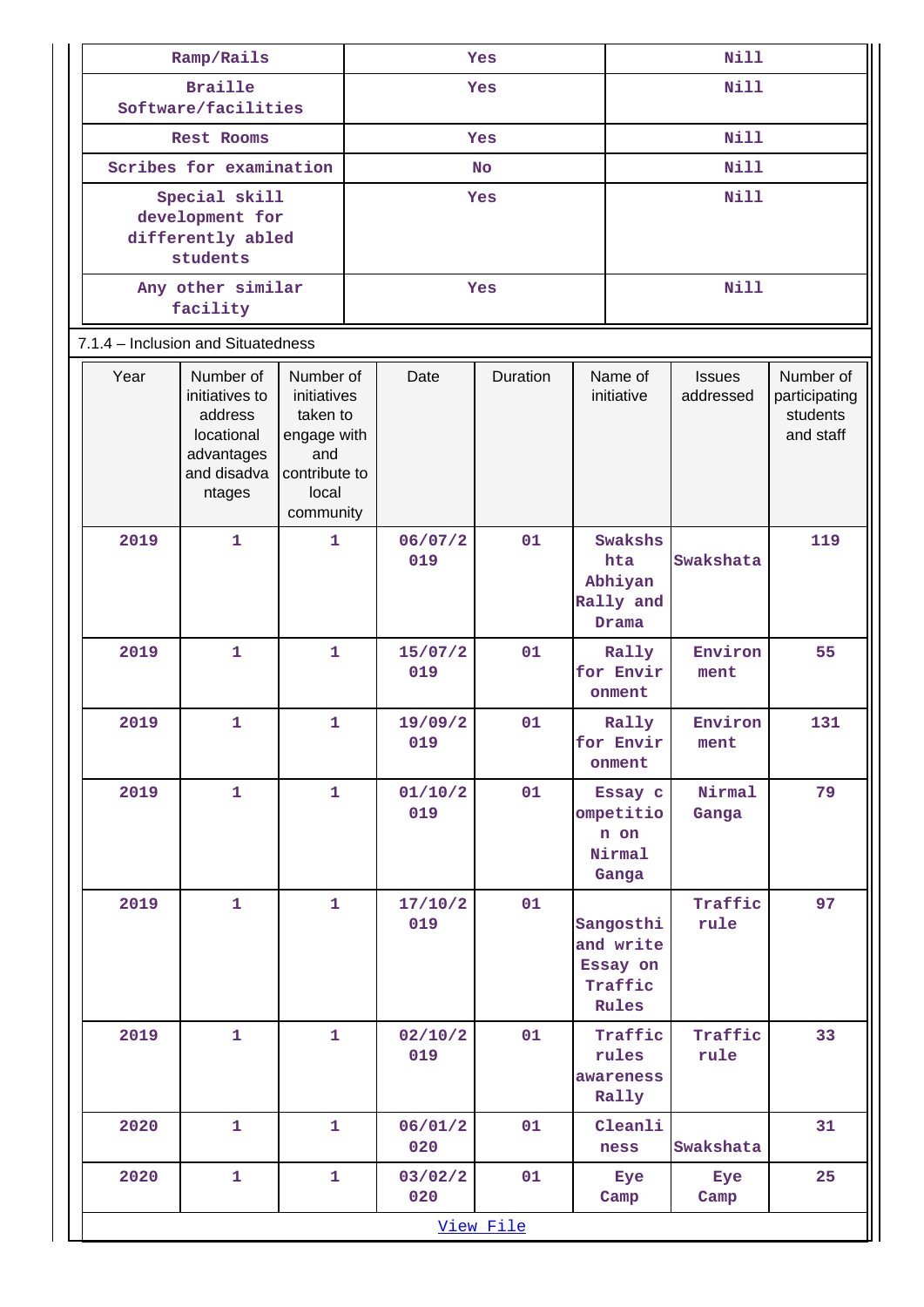| 7.1.5 – Human Values and Professional Ethics Code of conduct (handbooks) for various stakeholders |                     |                                                                                                       |  |  |  |  |  |  |
|---------------------------------------------------------------------------------------------------|---------------------|-------------------------------------------------------------------------------------------------------|--|--|--|--|--|--|
| Title                                                                                             | Date of publication | Follow up(max 100 words)                                                                              |  |  |  |  |  |  |
| Ethics and Human Values                                                                           | 01/01/2019          | Ethics and Human Values<br>Uploaded on College<br>Website                                             |  |  |  |  |  |  |
| Code of conduct for<br>Students, Teachers,<br>Principal, Management                               | 01/01/2019          | Code of conduct for<br>students, Teachers,<br>Principal, Management<br>Uploaded on College<br>Website |  |  |  |  |  |  |

#### 7.1.6 – Activities conducted for promotion of universal Values and Ethics

| Activity                                             | Duration From | Duration To | Number of participants |
|------------------------------------------------------|---------------|-------------|------------------------|
| Talk on Nirmal<br>Ganga                              | 20/09/2019    | 20/09/2019  | 63                     |
| Women Empowerment                                    | 06/01/2020    | 06/01/2020  | 27                     |
| Need and<br>Importance of<br>Temple of<br>Guptkaleen | 10/10/2019    | 10/10/2019  | 9                      |

View File

#### 7.1.7 – Initiatives taken by the institution to make the campus eco-friendly (at least five)

 **1. Plastics Free Campus 2. Parthenium Control 3. Swachh Bharat Yojana 4. RainHarvesting 5. Plantation and Flowering**

#### **7.2 – Best Practices**

7.2.1 – Describe at least two institutional best practices

 **A- Best Practices in Value-Added Education (PARENTS` PRAYER) 1.) Goal:- Institution felt its moral duty to create and develop the awareness amongst all students about their sacred duty to serve their parents at every time but particularly during old age.Institution, therefore, started "Parents` Prayer" in morning assembly as a part of value- added education mainly with following objectives:- 1) To charge the students to understand the status of parents who are next to Almighty. 2) To educate students about their moral duties towards their parents. 3) To encourage the students to develop awareness in society also to respect and serve their parents and not to humiliate them. 2.)Context:- Sufferings of aged parents in many families, may be rich or poor, prompted the institution to charge its students emotionally for commitment to the service of their parents particularly in their old age as they are next to Almighty."Old Age" is the most delicate and fearful period when many parents are treated as neglected and burden whereas this is the time when parents want someone near to them who may care ,who may offer one glass of water and who may talk to them atleast for half-an hour in a whole day.These old parents in many families are so tortured that are forced to pass the days of their remaining life in Ashramsleaving their homes. 3.)Practice:- Institution provides prospectus to every student and "Parents` Prayer" is printed on first page with the instruction to every student to participate in morning assembly.This prayer has also been placed on Notice Board near the prayer ground. Immediately after Parents` Prayer,prayer to Almighty and then National Anthem follows.After that, 2-3 students are required to address the gathering by a thought provoking quotation relating to life- management which develops creative thinking in every student. In class-rooms ,whenever any opportunity comes,teachers talk to**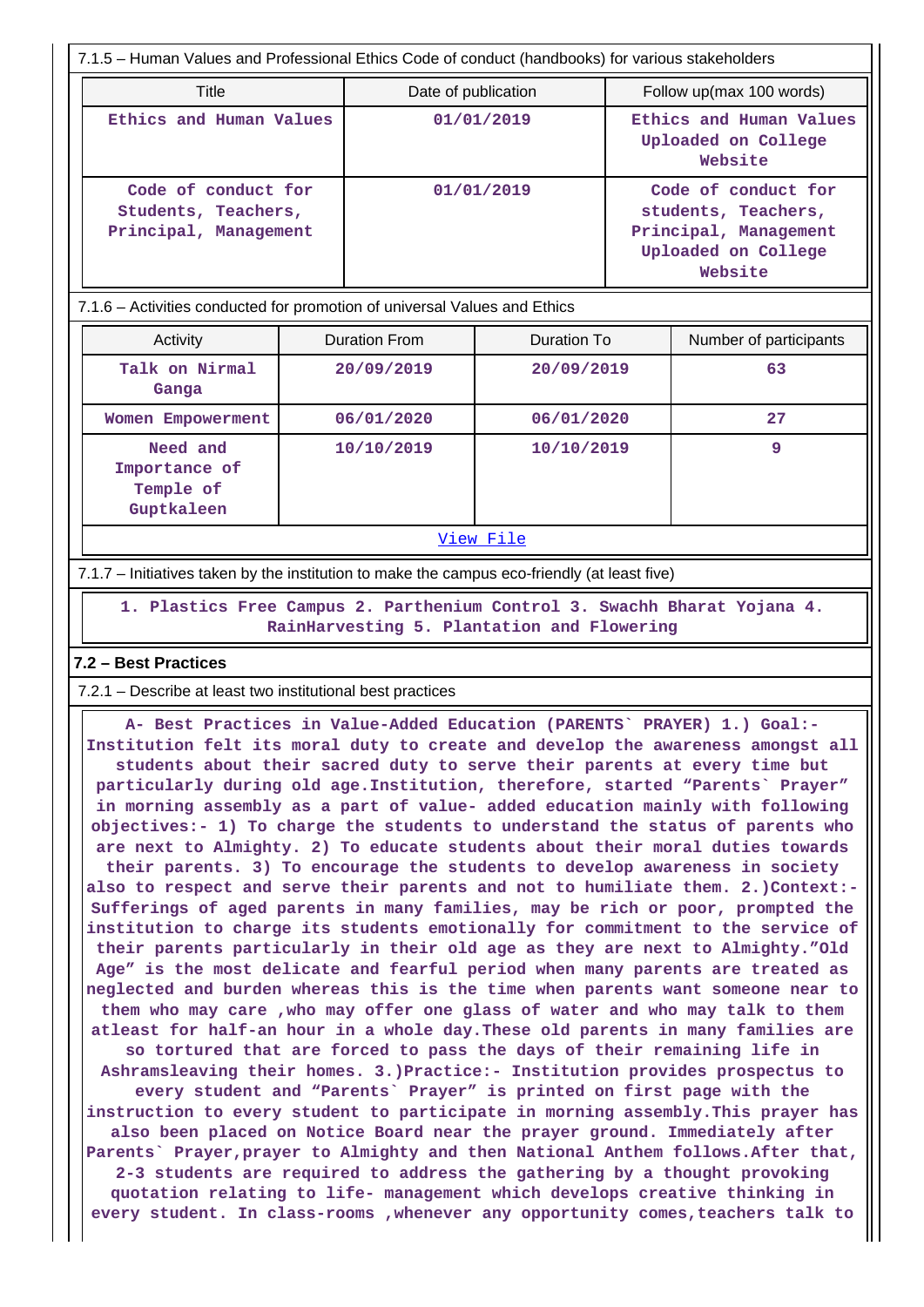**students about this prayer and encourage students to popularize it amongst community members.Institution has sent the text of Parents` Prayer to all nearby schools either on demand or at its own. Students may be a boy or girl ,may be belonging to any religion or caste are free to pay respect to their parents as they want i.e. by touching the feet or the way they want before they depart from home to college.Institution wants to inculcate the feelings of moral duty towards parents .Institution encourages the students to commit to their parents respecting them as next to Almighty .Through this prayer, students are taught that every son and daughter remain whole life indebted to the parents and, therefore,they pray to Almighty to provide moral and physical strength enabling them to serve parents even at any cost 4.) Evidence of Success :- This prayer is being hailed every where.Village citizens appreciate this prayer recognizing as moral ethical- value- oriented(SANSKARIK) education related with ground reality of life.The result is that nearby schools have taken the text of the prayer from institution and they may start this prayer in their schools subject to the consent of their management.This shows the acceptability of spirit of prayer. Moreover,many students are now coming to college after taking blessings from their parents as has been communicated by many guardians. It was the practical experience of the institution that students were not coming after taking blessings of their parents but now , students have realized the value of respect to their parents and they come with blessings of their parents. Earlier, students were treating their parents only as elders ,their supporters and caretakers but now they are respecting as next to Almighty. 5.) Problems Encountered and Resources Required:- Whenever our students try to convince the community, some of even educated boys and girls take it as interference in their family affairs and such so-called young,treat our students as 'extrasmart' and 'showy' .In certain families,wives do not permit their husbands to touch the feet of parents even in festivals.These wives treat this prayer as outdated saying that days of Ram and Shravan Kumar have gone long back. Institution is not discouraged .To encourage the community to serve their parents, frequent contacts directly by institution representatives or through our some talented students specially girls, are made The biggest problem which institution is facing –is hesitation and shyness amongst some students due to which they avoid to depart from their homes for schools after touching the feet of parents and after taking their blessings. Whenever ,institution talks to students to serve their parents ,some of them give a circasting smile to change the thinking towards parents .Many village citizens have also been helpful in this value-added task. Prayer ground, students ,teachers/community and harmonium are only required resources. B- Our Best Practice in Teaching Learning (INTER-FACE SESSION) Initiation: The technique was initiated as a selfevaluating teaching-learning process throw complementary participative activity. The institution had planned in 2008-09 to introduce its own entertaining system which may be used as a multi-skill developmental activity for a STUDENT AND ALSO which may develop self-knowledge managerial talent. Objectives: The technique has been brought in use to meet following objectives: 1- To keep a student alert and attentive in classroom during transactional processes. 2- To encourage self-knowledge managerial talent of a student through participatory exercise. 3- To develop the skill and technique of asking questions, replying questions, listening questions and answering the questions with patience. 4- To replace cramming (memorizing) through activity based teaching-learning process. 5- To develop concentration level and self evaluation level. 6- To develop communication skill. Practice: Whole section is divided in two parts: leaving sufficient space as gallery to enable the teacher- educator to move as guide/referee/controller. Students are communicated the subject/unit that has hardly been enter acted because interface session exercise is restricted that day only to that subject/unit-One or more than one teacher-educator may remain present on front dais. Subject teacher permits to toss wining side to start to ask the question and other side**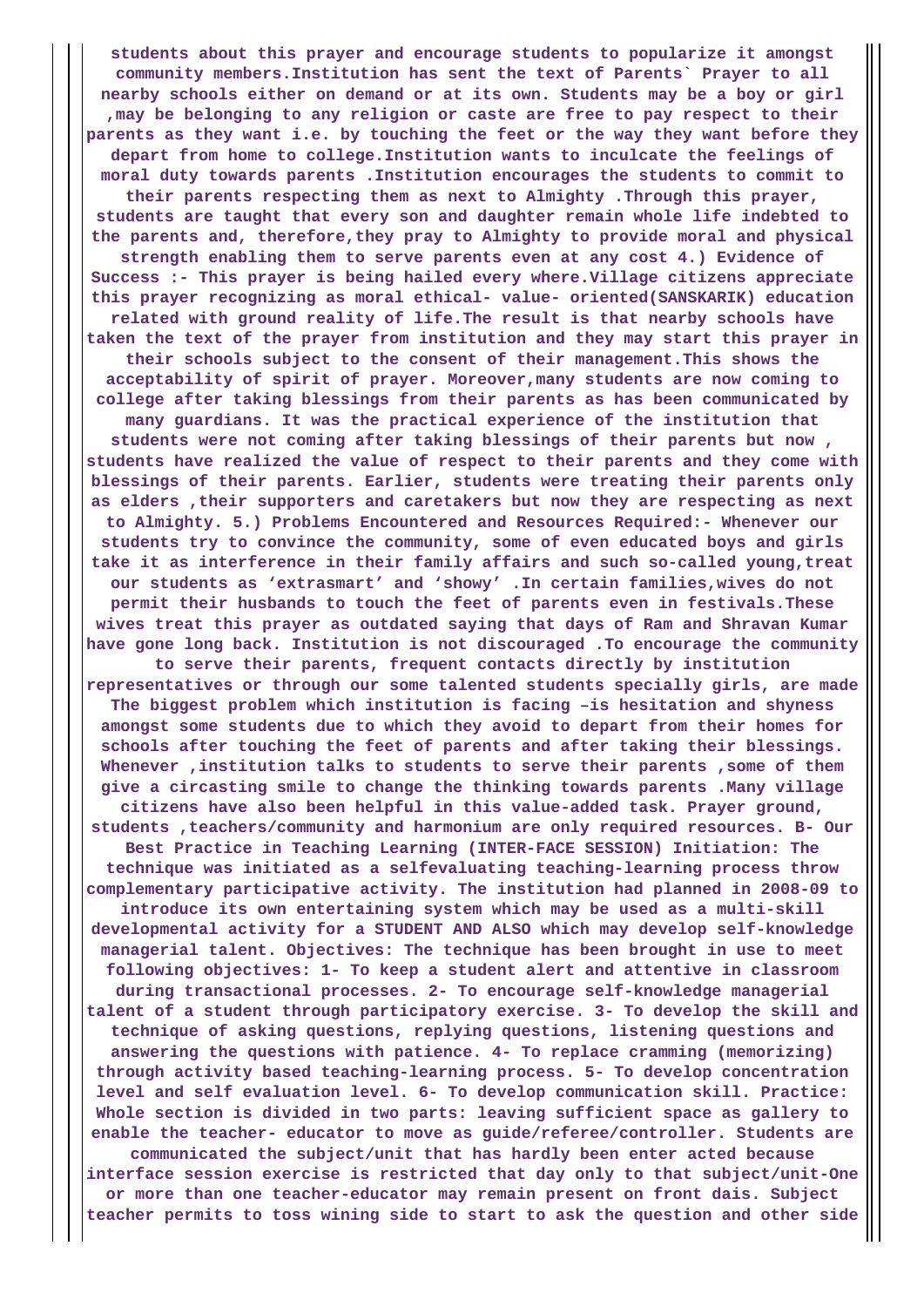**responds. Following obstacles are noteworthy:- 1- Weak education system at base level. 2- Poor attendance 3- Lack of inclination to become a good academician. 4- To obtain degree anyhow preferably through unfair means in examinations. 5-To seek admission by some students as time gap arrangement. 6- Education scenarios that does not even believe what to say to conduct any activity except class lecture. Impact: Inter-face session is an "Antyakshari " tournament with 'Win-Loose' psychology. The participants are supposed to come well prepared as exercise gives an opportunity to them to so their grasping capacity, quick responding capacity, clear expressing capacity and ultimately to place as champion in class. But there are some students who remain as sleeping participants. Our teacher-educators go to their seats, teacher-educator gets success but some students we may say, of rough and tough nature, start to avoid attending class even. There are students who come as a time-gap arrangement or to obtain their degree anyhow. Tough, this experience is mental exercise for which we should not expect all students to participate whole hrortedly particularly in present educational scenario but still our many students wait for the date very eagerly and they come well prepared may be because of 'winloose' psychology. Now, we are submitting below our experience also why we are calling this exercise to be our "Best-Practice in Teaching-Learning":- 1-Teacher –educator gets the opportunity for continuous and unbiased assessmentof all students without using pen and paper but in a complementary and participative manner. Students himself remains present to object if monitoring teacher gives wrong comment and other students feel free to cross the assessment and evaluation . One way, student himself gets the choice to assess his own performance. 2- The quality and quantity of output of exercise speaks much about the quality of input and also resources of transferring the input. 3- Teacher-educator gets the scope of think about his inter-active strategy and methodology. 4- Students grasping capacity, his pre-knowledge, level of concentration in class-room interest is easily determined. 5- It connects with more teaching-learning style developing high order of thinking skill. Exercise also helps in reflection and retention capacity. 6- Exercise is a kind of 'simulation' which is used by students for learning by listening and doing both. 7- Students get an academic forum not only to utilize the other student's strength and expertise but also to acknowledge and appreciate them. 8- With in limited time frame, there we get opportunity for collective assessment of both teaching and learning. Conclusion: As already stated earlier, this mental exercise has been introduced on experimental basis that requires now encouragement from some expert at this stage. But on one point we are convinced that this exercise has proved to be useful to teachers and students both and presently, is adopted only by our institution. Which all above submission, our institution has treated to be "The Best practice in Teaching-Learning". Resources Required:- 1- H.O.D.(B.Ed. Department) 2- Teacher-Educator 3- Student-Teachers 4- Class-Room 5- Dias 6- Referee Contact for Details: 1- Shri Shiv Saran (H.O.D.) Mobile No.9838700828 2- Dr. Jay Kishor Mobile No.7607307880 3- Student-teachers**

 Upload details of two best practices successfully implemented by the institution as per NAAC format in your institution website, provide the link

http://ssdckanpur.org.in/images/documents/Best%20Practices.pdf

#### **7.3 – Institutional Distinctiveness**

 7.3.1 – Provide the details of the performance of the institution in one area distinctive to its vision, priority and thrust in not more than 500 words

 **PRACTICE IN EXTENSION AS OUR DISTINCTIVENESS TECHNICAL SUPPORT SERVICES FOR AGRICULTURE THROUGH FARMERS` CLUB Purpose:- The purpose of the practice is on the one hand ,to provide technical support services for farming and allied services and on the other hand ,to encourage creativity,critical thinking and**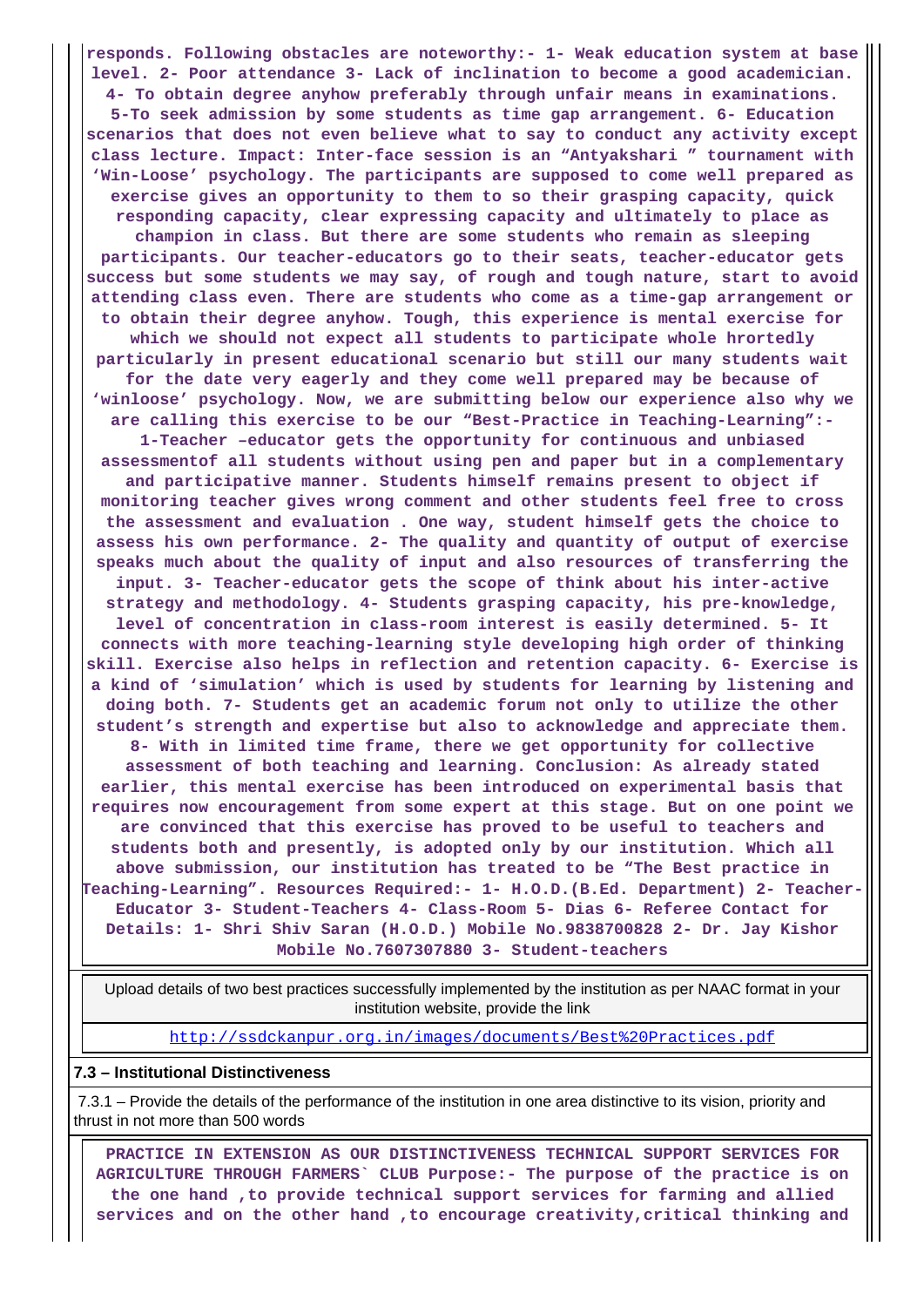**scientific temper amongst students through such support services .Its objective is also to prepare the students to face the challenges of emerging job markets and to build entrepreneurship spirit both in farming and allied field.Practice is effective kind of experimental learning and is also covered under the activities of Extension and Institutional Social Responsbilities(ISRs). Continuous two way interaction through Farmers ` Club between farmers and experts in a structured manner is the most critical component of the Institutional Distinctiveness. Agriculture sector needs to grow at a faster rate than in the past to allow for higher per capita income and consumption.With this back drop institution has set up a Farmers` Club which provides all technical support system (soil ,Water testing ,pesticides, insecticides ,pathological guidance,)fertilizers,verterinary services ,consultancy and knowledge.It has been proposed to start these services not all at a time but within a span of 3/4 years. Most interestingly, all proposed activities would inculcate and encourage critical thinking,creativity and Scientific temper amongst students and that would also provide community orientation and true contribution for social responsibilities. Practice:- Farmers Club is a forum which provides technical support services like soil and water testing , preparation of wormy composed khaad ,seed distribution ,veterinary related consultancy and bee-keeping .It also provides knowledge and skill about agriculture production and banking facilities relevant to the field. Transfer of knowledge about latest technology ,seed fertilizers and irrigation facilities receive top priority as these factors help in the increase of production and services directly.Periodically veterinary camps are organized where treatment of sick animals is done,medicines are prescribed as precautionary measures and detailed consultancy is provided for upkeep of live stock. Scientists of agriculture field and dairy field visit the campus to interact with farmers directly and to convince them in their simple local language.Villagers do not agree to any change easily .They also do not like to hear any critism of their traditional methods and customs .Sometimes instution has to offer its own land and other belonging to be used for experiment. Pamphlets,posters and pocket books are supplied to the Farmers Club from CSA University,Kanpur which are distributed amongst farmers for knowledge and information dissemination.Agriculture exihibition is organized wherein innovative technology is presented for the selection and purchase . Bank officers are invited to apprise the citizens about various loan and deposit schemes including the use of credit cards.Every year seed of selected variety is distributed in college campus.All these activities are organized by our Farmers Club which has been established in the name of Shri Shakti Farmers Club under the guidance of CSA University,Kanpur.Members of the club have been enrolled by University Farmers Club which is a central office of our farmers club.Our representative goes on 6th of every month to**

Provide the weblink of the institution

http://ssdckanpur.org.in/images/documents/Institutional%20Disticveness.pdf

#### **8.Future Plans of Actions for Next Academic Year**

 **Action Plan : 2020-2021 1. Curriculum Implementation A. To ensure effective implementation of Plan particularly, periodicity aspect. B. To encourage students to opt for on-line courses of I.I.T. as per MOU. C. To motivate the students to attend IGNOU courses and to ensure success in its examination. D. To monitor effectively the implementation of Plan of Pre-practice teaching, internship and field engagement in B.Ed. faculty E. To have a plan for on the job training /project work/internship for B.C.A. 2. Teaching- Learning A. To ensure proper implementation of Assessment and Evaluation system as per guidelines. B. To identify clearly PLOs and CLOs to ensure that teaching-learning goes towards vision and mission of the institution. C. To organize two-three orientation programmes for teachers and students both to give exposure about 2A and B both**